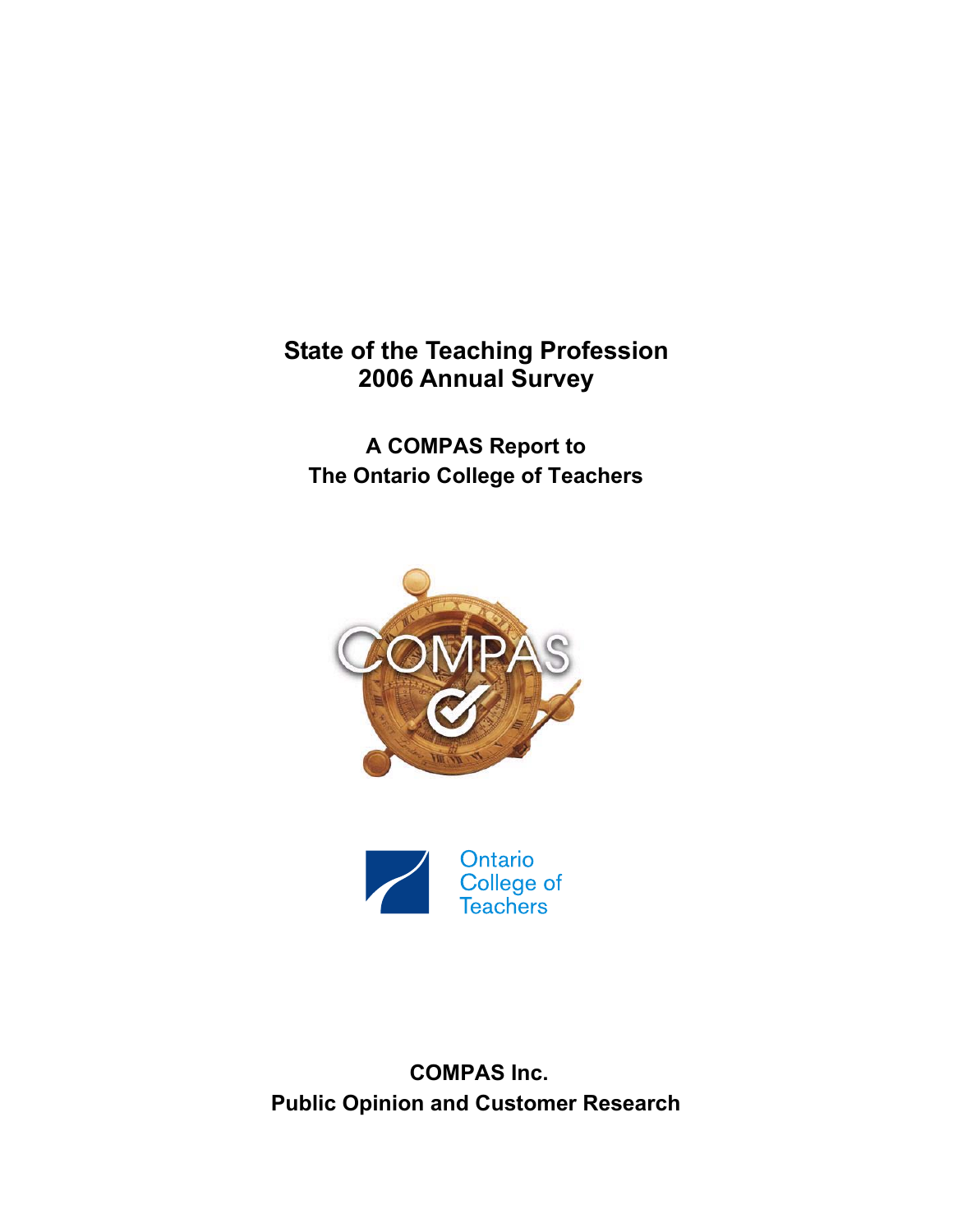# **Contents**

| 2.0. The Teacher's Life-High Satisfaction, Moderately High Stress 5                                                                                                                                                                                                                                                                         |
|---------------------------------------------------------------------------------------------------------------------------------------------------------------------------------------------------------------------------------------------------------------------------------------------------------------------------------------------|
| 2.2. Teachers' Confidence-Highly Confident in Their Job, School,<br>and the Profession as a Whole, Not as Confident in the Quality of                                                                                                                                                                                                       |
| 2.3. Elements of Teaching Satisfaction-<br>Highest Satisfaction from Performance Aspects of Teaching,                                                                                                                                                                                                                                       |
| 2.4. High Satisfaction with and Recommendations for                                                                                                                                                                                                                                                                                         |
|                                                                                                                                                                                                                                                                                                                                             |
| 2.6. Stressful Aspects of Teaching-Time Constraints,<br>Parental Blame for Child Underperformance Most Stressful,<br>Interacting with Other Teachers Least Stressful 11<br>2.7. Communications: Overwhelming Support for More<br>Public Education About Teachers And Their Work,<br>Especially among Teachers 35 Years of Age and Older  17 |
|                                                                                                                                                                                                                                                                                                                                             |
| 3.0. Career Planning-Most Teachers Likely to Remain in                                                                                                                                                                                                                                                                                      |
|                                                                                                                                                                                                                                                                                                                                             |
| 4.1. Education Today vs. In the Past-<br>Teaching Profession Better Today,                                                                                                                                                                                                                                                                  |
| School Environment Better in the Past, Academic Skills Unchanged 20                                                                                                                                                                                                                                                                         |
| 4.2. Parents' Understanding of Their Child's Classroom Experience<br>is Guided by Memories of Their Own School Experience  24                                                                                                                                                                                                               |
| 4.3. Work Outside Classroom is the Most Important Change                                                                                                                                                                                                                                                                                    |
| 4.4. Ethno-Cultural Relations-Overwhelmingly Positive                                                                                                                                                                                                                                                                                       |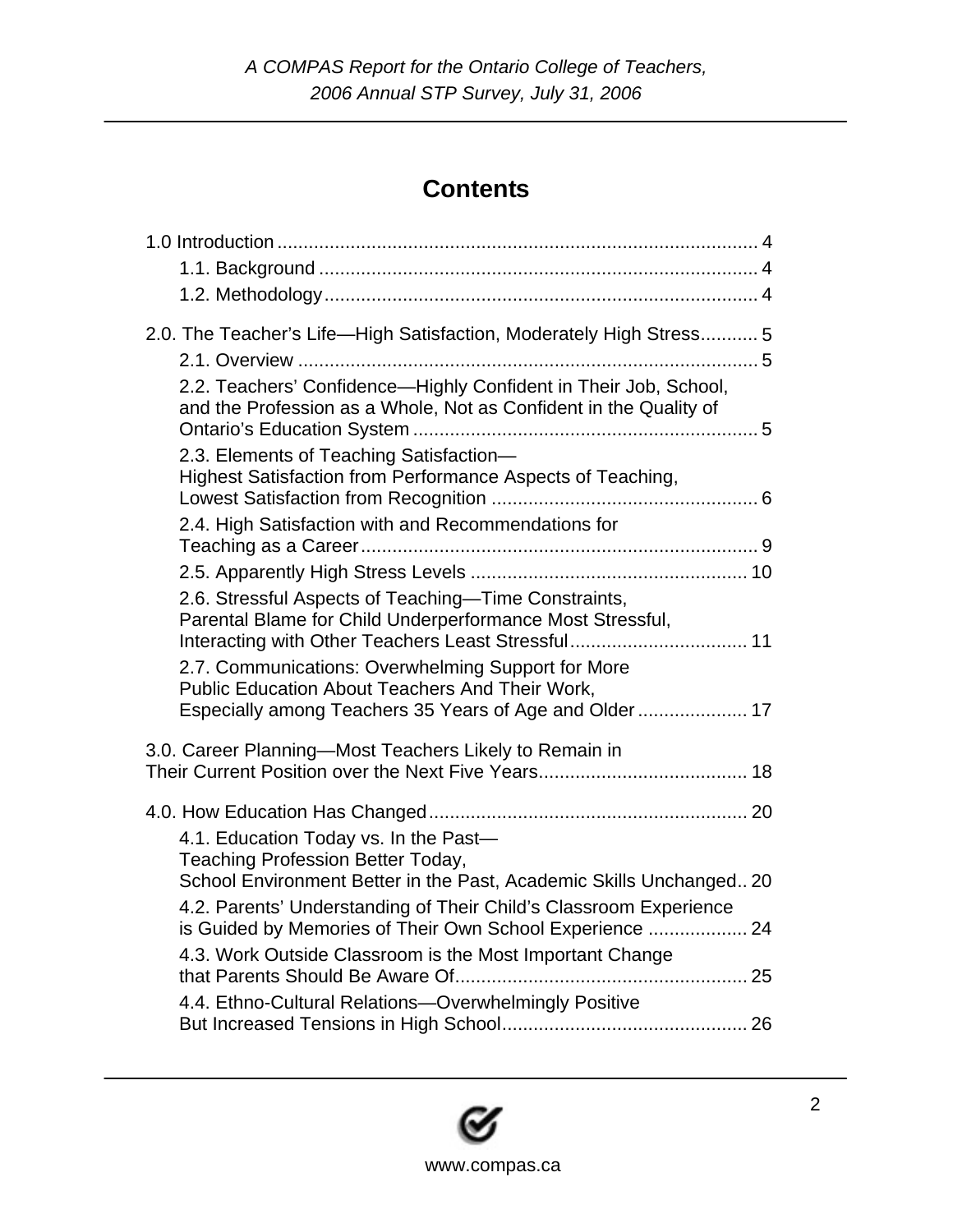| 5.1. School Sports Helpful,                                                         |  |
|-------------------------------------------------------------------------------------|--|
| Outside Pressures and Distractions Harmful to Student Learning 27                   |  |
| 5.2. Better Study, Sleeping Habits Most Helpful                                     |  |
| 5.3. Teachers Say They Can Spot Potential Drop-Outs By Age 15 31                    |  |
| 5.4. One-Quarter of 2005-2006 Students Have                                         |  |
|                                                                                     |  |
|                                                                                     |  |
| 6.2. Low to Moderate Parental Involvement<br>6.3 Education Training Leaves Teachers |  |
|                                                                                     |  |
| 7.1 CW to write section heading Error! Bookmark not defined.                        |  |
| 8.1. Most Teachers' Voting Intention Still Undecided;                               |  |
|                                                                                     |  |
|                                                                                     |  |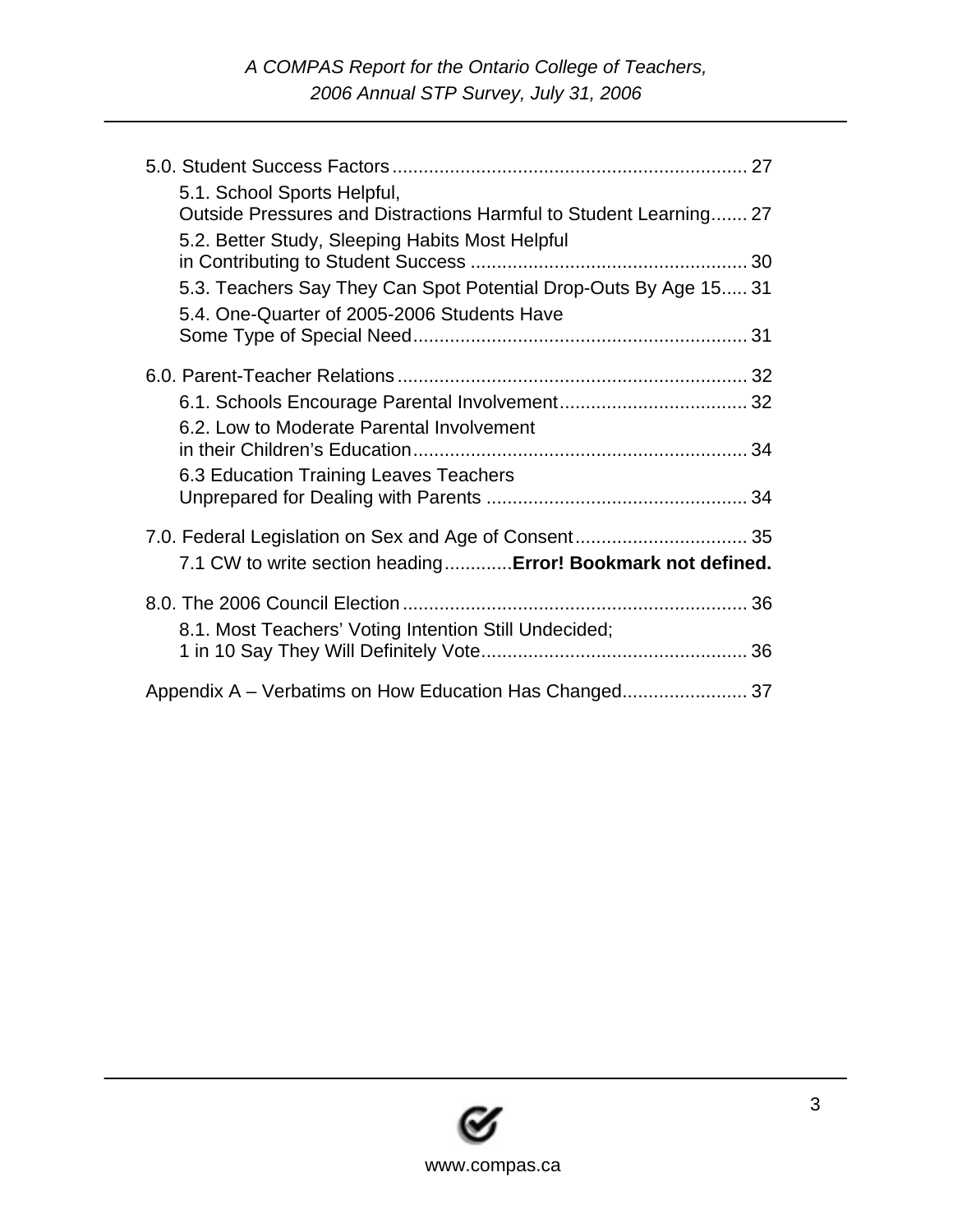# <span id="page-3-0"></span>**1.0 Introduction**

## **1.1. Background**

The fourth annual Ontario College of Teachers survey of the profession is part of an ongoing program to report on teachers' assessments of the state of teaching and education in the province. This 2006 survey explores such themes as:

- $\Box$  The satisfaction of teachers... what makes them satisfied, what gives them confidence, and where are the sources of stress
- $\Box$  Career planning... how long will teachers stay;
- $\Box$  How has education changed... what has improved, what has worsened, what do parents understand of their children's classroom experience today;
- $\Box$  Student success factors... how do sports, sleep, and distractions impact on success, and how early can teachers predict drop outs;
- $\Box$  Parent-teacher relations...how involved are parents in their local school, how involved are they in their children's education, and how well do Faculties of Education prepare teachers for interfacing with parents;
- $\Box$  Federal legislation on sex ... where do teachers stand on age of consent; and
- $\Box$  The 2006 Council election... how many teachers know if they will vote.

## **1.2. Methodology**

The Ontario College of Teachers commissioned COMPAS to undertake a representative sample survey of 1000 teachers. Conducted biilingually by professional interviewers using computer-assisted telephone interviewing (CATI) technology, the survey was completed in a two week period towards the end of July. By convention, samples of n=1000 are deemed accurate to within 3.1 percentage points 19 times out of 20. The principal investigators on this study were Dr. Conrad Winn and Tamara Gottlieb.

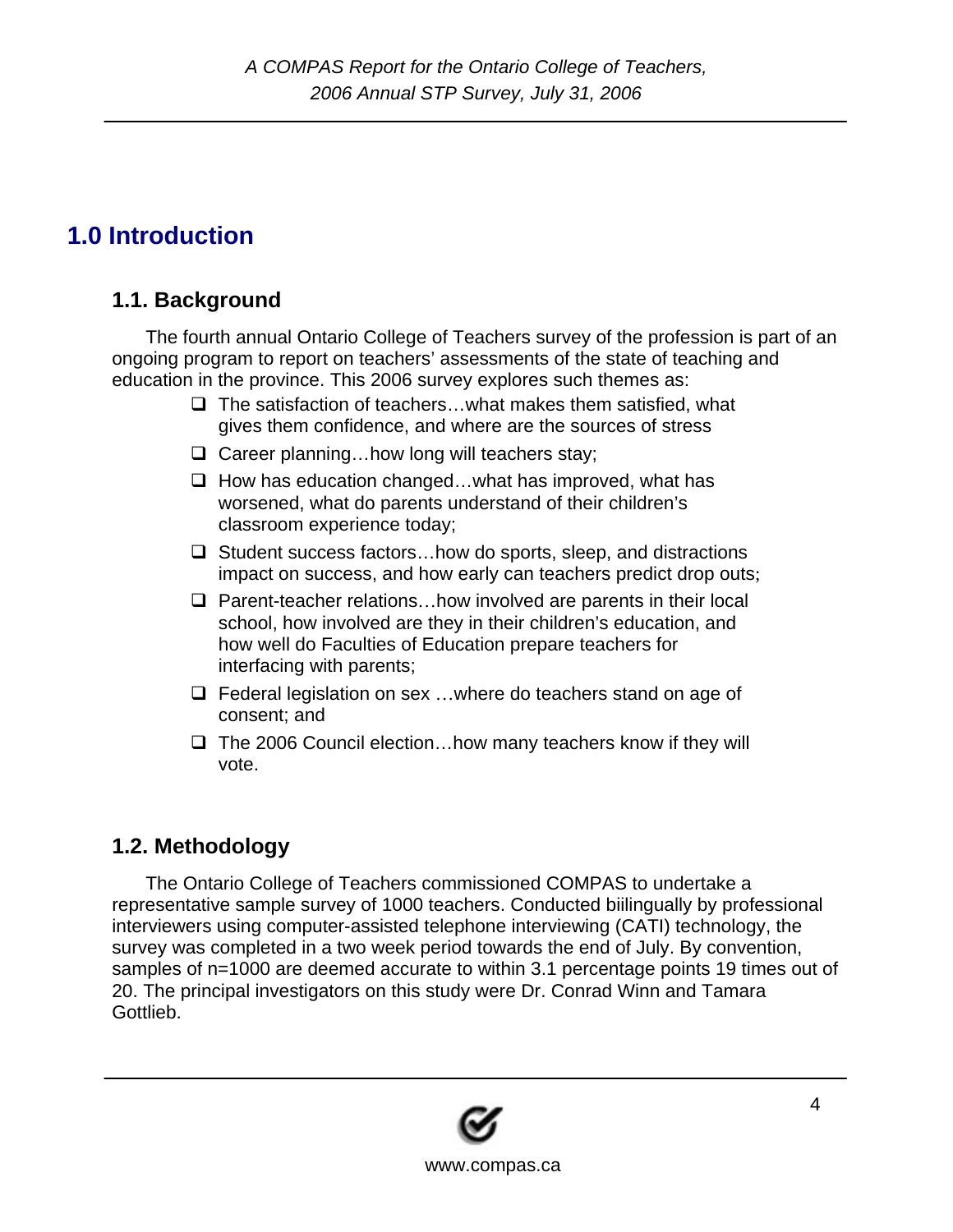## <span id="page-4-0"></span>**2.0. The Teacher's Life—High Satisfaction, Moderately High Stress**

### **2.1. Overview**

Teachers are highly satisfied with their jobs. They feel their job is very meaningful. They have high confidence in the job they are doing and the school they are working in. They are highly satisfied with teaching as a career, and would recommend it to others.

Teachers' feelings about the quality of education in Ontario are more ambivalent. The bad news is that teachers only give middling scores to their confidence in the system. The good news is that their assessment of the system is more positive than three years ago, the last time teachers were asked about the system as a whole.

Though enormously satisfied with most aspects of their career, Ontario teachers report feeling stressed. The top stresses are time pressures and parents blaming teachers for their children's underperformance while the lowest stresses are interactions with other teachers and teaching students who are new to Canada and to Canada's official languages.

### **2.2. Teachers' Confidence—Highly Confident in Their Job, School, and the Profession as a Whole, Not as Confident in the Quality of Ontario's Education System**

At least 8 in 10 teachers have high confidence (i.e., score 4 or 5 on a 5-point confidence scale) in their job, school, and in the teaching profession as a whole. Teachers report somewhat lower levels of confidence in the quality of Ontario's education system, where only two-thirds report high levels of confidence.

The pattern of results presented in table 2.2 is practically identical to 2003 tracking data. The sole exception is that teachers have slightly higher confidence in the quality of the Ontario education system in 2006 compared to 2003 (mean 3.8 vs. 3.4).

There is little evidence of age-related differences in confidence levels related to teaching except for a hint of higher confidence among the oldest cohort, those 50 years of age and older. These older teachers seem more confident than the youngest cohort (less than 35) in "the job [they] are personally doing."

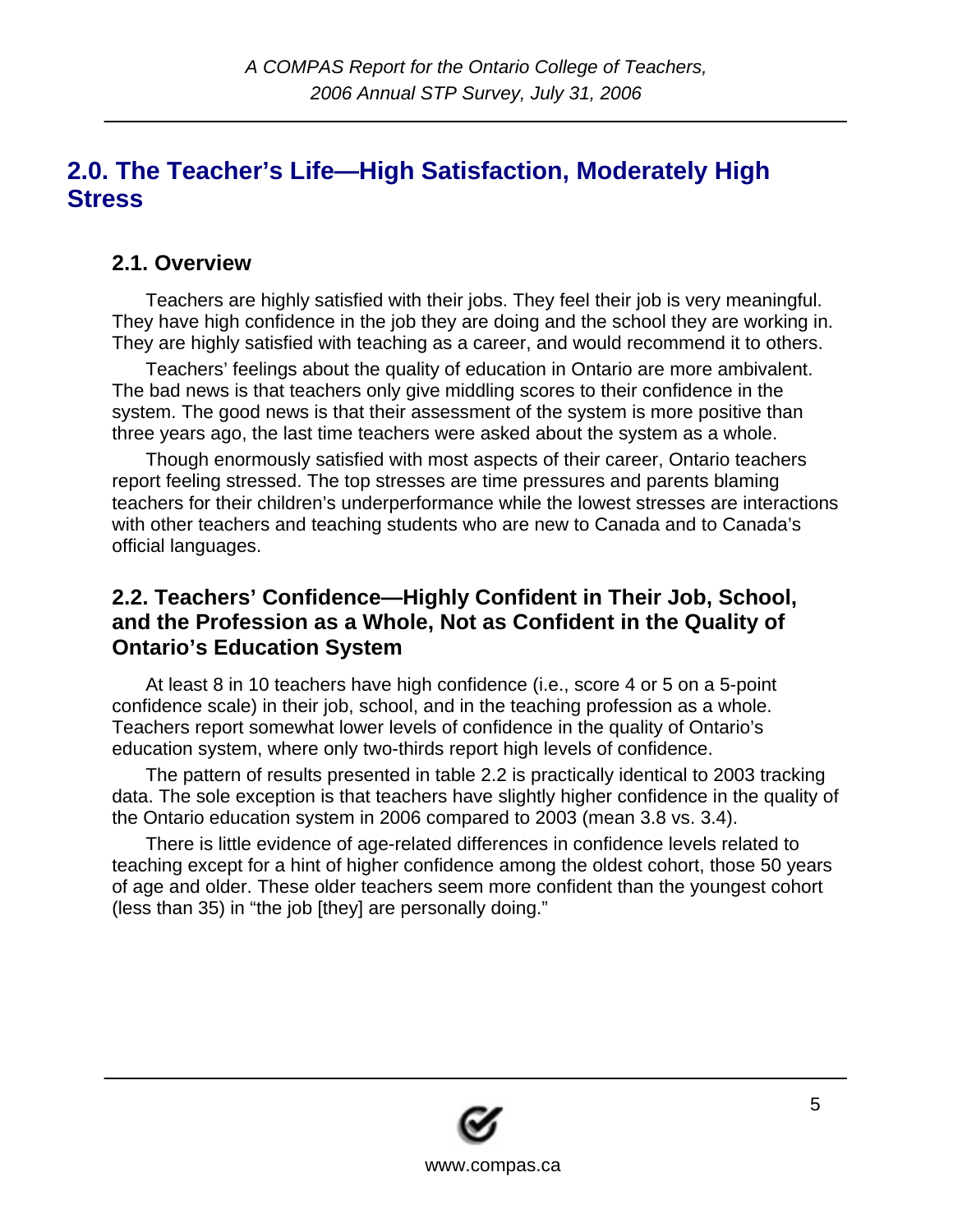<span id="page-5-0"></span>

|                                                                 | <b>MEAN</b>                               | 5  | 4  | 3              | $\overline{2}$ | 1              | dnk               |  |  |
|-----------------------------------------------------------------|-------------------------------------------|----|----|----------------|----------------|----------------|-------------------|--|--|
|                                                                 | The job you are personally doing          |    |    |                |                |                |                   |  |  |
| All respondents                                                 | 4.5                                       | 59 | 32 | 6              | 1              | $*^2$          | $\overline{2}$    |  |  |
| $<$ 35                                                          | 4.5                                       | 51 | 41 | $\overline{7}$ | 1              | 0              | $\overline{\ast}$ |  |  |
| 35-49                                                           | 4.6                                       | 59 | 33 | 6              | 1              | 0              | $\overline{2}$    |  |  |
| $50+$                                                           | 4.8                                       | 66 | 25 | 4              | 1              | $\star$        | 4                 |  |  |
| 2003 respondents                                                | 4.4                                       | 54 | 34 | 6              | 1              | 1              | 5                 |  |  |
| The school you work in                                          |                                           |    |    |                |                |                |                   |  |  |
| 4.3<br>45<br>36<br>12<br>$\overline{2}$<br>1<br>All respondents |                                           |    |    |                |                |                |                   |  |  |
| $35$                                                            | 4.4                                       | 40 | 38 | 14             | 3              | 1              | 4                 |  |  |
| 35-49                                                           | 4.4                                       | 43 | 38 | 13             | $\overline{2}$ | 1              | 3                 |  |  |
| $50+$                                                           | 4.5                                       | 51 | 33 | 10             | $\overline{2}$ | 1              | 4                 |  |  |
| 2003 respondents                                                | 4.3                                       | 43 | 34 | 11             | 3              | 1              | 8                 |  |  |
|                                                                 | The teaching profession as a whole        |    |    |                |                |                |                   |  |  |
| All respondents                                                 | 4.1                                       | 29 | 51 | 17             | $\overline{2}$ | $\star$        | 1                 |  |  |
| $35$                                                            | 4.0                                       | 27 | 51 | 20             | $\overline{2}$ | $\star$        | 0                 |  |  |
| 35-49                                                           | 4.1                                       | 28 | 52 | 19             | 1              | $\star$        | $\star$           |  |  |
| $50+$                                                           | 4.1                                       | 32 | 51 | 13             | 3              | $\star$        | 1                 |  |  |
| 2003 respondents                                                | 4.0                                       | 32 | 39 | 20             | 5              | 2              | 3                 |  |  |
|                                                                 | The quality of Ontario's education system |    |    |                |                |                |                   |  |  |
| All respondents                                                 | 3.8                                       | 16 | 51 | 26             | 5              | 1              | 1                 |  |  |
| $35$                                                            | 3.7                                       | 14 | 50 | 30             | 5              | $\overline{2}$ | 1                 |  |  |
| 35-49                                                           | 3.8                                       | 15 | 51 | 27             | 5              | 2              | 1                 |  |  |
| $50+$                                                           | 3.8                                       | 17 | 55 | 22             | 5              | 1              | 0                 |  |  |
| 2003 respondents                                                | 3.4                                       | 12 | 35 | 34             | 12             | 4              | $\overline{2}$    |  |  |

*Table 2.2: Confidence in Selected Aspects of Teaching, 5-Point Scales[1](#page-5-1)*

#### **2.3. Elements of Teaching Satisfaction—Highest Satisfaction from Performance Aspects of Teaching, Lowest Satisfaction from Recognition**

Teachers are relatively homogeneous in reporting that they receive high satisfaction (i.e., score 4 or 5 on a 5-point satisfaction scale) from working with students and colleagues, feeling that their job is meaningful, and adding to their subject matter knowledge and teaching skills, as shown in table 2.3A. Approximately three-quarters of teachers report high satisfaction from participating in extracurricular activities and receiving thanks from parents and students. The lowest reported satisfaction derives

 $2$  Greater than 0 and less than 0.5.



<span id="page-5-2"></span><span id="page-5-1"></span> <sup>1</sup>  $1$  "[TRACKING FROM 2003] Please tell me how much confidence you have in the following: on a five point scale where 1 means very little confidence and 5, a lot of confidence."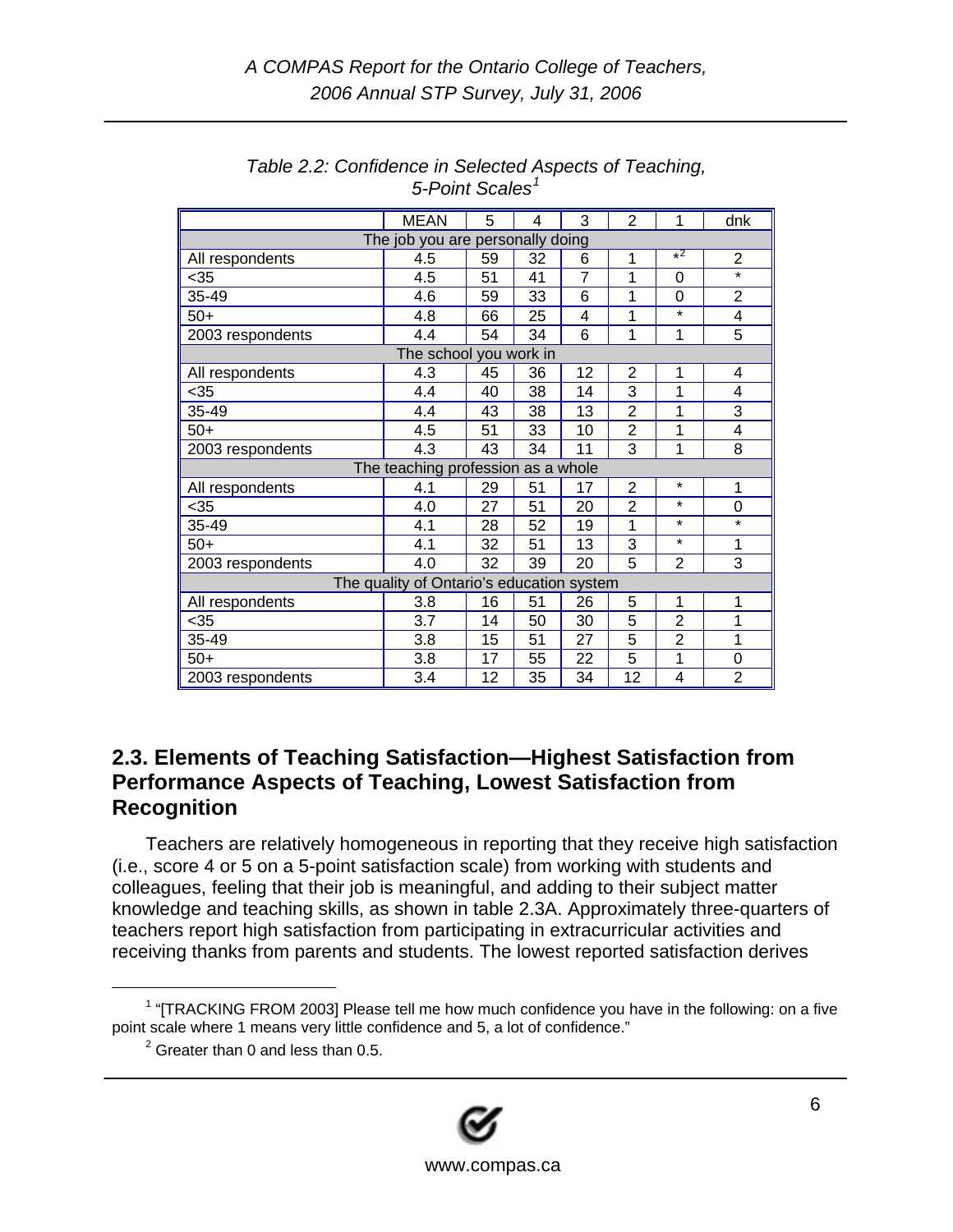from receiving public recognition (table 2.3A); only 4 in 10 respondents assign high satisfaction scores to this.

|                                                                           | <b>MEAN</b>                                        | 5               | $\overline{4}$      | 3                       | $\overline{2}$    | 1                 | dnk               |  |  |  |
|---------------------------------------------------------------------------|----------------------------------------------------|-----------------|---------------------|-------------------------|-------------------|-------------------|-------------------|--|--|--|
|                                                                           | Seeing your students do well in courses            |                 |                     |                         |                   |                   |                   |  |  |  |
| All respondents                                                           | 4.8                                                | 80              | 16                  | 3                       |                   | $\star$           | 1                 |  |  |  |
| $35$                                                                      | 4.8                                                | 82              | 15                  | 3                       | 0                 | 0                 | $\mathbf 0$       |  |  |  |
| 35-49                                                                     | 4.8                                                | 79              | 17                  | $\overline{3}$          | 0                 |                   | 1                 |  |  |  |
| $50+$                                                                     | $\overline{4.8}$                                   | 81              | 15                  | $\overline{3}$          | 1                 | 0                 | 1                 |  |  |  |
|                                                                           | Feeling that your job is meaningful                |                 |                     |                         |                   |                   |                   |  |  |  |
| $\star$<br>4.7<br>20<br>$\overline{1}$<br>All respondents<br>74<br>5<br>0 |                                                    |                 |                     |                         |                   |                   |                   |  |  |  |
| $35$                                                                      | 4.6                                                | $\overline{7}1$ | 23                  | $\overline{7}$          | $\overline{\ast}$ | 0                 | 0                 |  |  |  |
| 35-49                                                                     | 4.7                                                | 76              | 18                  | 6                       | $\star$           | 0                 | $\star$           |  |  |  |
| $50+$                                                                     | 4.7                                                | 75              | 21                  | $\overline{3}$          | 1                 | $\overline{0}$    | 0                 |  |  |  |
|                                                                           | Helping students prepare for success in adult life |                 |                     |                         |                   |                   |                   |  |  |  |
| All respondents                                                           | 4.7                                                | 73              | 21                  | 5                       | $\star$           | $\star$           | $\star$           |  |  |  |
| $35$                                                                      | 4.6                                                | 69              | 26                  | $\overline{5}$          | 0                 | 0                 | 0                 |  |  |  |
| 35-49                                                                     | $\overline{4.7}$                                   | 74              | 20                  | 6                       | $\overline{\ast}$ | ¥                 | 0                 |  |  |  |
| $50+$                                                                     | 4.7                                                | 75              | 19                  | $\overline{5}$          | $\mathbf 1$       | 0                 | 1                 |  |  |  |
|                                                                           |                                                    |                 | Imparting knowledge |                         |                   |                   |                   |  |  |  |
| All respondents                                                           | 4.6                                                | 68              | 26                  | 5                       | $\overline{1}$    | $\star$           | $\star$           |  |  |  |
| $35$                                                                      | 4.6                                                | 62              | 31                  | $\overline{6}$          | $\overline{\ast}$ | 0                 | $\star$           |  |  |  |
| 35-49                                                                     | 4.6                                                | 68              | 25                  | 6                       | 1                 | ÷                 | $\star$           |  |  |  |
| $50+$                                                                     | 4.7                                                | 72              | 23                  | $\overline{\mathbf{A}}$ | $\overline{\ast}$ | 0                 | $\star$           |  |  |  |
|                                                                           | Working collaboratively with colleagues            |                 |                     |                         |                   |                   |                   |  |  |  |
| All respondents                                                           | 4.4                                                | 58              | 31                  | 8                       | 2                 | 1                 | $\star$           |  |  |  |
| $35$                                                                      | 4.4                                                | 56              | 35                  | 6                       | $\overline{2}$    | $\mathbf{1}$      | 1                 |  |  |  |
| 35-49                                                                     | 4.4                                                | 55              | 30                  | 11                      | $\overline{2}$    | 1                 | 1                 |  |  |  |
| $50+$                                                                     | $\overline{4.5}$                                   | 61              | 29                  | $\overline{8}$          | $\overline{2}$    | $\star$           | 0                 |  |  |  |
|                                                                           | Adding to your subject matter knowledge            |                 |                     |                         |                   |                   |                   |  |  |  |
| All respondents                                                           | 4.4                                                | 56              | 34                  | 9                       | 1                 | 1                 | $\star$           |  |  |  |
| $35$                                                                      | 4.4                                                | 53              | 36                  | 10                      | 1                 | $\mathbf{1}$      | 0                 |  |  |  |
| 35-49                                                                     | 4.4                                                | 54              | 34                  | 10                      | 1                 | $\overline{\ast}$ | $\overline{\ast}$ |  |  |  |
| $50+$                                                                     | 4.5                                                | 58              | $\overline{33}$     | 8                       | $\overline{1}$    | 1                 | 0                 |  |  |  |
| Adding to your teaching skills                                            |                                                    |                 |                     |                         |                   |                   |                   |  |  |  |
| All respondents                                                           | 4.4                                                | 56              | 33                  | 9                       | $\overline{1}$    | $\mathbf{1}$      | 0                 |  |  |  |
| $35$                                                                      | 4.5                                                | 58              | 34                  | 8                       | 1                 | 0                 | 0                 |  |  |  |
| 35-49                                                                     | 4.4                                                | 57              | 33                  | 9                       | $\mathbf{1}$      | 1                 | 0                 |  |  |  |
| $50+$                                                                     | $\overline{4.4}$                                   | 55              | $\overline{34}$     | $\overline{9}$          | $\overline{2}$    | $\overline{1}$    | 0                 |  |  |  |

| Table 2.3A: Satisfaction Ratings of Selected Elements of Teaching, |
|--------------------------------------------------------------------|
| 5-Point Scales <sup>3</sup>                                        |

<span id="page-6-0"></span>**Extending the matter of the following set of the following elements of teaching where**<br><sup>3</sup> "Please score how much satisfaction you get from each of the following elements of teaching where 5 means you become very satisfied and 1, very dissatisfied? [RANDOMIZE]"

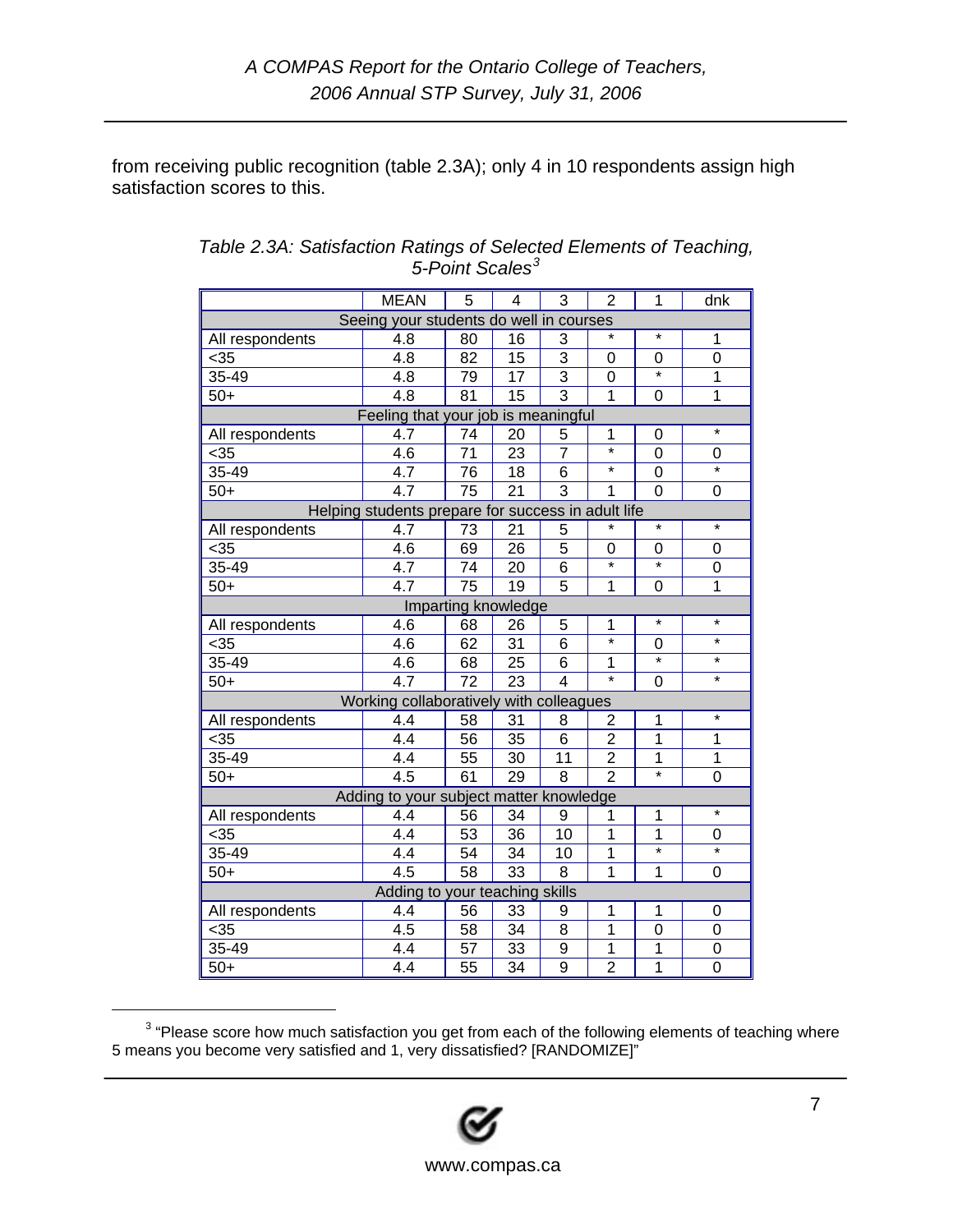|                 | <b>MEAN</b>                                           | 5  | 4  | 3  | 2            | 1              | dnk     |
|-----------------|-------------------------------------------------------|----|----|----|--------------|----------------|---------|
|                 | Participating in extracurricular activities at school |    |    |    |              |                |         |
| All respondents | 4.2                                                   | 44 | 34 | 15 | 3            | 2              | 2       |
| $35$            | 4.3                                                   | 51 | 34 | 12 | 2            | 1              | 1       |
| 35-49           | 4.1                                                   | 43 | 33 | 16 | 4            | $\overline{2}$ | 3       |
| $50+$           | 4.1                                                   | 40 | 35 | 17 | $\mathbf{2}$ | 3              | 3       |
|                 | Receiving thanks from parents of students             |    |    |    |              |                |         |
| All respondents | 4.0                                                   | 44 | 27 | 18 |              | 3              |         |
| $35$            | 4.0                                                   | 42 | 26 | 22 | 7            | 4              |         |
| 35-49           | 4.1                                                   | 47 | 26 | 16 | 7            | 3              | 1       |
| $50+$           | 4.0                                                   | 43 | 31 | 17 | 6            | 3              | 1       |
|                 | Receiving public recognition                          |    |    |    |              |                |         |
| All respondents | 3.3                                                   | 20 | 23 | 32 | 15           | 9              | 1       |
| $35$            | 3.4                                                   | 19 | 26 | 32 | 15           | 7              | $\star$ |
| 35-49           | 3.2                                                   | 18 | 23 | 30 | 17           | 10             | 2       |
| $50+$           | 3.3                                                   | 22 | 21 | 33 | 13           | 10             |         |

*Table 2.3B: Performance vs. Recognition—Two Factors Emerging from a Factor Analysis of Scores in Table 2.3A* 

|                                                                                                       | Performance | Recognition |
|-------------------------------------------------------------------------------------------------------|-------------|-------------|
| Q21.7 How much satisfaction do you get from adding to your subject matter<br>knowledge?               | .707        |             |
| Q21.2 How much satisfaction do you get from imparting knowledge?                                      | .678        |             |
| Q21.8 How much satisfaction do you get from adding to your teaching<br>skills?                        | .677        |             |
| Q21.3 How much satisfaction do you get from helping students prepare for<br>success in adult life?    | .636        |             |
| Q21.4 How much satisfaction do you get from working collaboratively with<br>colleagues?               | .563        |             |
| Q21.1 How much satisfaction do you get from seeing your students do well<br>in courses?               | .543        |             |
| Q21.5 How much satisfaction do you get from feeling that your job is<br>meaningful?                   | .517        |             |
| Q21.6 How much satisfaction do you get from participating in extracurricular<br>activities at school? | .358        |             |
| Q21.9 How much satisfaction do you get from receiving public recognition?                             |             | .841        |
| Q21.10 How much satisfaction do you get from receiving thanks from<br>parents of students?            |             | .803        |

Satisfaction ratings are generally consistent across age groups for all elements of teaching surveyed. The principal exception, a modest one, involves participation in extracurricular activities, where satisfaction seems to decline slightly with age. Thus,

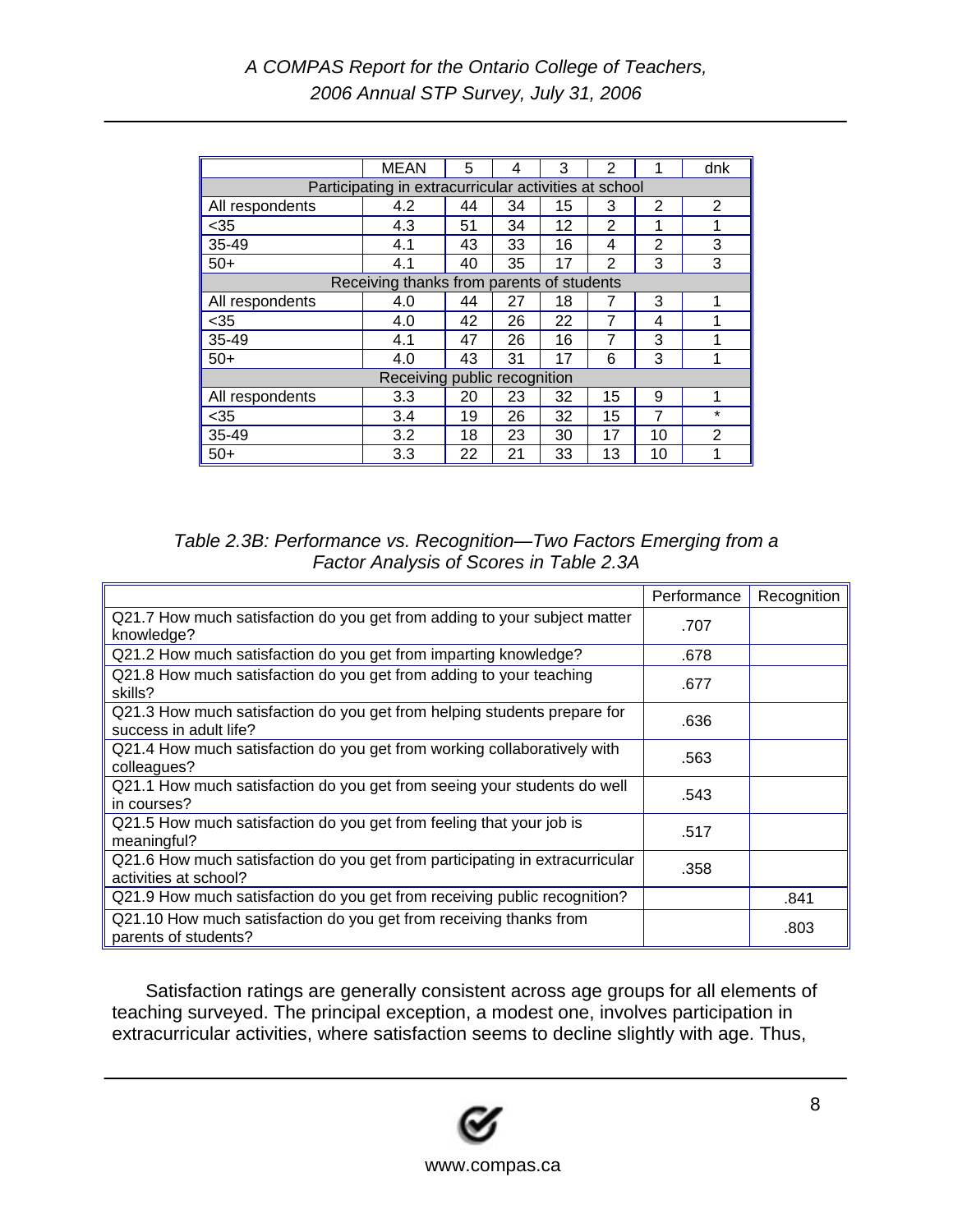<span id="page-8-0"></span>51% of teachers under 35 years of age report being very satisfied compared to 40% of teachers aged 50+.

The multivariate statistical technique, factor analysis, was applied to the ratings to reveal how teachers think about satisfaction with various elements of teaching. As shown in table 2.3B, two factors or ways of thinking about satisfaction emerge from the factor analysis:

- A *performance* factor, whereby teachers think in terms of the teaching, learning, and social aspects of doing their job;
- □ A *recognition* factor, whereby teachers think in terms of being recognized for doing their job, either by parents of students or the general public.

The emergence of these two factors or patterns could have implications for the successful management and leadership of teachers. Those teachers who derive more of their satisfaction from what we labeled "performance"-related activities might be assigned slightly different duties or tasks from those who derive more of their satisfaction from what we labeled "recognition"-related activities.

#### **2.4. High Satisfaction with and Recommendations for Teaching as a Career**

Nearly 9 in 10 teachers report high levels of satisfaction (a score of 4 or 5 on a 5 point satisfaction scale) with teaching as a career. Teachers aged 50+ are more likely to report being intensely satisfied than younger teachers (58% vs. 45% scoring 5; see table 2.4A). Given such high levels of personal satisfaction with the career, one might expect teachers to recommend the profession wholeheartedly. Indeed, that is the case, as shown in table 2.4B. The vast majority of teachers (81%) say that they would advise someone about to enter university to consider teaching as a career. In 2006, teachers are even more likely to advise teaching as a career than they were in 2003 (81% vs. 67%). The likelihood decreases slightly with age—88% of teachers aged 35 or less sayi that they would advise someone to consider teaching as a career compared to 77% of teachers aged 50+.

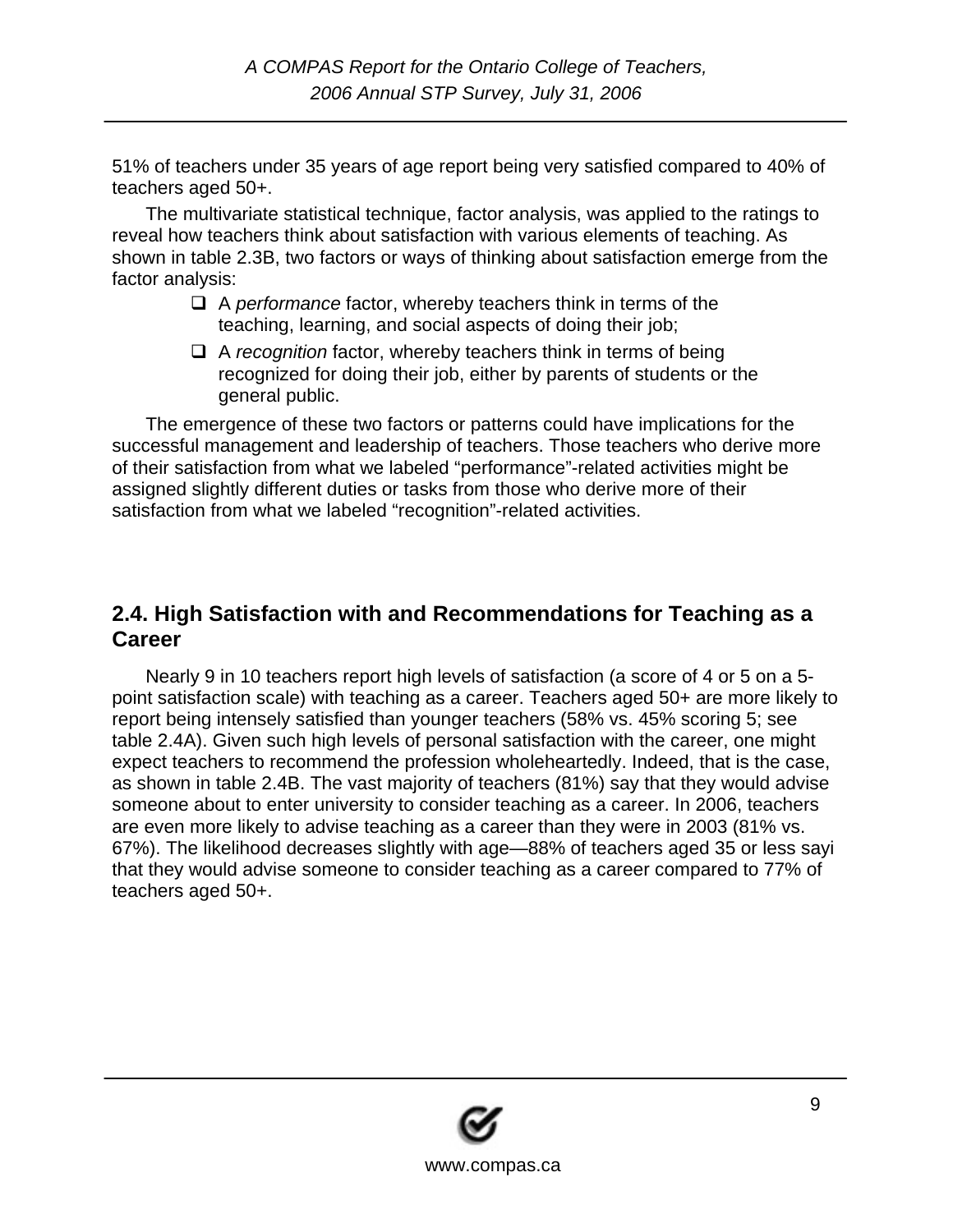<span id="page-9-0"></span>

| Table 2.4A: Satisfaction with Teaching as a Career, |
|-----------------------------------------------------|
| 5-Point Scale <sup>4</sup>                          |

|                 | <b>MEAN</b> | 5  |    | ື  |            |         | dnk |
|-----------------|-------------|----|----|----|------------|---------|-----|
| All respondents | 4.3         | 50 | 27 |    | $\sqrt{2}$ | $\star$ |     |
| <35             | 4.3         | 45 | 45 | 8  | $\sqrt{2}$ |         |     |
| 35-49           | 4.3         | 45 | 37 | 14 | ◠          |         |     |
| 50+             | 1.4         | 58 | ົ  | 9  |            | $\star$ |     |

*Table 2.4B: Teachers Who Would Advise Others to Consider Teaching as a Career[5](#page-9-2)*

|                                          | 2006 | 2003 | <35 | 35-49 | $50+$ |
|------------------------------------------|------|------|-----|-------|-------|
| 'Yes                                     | 81   | 67   | 88  | 79    |       |
| l No                                     | 13   | 30   |     | 15    | 16    |
| [UNPROMPTED] Don't know<br>or no opinion |      |      |     |       |       |

### **2.5. Apparently High Stress Levels**

The majority of teachers report being really stressed at work on a frequent basis: 13% say that they feel really stressed all the time, while 45% feel really stressed a few times a week. This is much higher than overall stress levels in the general public, where a recent COMPAS survey on mental health reported stress levels of 7% for all the time and 29% for a few times a week. $6$  Stress levels also appear to be consistent across age and gender, as shown in table 2.5.

<span id="page-9-3"></span> $6$  Source: COMPAS national survey for the Canadian Alliance on Mental Illness and Mental Health, March 31, 2006.



<span id="page-9-1"></span> $\overline{a}$  $4$  "How satisfied would you say you are with teaching as a career? Please use a 5-point scale where 1 means very dissatisfied and 5 means very satisfied. [9=DNK]"

<span id="page-9-2"></span><sup>&</sup>lt;sup>5</sup> "[TRACKING FROM 2003] Would you advise someone about to enter university to consider teaching as a career? (%)"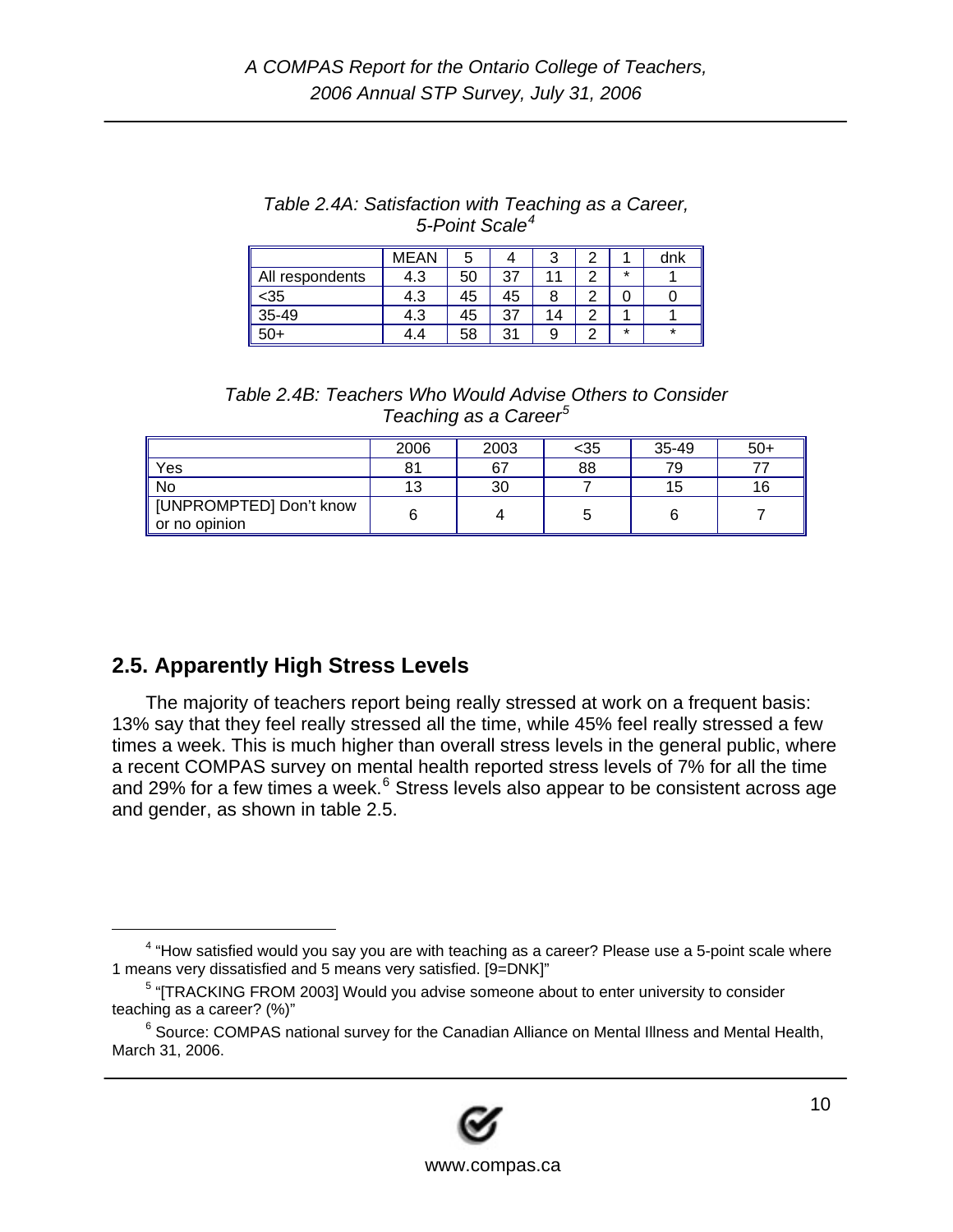<span id="page-10-0"></span>

|                              | <b>ALL</b> | $35$ | 35-49 | $50+$ | MALE | <b>FEMALE</b> | <b>GENERAL</b><br>PUBLIC <sup>8</sup> |
|------------------------------|------------|------|-------|-------|------|---------------|---------------------------------------|
| All the time                 | 13         | 11   | 14    | 14    | 9    | 15            |                                       |
| A few times a week           | 45         | 47   | 48    | 42    | 49   | 44            | 29                                    |
| About once a month           | 23         | 26   | 21    | 23    | 23   | 23            | 28                                    |
| A few times a year           | 14         | 12   | 14    | 16    | 12   | 14            | 19                                    |
| Once a year or less<br>often | 3          | 3    | 3     | 3     | 5    | 3             | 10                                    |
| Never                        |            |      |       | ⌒     |      |               |                                       |

*Table 2.5: Work Stress Frequency[7](#page-10-1)*

#### **2.6. Stressful Aspects of Teaching—Time Constraints, Parental Blame for Child Underperformance Most Stressful, Interacting with Other Teachers Least Stressful**

Teachers were asked to indicate how stressful they find various aspects of their job. Time constraints (mean 3.8) and being blamed by parents for their children's underperformance (mean 3.6) top the list. Other stressful aspects of teaching, all earning means of 3.3, are:

- $\Box$  Children who come from dysfunctional families;
- $\Box$  Teacher Performance Appraisals; and
- $\Box$  School politics.

At the bottom of the list is interacting with other teachers, with a mean of 1.9.

Stress ratings are for the most part consistent across age groups and gender, with some notable exceptions, as shown in tables 2.6A and B.. Females report finding the following aspects of teaching more stressful than males:

- $\Box$  Time constraints;
- $\Box$  Being blamed by parents for their children's underperformance;
- $\Box$  School politics;
- □ Teacher Performance Appraisals; and
- $\Box$  Preparing students for exams/EQAO assessments.

<span id="page-10-2"></span><sup>&</sup>lt;sup>8</sup> Source: COMPAS national survey for the Canadian Alliance on Mental Illness and Mental Health, March 31, 2006.



<span id="page-10-1"></span> $\frac{1}{7}$ <sup>7</sup> [FREQUENT QUESTION IN MENTAL HEALTH SURVEYS, ALLOWING READY COMPARISON WITH GENERAL PUBLIC] "Thinking about stress in your work, how often do you feel really stressed…[NO ROTATION]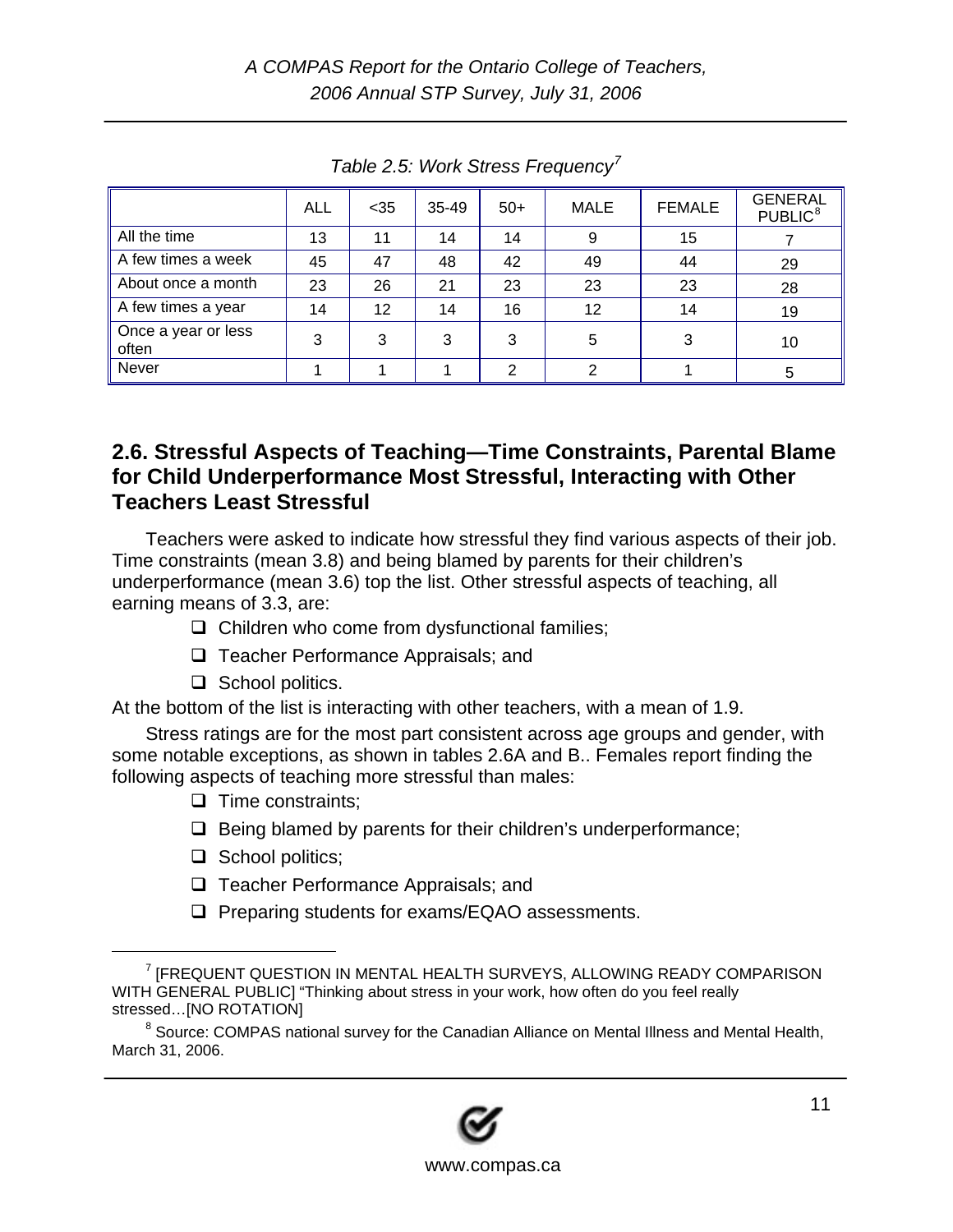Survey research alone cannot demonstrate that female teachers were indeed more stressed than males in these situations. The findings can be properly interpreted as signifying that female teachers gave higher stress scores for these activities and males, lower scores. It is theoretically conceivable that males experienced more stress but report less stress while women did the opposite.

|                                                            | <b>MEAN</b>      | 5               | 4               | 3               | $\overline{2}$  | 1               | dnk               |  |  |  |
|------------------------------------------------------------|------------------|-----------------|-----------------|-----------------|-----------------|-----------------|-------------------|--|--|--|
|                                                            | Time constraints |                 |                 |                 |                 |                 |                   |  |  |  |
| All respondents                                            | 3.8              | 32              | 29              | 23              | 10              | 5               | 1                 |  |  |  |
| Male                                                       | 3.5              | 25              | 29              | 25              | 13              | 9               | 0                 |  |  |  |
| Female                                                     | 3.8              | $\overline{35}$ | $\overline{30}$ | $\overline{23}$ | $\overline{9}$  | $\overline{4}$  | $\mathbf 1$       |  |  |  |
| A parent blaming you for their children's underperformance |                  |                 |                 |                 |                 |                 |                   |  |  |  |
| All respondents                                            | 3.6              | 34              | 22              | 19              | 13              | 8               | 3                 |  |  |  |
| Male                                                       | $\overline{3.4}$ | $\overline{28}$ | $\overline{21}$ | 19              | $\overline{16}$ | $\overline{13}$ | $\overline{3}$    |  |  |  |
| Female                                                     | 3.7              | 35              | 23              | 19              | 13              | $\overline{7}$  | $\overline{3}$    |  |  |  |
|                                                            | School politics  |                 |                 |                 |                 |                 |                   |  |  |  |
| All respondents                                            | 3.3              | 23              | 23              | 26              | 18              | 9               | $\overline{2}$    |  |  |  |
| Male                                                       | 3.2              | 17              | 22              | 29              | 18              | 11              | $\overline{2}$    |  |  |  |
| Female                                                     | 3.4              | $\overline{24}$ | $\overline{23}$ | 25              | 18              | 8               | $\overline{1}$    |  |  |  |
| Teacher Performance Appraisal                              |                  |                 |                 |                 |                 |                 |                   |  |  |  |
| All respondents                                            | 3.3              | 22              | 23              | 25              | 16              | 13              | $\overline{2}$    |  |  |  |
| Male                                                       | 3.0              | 19              | 20              | 23              | 17              | 20              | $\mathbf{1}$      |  |  |  |
| Female                                                     | 3.3              | $\overline{22}$ | $\overline{24}$ | $\overline{25}$ | $\overline{16}$ | $\overline{10}$ | $\overline{2}$    |  |  |  |
| Children who come from dysfunctional homes                 |                  |                 |                 |                 |                 |                 |                   |  |  |  |
| All respondents                                            | 3.3              | 16              | 29              | 28              | 18              | 8               | 1                 |  |  |  |
| Male                                                       | $\overline{3.2}$ | 11              | 34              | 27              | $\overline{16}$ | 9               | $\overline{2}$    |  |  |  |
| Female                                                     | 3.3              | 18              | 28              | 28              | 18              |                 | 1                 |  |  |  |
| Getting appropriate resources and materials                |                  |                 |                 |                 |                 |                 |                   |  |  |  |
| All respondents                                            | 3.1              | 13              | 24              | 31              | 20              | 11              | 1                 |  |  |  |
| Male                                                       | 3.1              | 14              | 22              | 34              | 19              | 11              | $\overline{\ast}$ |  |  |  |
| Female                                                     | $\overline{3.1}$ | 13              | $\overline{25}$ | 30              | 21              | 11              | 1                 |  |  |  |
| Government educational policies                            |                  |                 |                 |                 |                 |                 |                   |  |  |  |
| All respondents                                            | 3.1              | 13              | 22              | 34              | 19              | 10              | $\overline{2}$    |  |  |  |
| Male                                                       | 3.1              | 16              | 21              | 33              | 19              | 10              | $\overline{1}$    |  |  |  |
| Female                                                     | 3.1              | 13              | $\overline{22}$ | 35              | 19              | 10              | $\overline{2}$    |  |  |  |
| Preparing students for exams / EQAO assessments            |                  |                 |                 |                 |                 |                 |                   |  |  |  |
| All respondents                                            | 3.0              | 12              | 19              | 29              | 20              | 12              | 8                 |  |  |  |
| Male                                                       | 2.7              | 10              | 10              | 31              | 23              | 18              | 8                 |  |  |  |
| Female                                                     | 3.1              | $\overline{13}$ | $\overline{21}$ | 29              | 19              | 10              | 8                 |  |  |  |
| Maintaining order and discipline in the school             |                  |                 |                 |                 |                 |                 |                   |  |  |  |

|  |  | Table 2.6A: Stressful Aspects of Teaching by Gender, 5-Point Scales <sup>9</sup> |  |
|--|--|----------------------------------------------------------------------------------|--|
|  |  |                                                                                  |  |

<span id="page-11-0"></span> $\overline{9}$  $9$  "How stressful do you find each of the following aspects of teaching? Please use a 5 point scale where 5 means very stressful and 1, not at all. [RANDOMIZE]"

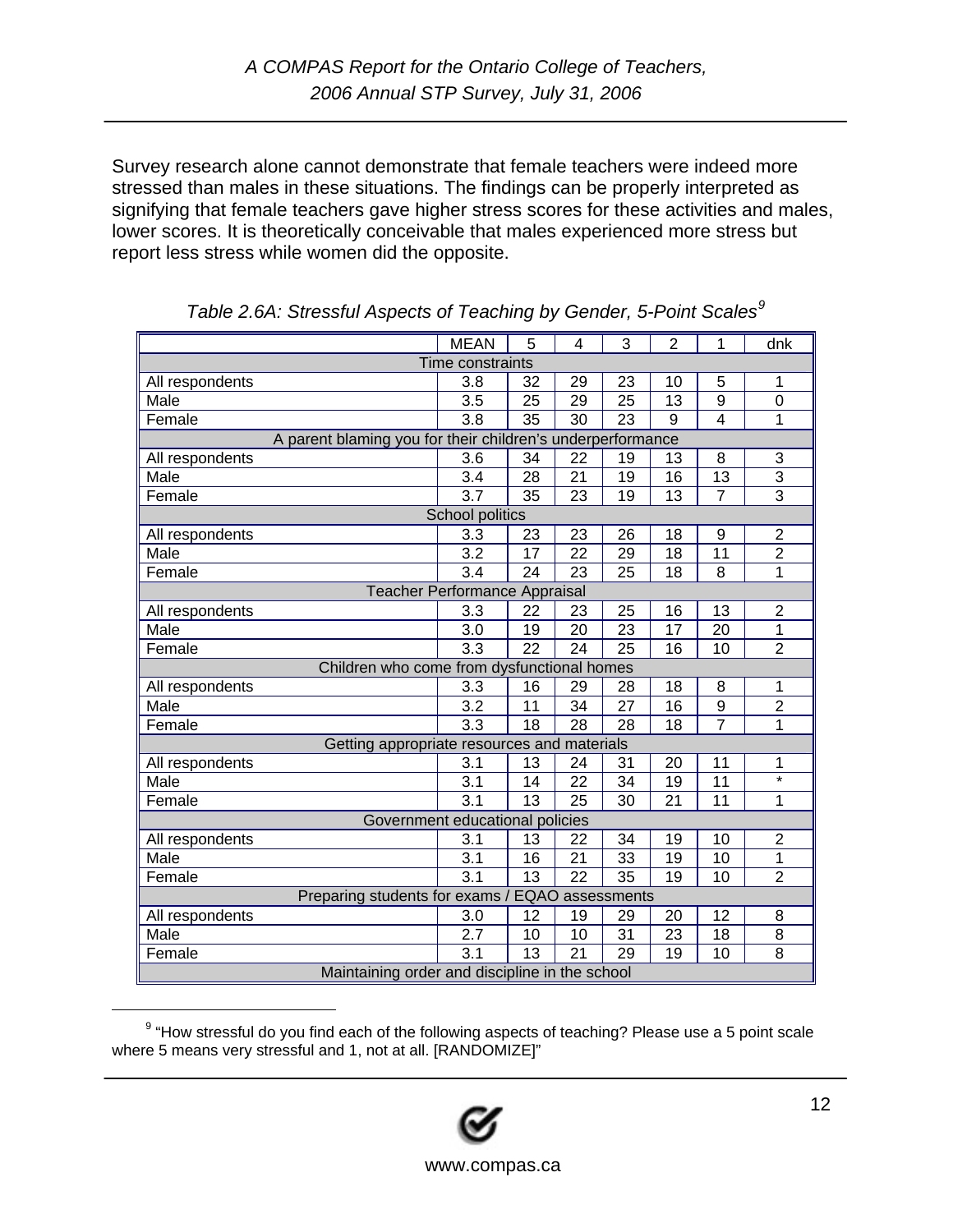|                                                                                     | <b>MEAN</b>                    | 5              | 4               | 3  | $\overline{2}$ | 1  | dnk               |
|-------------------------------------------------------------------------------------|--------------------------------|----------------|-----------------|----|----------------|----|-------------------|
| All respondents                                                                     | 2.9                            | 10             | 19              | 31 | 26             | 13 | 1                 |
| Male                                                                                | 2.9                            | 11             | 18              | 33 | 24             | 13 | 1                 |
| Female                                                                              | 2.9                            | 10             | 20              | 31 | 26             | 13 | $\star$           |
| Teaching students with special needs                                                |                                |                |                 |    |                |    |                   |
| All respondents                                                                     | 2.8                            | 9              | 20              | 28 | 26             | 16 | 1                 |
| Male                                                                                | 2.8                            | 8              | 19              | 32 | 24             | 16 | 1                 |
| Female                                                                              | 2.8                            | 10             | 20              | 27 | 26             | 16 | 1                 |
|                                                                                     | Classroom order and discipline |                |                 |    |                |    |                   |
| All respondents                                                                     | 2.7                            | 10             | 18              | 28 | 26             | 19 | $\star$           |
| Male                                                                                | 2.8                            | 14             | 16              | 27 | 23             | 20 | 1                 |
| Female                                                                              | 2.7                            | 8              | $\overline{19}$ | 28 | 27             | 18 | $\overline{\ast}$ |
| A parent coming with concerns about their child's progress                          |                                |                |                 |    |                |    |                   |
| All respondents                                                                     | 2.7                            | 5              | 18              | 32 | 28             | 17 | 1                 |
| Male                                                                                | 2.6                            | 6              | 17              | 30 | 27             | 20 | 1                 |
| Female                                                                              | 2.7                            | $\overline{5}$ | 18              | 32 | 29             | 16 | 1                 |
|                                                                                     | School board                   |                |                 |    |                |    |                   |
| All respondents                                                                     | 2.6                            | 8              | 13              | 31 | 23             | 22 | 3                 |
| Male                                                                                | 2.6                            | 9              | 11              | 30 | 26             | 22 | 3                 |
| Female                                                                              | 2.6                            | 8              | 14              | 31 | 22             | 22 | $\overline{3}$    |
|                                                                                     | Parent-teacher interviews      |                |                 |    |                |    |                   |
| All respondents                                                                     | 2.6                            | 6              | 17              | 26 | 28             | 20 | 2                 |
| Male                                                                                | 2.4                            | $\overline{7}$ | 14              | 22 | 26             | 29 | $\overline{2}$    |
| Female                                                                              | 2.6                            | 6              | $\overline{17}$ | 28 | 29             | 18 | $\overline{2}$    |
| Teaching students new to Canada for whom English is a second language <sup>10</sup> |                                |                |                 |    |                |    |                   |
| All respondents                                                                     | 2.6                            | 6              | 16              | 24 | 22             | 20 | 12                |
| Male                                                                                | 2.7                            | 5              | 19              | 24 | 17             | 22 | 13                |
| Female                                                                              | 2.6                            | $\overline{6}$ | 15              | 24 | 23             | 20 | 12                |
| Interaction with other teachers in your school                                      |                                |                |                 |    |                |    |                   |
| All respondents                                                                     | 1.9                            | 3              | 8               | 15 | 27             | 47 | $\star$           |
| Male                                                                                | 2.0                            | 4              | 9               | 15 | 28             | 44 | 0                 |
| Female                                                                              | 1.9                            | $\overline{3}$ | $\overline{7}$  | 15 | 27             | 48 | $\star$           |

Older teachers (i.e., aged 35+) generally find the following situations more stressful than young teachers (<35):

- $\Box$  School politics;
- Children who come from dysfunctional homes; and
- Government educational policies.

<span id="page-12-0"></span><sup>&</sup>lt;sup>10</sup> [IN FRENCH QUESTIONNAIRE, IT SHOULD SAY "French is a second language"]



www.compas.ca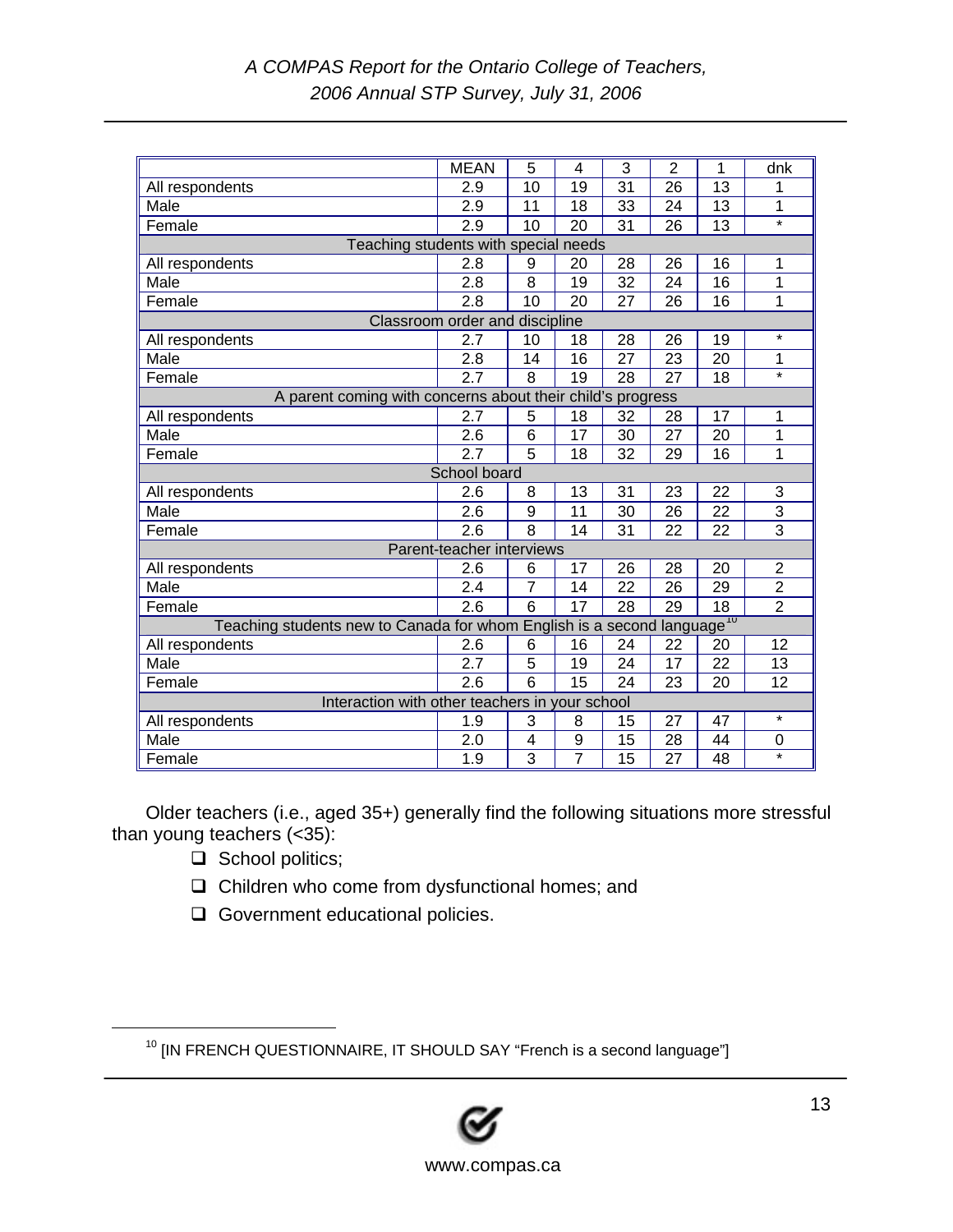|                                                            | <b>MEAN</b>      | 5               | 4               | 3               | $\overline{2}$  | 1                | dnk               |  |
|------------------------------------------------------------|------------------|-----------------|-----------------|-----------------|-----------------|------------------|-------------------|--|
| Time constraints                                           |                  |                 |                 |                 |                 |                  |                   |  |
| All respondents                                            | 3.8              | 32              | 29              | 23              | 10              | 5                | 1                 |  |
| $35$                                                       | 3.7              | 30              | 30              | 25              | 12              | $\overline{4}$   | $\star$           |  |
| $35 - 49$                                                  | 3.8              | $\overline{37}$ | 27              | 22              | 9               | $\overline{5}$   | 1                 |  |
| $50+$                                                      | 3.7              | 30              | 33              | $\overline{22}$ | 9               | 6                | 1                 |  |
| A parent blaming you for their children's underperformance |                  |                 |                 |                 |                 |                  |                   |  |
| All respondents                                            | 3.6              | 34              | 22              | 19              | 13              | 8                | 3                 |  |
| $35$                                                       | 3.7              | 35              | $\overline{23}$ | 23              | 12              | $\overline{7}$   | $\overline{2}$    |  |
| $35 - 49$                                                  | 3.7              | 33              | 25              | 19              | 14              | 6                | 3                 |  |
| $50+$                                                      | 3.5              | 34              | 19              | 17              | 15              | 11               | 5                 |  |
|                                                            | School politics  |                 |                 |                 |                 |                  |                   |  |
| All respondents                                            | 3.3              | 23              | 23              | 26              | 18              | 9                | $\overline{2}$    |  |
| $35$                                                       | $\overline{3.2}$ | 19              | 20              | 30              | $\overline{21}$ | $\overline{9}$   | $\overline{\ast}$ |  |
| $35 - 49$                                                  | 3.4              | $\overline{22}$ | 27              | 24              | 19              | 8                | 1                 |  |
| $50+$                                                      | 3.4              | 26              | 21              | 25              | 15              | 10               | $\overline{2}$    |  |
| Teacher Performance Appraisal                              |                  |                 |                 |                 |                 |                  |                   |  |
| All respondents                                            | 3.3              | 22              | 23              | 25              | 16              | 13               | $\overline{2}$    |  |
| $35$                                                       | 3.4              | 22              | 29              | 25              | 15              | 10               | $\mathbf 1$       |  |
| $35 - 49$                                                  | $\overline{3.3}$ | 22              | 23              | $\overline{27}$ | $\overline{15}$ | $\overline{12}$  | $\overline{2}$    |  |
| $50+$                                                      | 3.1              | $\overline{22}$ | $\overline{20}$ | 22              | 20              | 15               | $\overline{2}$    |  |
| Children who come from dysfunctional homes                 |                  |                 |                 |                 |                 |                  |                   |  |
| All respondents                                            | 3.3              | 16              | 29              | 28              | 18              | 8                | 1                 |  |
| $35$                                                       | 3.2              | 15              | 24              | 30              | 22              | 9                | $\overline{\ast}$ |  |
| $35 - 49$                                                  | 3.3              | 16              | 32              | 28              | 18              | $\overline{7}$   | 1                 |  |
| $50+$                                                      | 3.3              | $\overline{17}$ | $\overline{31}$ | $\overline{27}$ | $\overline{15}$ | 8                | $\overline{2}$    |  |
| Getting appropriate resources and materials                |                  |                 |                 |                 |                 |                  |                   |  |
| All respondents                                            | 3.1              | 13              | 24              | 31              | 20              | 11               | 1                 |  |
| $35$                                                       | $\overline{3.1}$ | 15              | $\overline{20}$ | $\overline{35}$ | $\overline{23}$ | 8                | $\overline{\ast}$ |  |
| 35-49                                                      | 3.2              | 12              | 29              | 30              | 20              | $\boldsymbol{9}$ | 1                 |  |
| $50+$                                                      | 3.0              | 14              | 23              | 28              | 19              | 15               | 1                 |  |
| Government educational policies                            |                  |                 |                 |                 |                 |                  |                   |  |
| All respondents                                            | 3.1              | 13              | 22              | 34              | 19              | 10               | $\overline{2}$    |  |
| $35$                                                       | 2.9              | 8               | 19              | 36              | 24              | 12               | 1                 |  |
| $35 - 49$                                                  | $\overline{3.1}$ | 11              | $\overline{22}$ | 36              | 19              | 10               | $\overline{2}$    |  |
| $50+$                                                      | $\overline{3.3}$ | $\overline{20}$ | $\overline{25}$ | $\overline{31}$ | 16              | 8                | 1                 |  |
| Preparing students for exams / EQAO assessments            |                  |                 |                 |                 |                 |                  |                   |  |
| All respondents                                            | 3.0              | 12              | 19              | 29              | 20              | 12               | 8                 |  |
| $35$                                                       | $\overline{3.1}$ | 11              | 22              | 30              | 20              | 9                | $\overline{8}$    |  |
| $35 - 49$                                                  | 3.0              | 13              | 16              | 31              | 20              | 13               | $\overline{7}$    |  |

| Table 2.6B: Stressful Aspects of Teaching by Age Group, 5-Point Scales <sup>11</sup> |  |
|--------------------------------------------------------------------------------------|--|
|                                                                                      |  |
|                                                                                      |  |

<span id="page-13-0"></span><sup>11 &</sup>quot;How stressful do you find each of the following aspects of teaching? Please use a 5 point scale where 5 means very stressful and 1, not at all. [RANDOMIZE]"

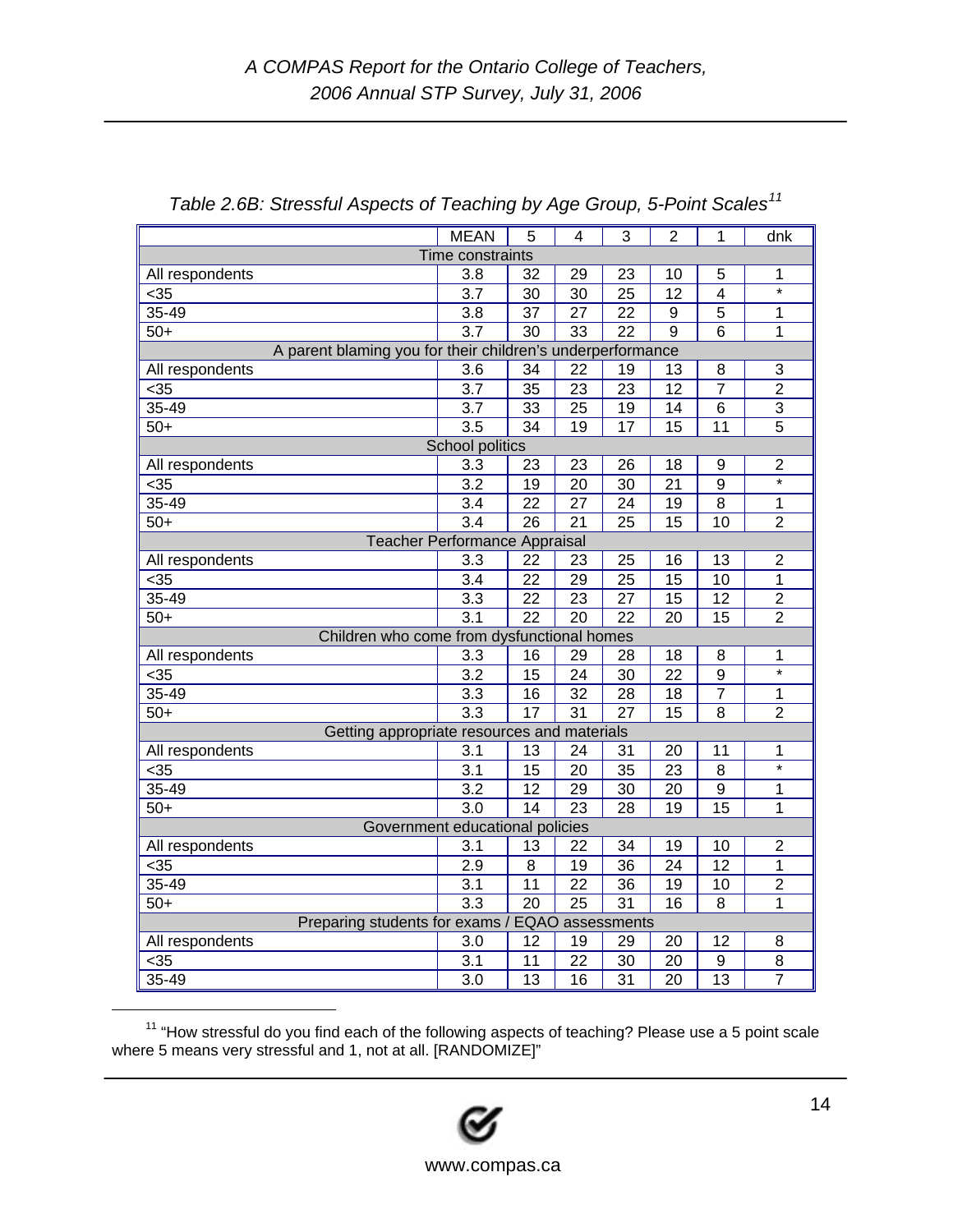|                                                                                     | <b>MEAN</b>                    | 5               | 4               | 3               | $\overline{2}$  | 1               | dnk                     |  |
|-------------------------------------------------------------------------------------|--------------------------------|-----------------|-----------------|-----------------|-----------------|-----------------|-------------------------|--|
| $50+$                                                                               | 3.0                            | 12              | 18              | 28              | 20              | 12              | 10                      |  |
| Maintaining order and discipline in the school                                      |                                |                 |                 |                 |                 |                 |                         |  |
| All respondents                                                                     | 2.9                            | 10              | 19              | 31              | 26              | 13              | 1                       |  |
| $35$                                                                                | 2.9                            | 10              | 19              | 33              | 26              | $\overline{12}$ | $\mathbf 0$             |  |
| 35-49                                                                               | 2.9                            | 11              | 19              | 33              | 27              | 10              | 1                       |  |
| $50+$                                                                               | 2.8                            | $\overline{11}$ | $\overline{20}$ | 28              | 25              | 16              | $\overline{\ast}$       |  |
| Teaching students with special needs                                                |                                |                 |                 |                 |                 |                 |                         |  |
| All respondents                                                                     | 2.8                            | 9               | 20              | 28              | 26              | 16              | 1                       |  |
| $35$                                                                                | 2.8                            | 9               | 18              | 30              | 27              | 16              | 1                       |  |
| 35-49                                                                               | 2.9                            | 11              | $\overline{20}$ | $\overline{29}$ | $\overline{27}$ | $\overline{12}$ | $\mathbf 1$             |  |
| $50+$                                                                               | 2.7                            | $\overline{8}$  | $\overline{21}$ | $\overline{25}$ | $\overline{24}$ | 20              | $\mathbf 1$             |  |
|                                                                                     | Classroom order and discipline |                 |                 |                 |                 |                 |                         |  |
| All respondents                                                                     | 2.7                            | 10              | 18              | 28              | 26              | 19              | $\star$                 |  |
| $35$                                                                                | 2.8                            | 10              | 19              | 31              | 23              | 17              | $\mathbf 0$             |  |
| 35-49                                                                               | 2.8                            | 10              | 16              | 29              | 28              | 16              | $\mathbf{1}$            |  |
| $50+$                                                                               | 2.7                            | $\overline{8}$  | $\overline{20}$ | $\overline{24}$ | $\overline{26}$ | $\overline{22}$ | $\overline{\ast}$       |  |
| A parent coming with concerns about their child's progress                          |                                |                 |                 |                 |                 |                 |                         |  |
| All respondents                                                                     | 2.7                            | 5               | 18              | 32              | 28              | 17              | 1                       |  |
| $35$                                                                                | 2.7                            | $\overline{3}$  | $\overline{21}$ | $\overline{30}$ | 30              | 16              | $\overline{\ast}$       |  |
| 35-49                                                                               | $\overline{2.8}$               | $\overline{7}$  | 17              | 34              | 28              | 13              | 1                       |  |
| $50+$                                                                               | $\overline{2.5}$               | $\overline{4}$  | $\overline{15}$ | 31              | 28              | 21              | $\mathbf{1}$            |  |
|                                                                                     | School board                   |                 |                 |                 |                 |                 |                         |  |
| All respondents                                                                     | 2.6                            | 8               | 13              | 31              | 23              | 22              | 3                       |  |
| $35$                                                                                | 2.5                            | 4               | $\overline{13}$ | 35              | $\overline{24}$ | $\overline{22}$ | $\overline{3}$          |  |
| 35-49                                                                               | 2.7                            | 9               | 14              | 29              | 25              | 20              | $\overline{\mathbf{4}}$ |  |
| $50+$                                                                               | $\overline{2.7}$               | 11              | 13              | 30              | 20              | 23              | $\overline{2}$          |  |
|                                                                                     | Parent-teacher interviews      |                 |                 |                 |                 |                 |                         |  |
| All respondents                                                                     | 2.6                            | 6               | 17              | 26              | 28              | 20              | 2                       |  |
| $35$                                                                                | 2.7                            | 6               | 19              | 31              | 27              | 16              | $\star$                 |  |
| 35-49                                                                               | $\overline{2.6}$               | 6               | 18              | $\overline{26}$ | $\overline{30}$ | 19              | $\overline{2}$          |  |
| $50+$                                                                               | 2.5                            | $\overline{7}$  | $\overline{13}$ | $\overline{24}$ | $\overline{28}$ | $\overline{25}$ | $\overline{4}$          |  |
| Teaching students new to Canada for whom English is a second language <sup>12</sup> |                                |                 |                 |                 |                 |                 |                         |  |
| All respondents                                                                     | 2.6                            | 6               | 16              | 24              | 22              | 20              | 12                      |  |
| $35$                                                                                | $\overline{2.6}$               | $\overline{6}$  | $\overline{13}$ | $\overline{30}$ | $\overline{28}$ | $\overline{15}$ | $\overline{9}$          |  |
| $35 - 49$                                                                           | 2.7                            | 7               | 20              | 21              | 19              | 21              | 13                      |  |
| $50+$                                                                               | 2.6                            | 5               | 16              | 22              | 20              | 23              | 14                      |  |
| Interaction with other teachers in your school                                      |                                |                 |                 |                 |                 |                 |                         |  |
| All respondents                                                                     | 1.9                            | 3               | 8               | 15              | 27              | 47              | $\star$                 |  |
| $35$                                                                                | 1.8                            | $\overline{2}$  | $\overline{7}$  | 9               | $\overline{29}$ | 53              | $\mathbf 0$             |  |
| 35-49                                                                               | 2.0                            | 3               | 8               | 16              | 29              | 45              | $\mathbf 0$             |  |
| $50+$                                                                               | 2.1                            | $\overline{5}$  | $\overline{8}$  | 18              | 24              | $\overline{44}$ | $\mathbf{1}$            |  |

<span id="page-14-0"></span><sup>12</sup> IN FRENCH QUESTIONNAIRE, IT SHOULD SAY "French is a second language"

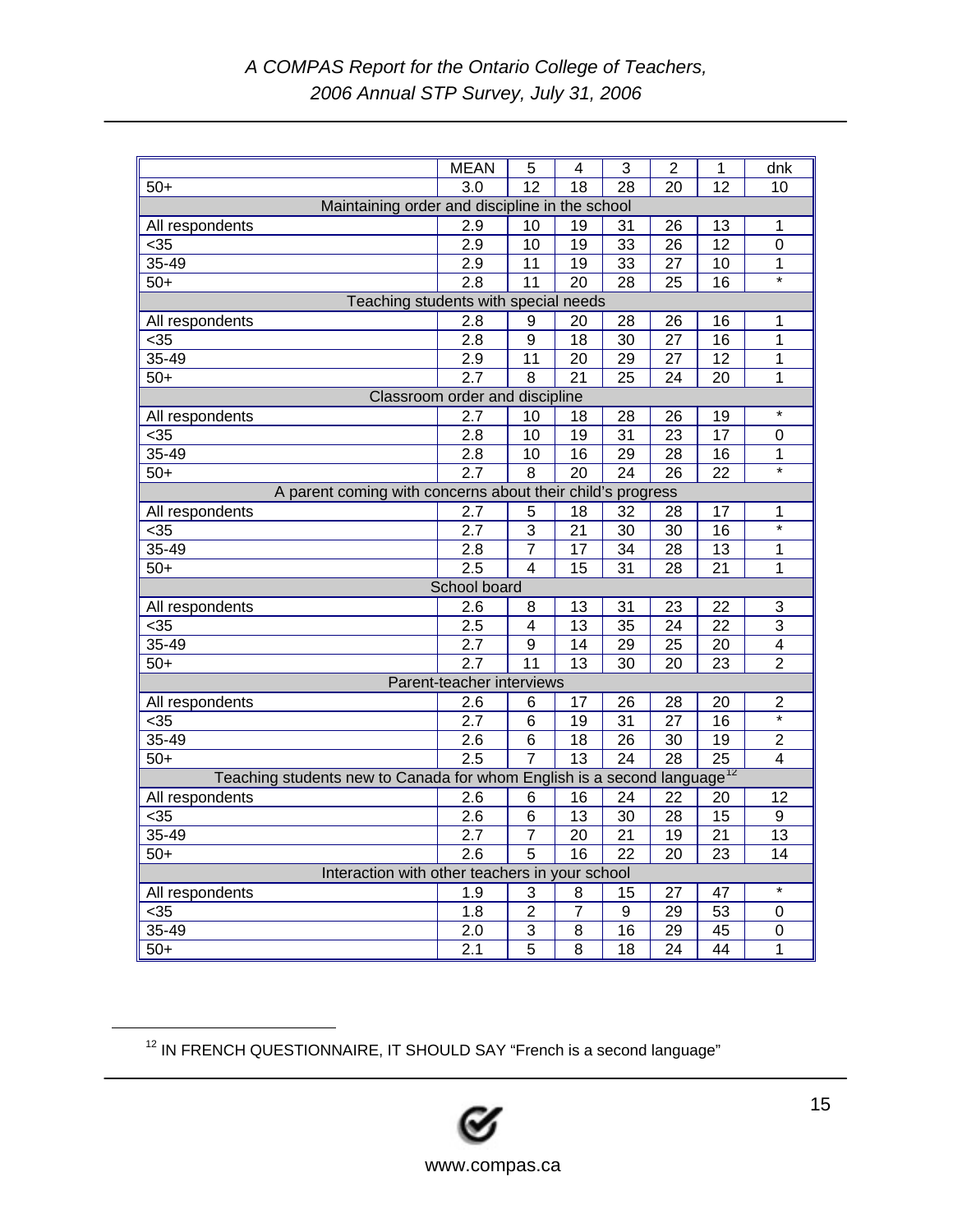| Table 2.6C: Three Types of Stress in Teaching from Factor Analysis of |  |
|-----------------------------------------------------------------------|--|
| Table 2.6A—Related to Performance, Interactions, and Policy           |  |

|                                                                                                                   | Performance | Interactions | Policy |
|-------------------------------------------------------------------------------------------------------------------|-------------|--------------|--------|
| Q22.2 How stressful do you find a parent blaming you for<br>their children's underperformance?                    | .773        |              |        |
| Q22.1 How stressful do you find a parent coming with<br>concerns about their child's progress?                    | .602        | .376         |        |
| Q22.12 How stressful do you find parent-teacher interviews?                                                       | .593        | .341         |        |
| Q22.11 How stressful do you find time constraints?                                                                | .476        |              | .326   |
| Q22.3 How stressful do you find children who come from<br>dysfunctional homes?                                    | .460        |              |        |
| Q22.8 How stressful do you find Teacher Performance<br>Appraisal?                                                 | .395        |              |        |
| Q22.7 How stressful do you find preparing students for<br>exams / EQAO assessments?                               | .331        |              |        |
| Q22.5 How stressful do you find classroom order and<br>discipline?                                                |             | .712         |        |
| Q22.4 How stressful do you find maintaining order and<br>discipline in the school?                                |             | .668         |        |
| Q22.15 How stressful do you find teaching students with<br>special needs?                                         |             | .610         |        |
| Q22.9 How stressful do you find interaction with other<br>teachers in your school?                                |             | .508         | .378   |
| Q22.16 How stressful do you find teaching students new to<br>Canada for whom English/French is a second language? |             | .387         |        |
| Q22.13 How stressful do you find government educational<br>policies?                                              |             |              | .703   |
| Q22.14 How stressful do you find school politics?                                                                 |             |              | .696   |
| Q22.10 How stressful do you find the school board?                                                                |             |              | .689   |
| Q22.6 How stressful do you find getting appropriate<br>resources and materials?                                   |             |              | .458   |

The factor analysis of the scores in table 2.6A yields a three-factor solution, suggesting that teachers experience three basic types of stress. Teachers view the stressful aspects of their job as related to

- *performance*, exemplified by parents blaming teachers for their children's underperformance or parents coming with concerns (the highest loading or correlating variable on the factor);
- *interactions*, exemplified by the stress of class room order and school discipline (the highest loading or correlating variables on the factor); and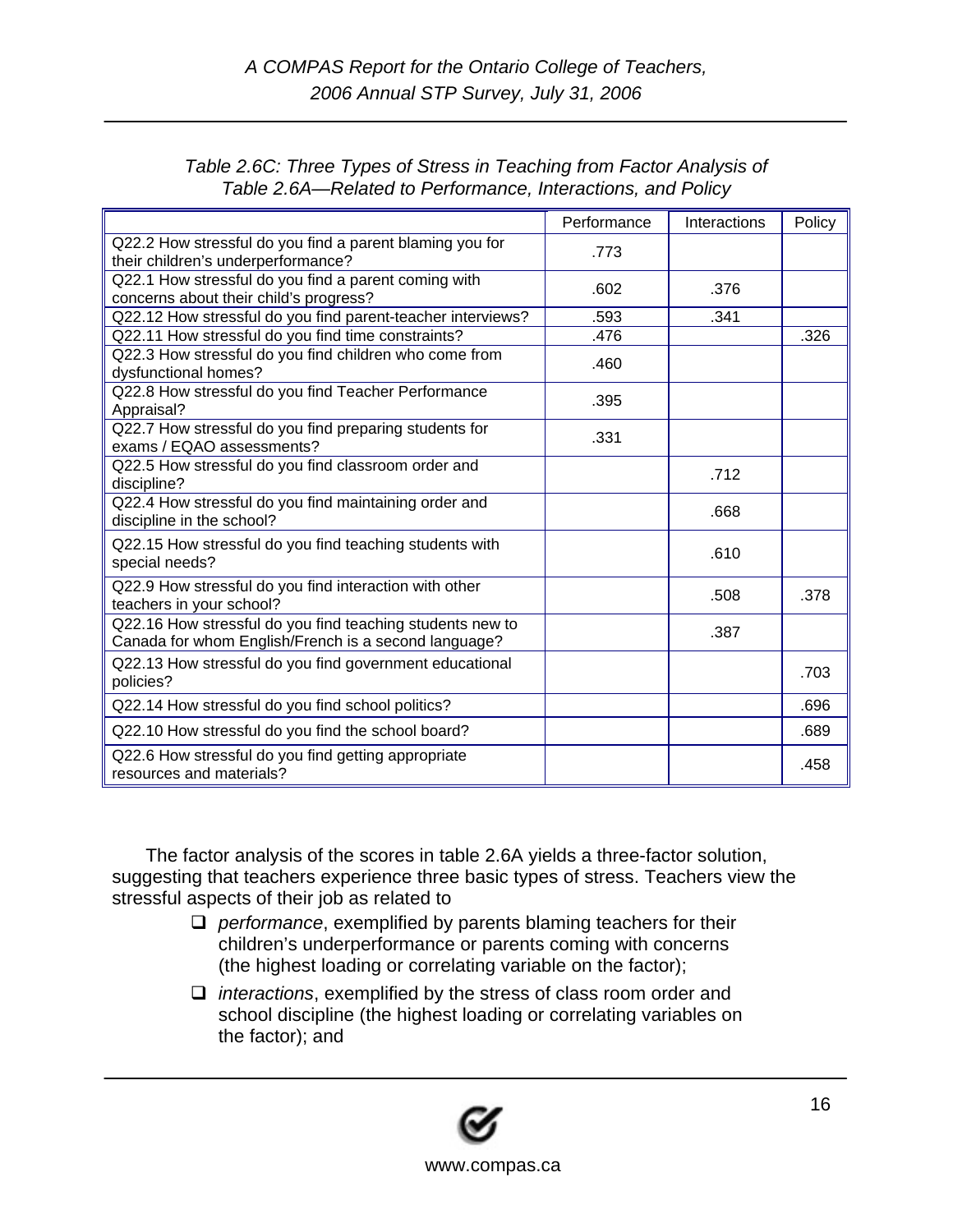<span id="page-16-0"></span> *school policy,* exemplified by government policy and school politics (the highest loading or correlating variables on the factor), as shown in table 2.6C.

The *performance* factor includes parent-teacher interviews, Teacher Performance Appraisals, and preparing students for exams/EQAO assessments. The *interactions* factor includes interacting with other teachers, and classroom and school order and discipline. The *policy* factor includes school politics, the school board, and government educational policies.

### **2.7. Communications: Overwhelming Support for More Public Education About Teachers And Their Work, Especially among Teachers 35 Years of Age and Older**

The vast majority of teachers believe the College should do more to inform the public about their work. Almost three-quarters of teachers give scores of 4 or 5 to this idea (mean 4.1). Teachers in the middle and older cohorts (i.e., aged 35+) are more likely than younger teachers to say that the College should definitely do more in terms of communication (50% and 51% vs. 38%). Teachers in the youngest cohort are not opposed to the idea; the majority who are certain about its value is slightly smaller— 62% score 4-5 compared to 75% among those 35-49 and 73% among those 50+.

|                 | <b>MEAN</b> | b  |    | ົ  |        |   | dnk |
|-----------------|-------------|----|----|----|--------|---|-----|
| All respondents | 4.1         | 47 | 24 | 19 | ົ<br>ີ | ົ |     |
| <35             | -1          | 38 | 27 | 24 |        | ົ |     |
| $35 - 49$       | 4.4         | 50 | 25 | 18 | c      | ◠ |     |
| $50+$           | 4.4         | 51 | 22 |    | ◠<br>ີ |   |     |

| Table 2.7: Support for Informing the Public       |
|---------------------------------------------------|
| About Teachers' Work, 5-Point Scale <sup>13</sup> |

<span id="page-16-1"></span> $13$  "On a 5 point scale where 5 means definitely and 1, definitely not, to what extent should the College do more to inform the public about teachers' work?"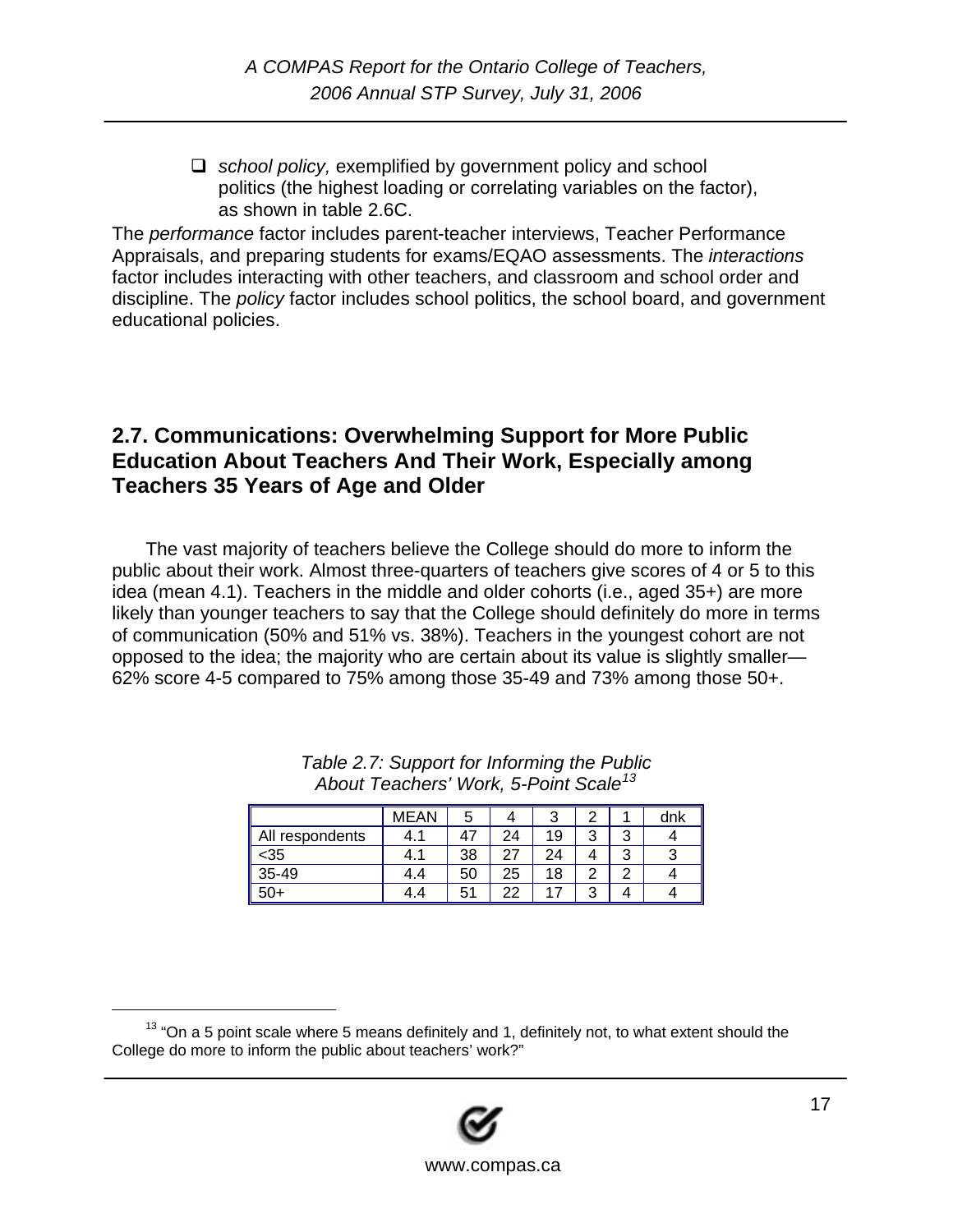## <span id="page-17-0"></span>**3.0. Career Planning—Most Teachers Likely to Remain in Their Current Position over the Next Five Years**

When asked to indicate their possible career development over the next five years, the majority of teachers say that they do not expect their current position to change. One-third of teachers feel that they are at least somewhat likely to become a department head or division leader over the next five years, while about 3 in 10 teachers say that they are at least somewhat likely to take a form of leave (i.e., parental sabbatical, or other). Only 4% of teachers feel that they are very likely to leave teaching for another profession; 68% say not at all.

|                                                                 | ALL               | < 35    | 35-49          | $50+$          |
|-----------------------------------------------------------------|-------------------|---------|----------------|----------------|
| Become a department head of division leader                     |                   |         |                |                |
| Very                                                            | $12 \overline{ }$ | 18      | 14             | 6              |
| Somewhat                                                        | 23                | 39      | 26             | 7              |
| Not really                                                      | 14                | 18      | 15             | 10             |
| Not at all                                                      | 42                | 22      | 34             | 65             |
| [UNPROMPTED] Is already department head<br>or higher            | $\overline{7}$    | 3       | 9              | 9              |
| [UNPROMPTED] Don't know or no opinion                           | $\overline{2}$    | 1       | $\overline{2}$ | 3              |
| Become a school principal or vice-principal                     |                   |         |                |                |
| Very                                                            | 5                 | 8       | $\overline{7}$ | 2              |
| Somewhat                                                        | 13                | 22      | 13             | 5              |
| Not really                                                      | 17                | 26      | 19             | 6              |
| Not at all                                                      | 61                | 44      | 56             | 78             |
| [UNPROMPTED] Is already a principal                             | 3                 | $\star$ | 3              | 5              |
| [UNPROMPTED] Don't know or no opinion                           | $\overline{2}$    | 1       | 1              | $\overline{2}$ |
| Become a board consultant or work for the Ministry of Education |                   |         |                |                |
| Very                                                            | 3                 | 3       | 3              | 2              |
| Somewhat                                                        | 23                | 35      | 24             | 14             |
| Not really                                                      | 21                | 24      | 24             | 14             |
| Not at all                                                      | 50                | 38      | 46             | 64             |
| [UNPROMPTED] Is currently one                                   | $\overline{2}$    | $\star$ | 2              | 2              |
| [UNPROMPTED] Don't know or no opinion                           | $\overline{2}$    | $\star$ | 1              | 3              |

| Table 3.1: Potential Career Development over the Next Five Years <sup>14</sup> |  |  |
|--------------------------------------------------------------------------------|--|--|
|                                                                                |  |  |

<span id="page-17-1"></span> $14$  "Thinking about how your career might develop over the next five years, how likely are you to...(%) [RANDOMIZE]"

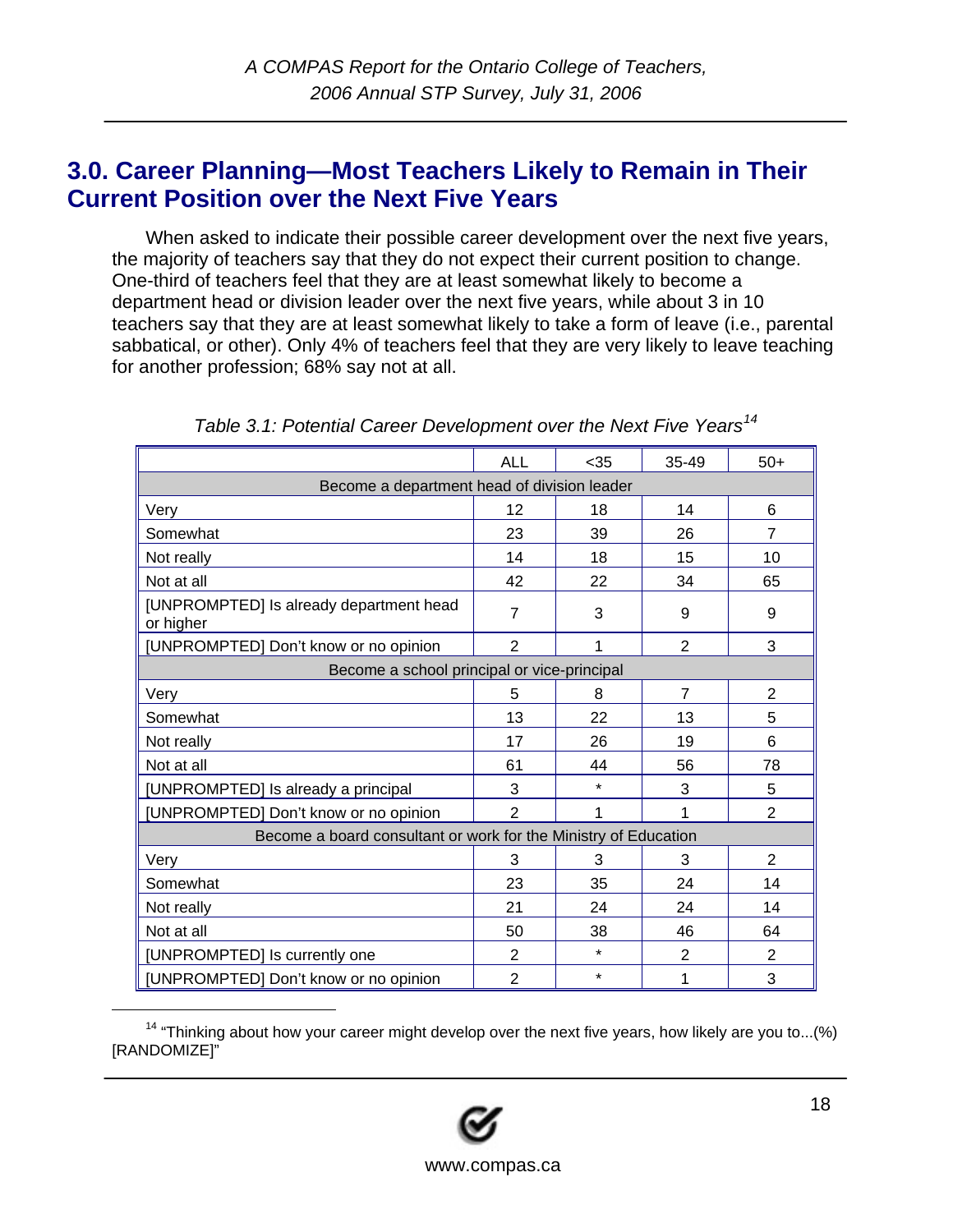| Become a supply teacher                          |                |                |                  |                |  |  |  |
|--------------------------------------------------|----------------|----------------|------------------|----------------|--|--|--|
| Very                                             | 13             | 15             | 8                | 15             |  |  |  |
| Somewhat                                         | 12             | 13             | 8                | 17             |  |  |  |
| Not really                                       | 9              | 10             | 9                | 8              |  |  |  |
| Not at all                                       | 54             | 56             | 66               | 39             |  |  |  |
| [UNPROMPTED] Is currently one                    | 12             | $\overline{7}$ | 9                | 19             |  |  |  |
| [UNPROMPTED] Don't know or no opinion            | 1              | $\overline{0}$ | $\star$          | $\overline{2}$ |  |  |  |
| Move to a private school                         |                |                |                  |                |  |  |  |
| Very                                             | $\overline{c}$ | $\overline{2}$ | 3                | 3              |  |  |  |
| Somewhat                                         | 12             | 16             | 10               | 11             |  |  |  |
| Not really                                       | 13             | 17             | 14               | 10             |  |  |  |
| Not at all                                       | 69             | 62             | 70               | 73             |  |  |  |
| [UNPROMPTED] Is currently at a private<br>school | $\overline{2}$ | 3              | 3                | $\overline{2}$ |  |  |  |
| [UNPROMPTED] Don't know or no opinion            | 1              | $\mathbf{1}$   | $\star$          | 3              |  |  |  |
| Leave teaching for another occupation            |                |                |                  |                |  |  |  |
| Very                                             | 4              | 2              | 3                | $\overline{7}$ |  |  |  |
| Somewhat                                         | 11             | 11             | 9                | 12             |  |  |  |
| Not really                                       | 15             | 21             | 17               | 8              |  |  |  |
| Not at all                                       | 68             | 65             | 70               | 68             |  |  |  |
| [UNPROMPTED] has left for another<br>occupation  | 1              | 1              | 0                | 2              |  |  |  |
| [UNPROMPTED] Don't know or no opinion            | $\mathbf{1}$   | $\overline{0}$ | 1                | 3              |  |  |  |
|                                                  | Retire         |                |                  |                |  |  |  |
| Very                                             | 13             | $\mathbf{1}$   | 1                | 35             |  |  |  |
| Somewhat                                         | 6              | $\overline{2}$ | 5                | 12             |  |  |  |
| Not really                                       | 5              | 4              | $\overline{4}$   | 6              |  |  |  |
| Not at all                                       | 67             | 94             | 90               | 21             |  |  |  |
| [UNPROMPTED] Is retired                          | 10             | $\star$        | 0                | 27             |  |  |  |
| [UNPROMPTED] Don't know or no opinion            | $\Omega$       | $\Omega$       | $\Omega$         | 0              |  |  |  |
| Take parental leave, sabbatical or other leave   |                |                |                  |                |  |  |  |
| Very                                             | 12             | 24             | $\boldsymbol{9}$ | 5              |  |  |  |
| Somewhat                                         | 17             | 29             | 20               | 6              |  |  |  |
| Not really                                       | 11             | 14             | 14               | $\overline{7}$ |  |  |  |
| Not at all                                       | 55             | 27             | 54               | 78             |  |  |  |
| [UNPROMPTED] Is on leave                         | $\sqrt{3}$     | 6              | $\overline{2}$   | $\overline{2}$ |  |  |  |
| [UNPROMPTED] Don't know or no opinion            | $\overline{2}$ | $\mathbf{1}$   | $\mathbf{1}$     | 3              |  |  |  |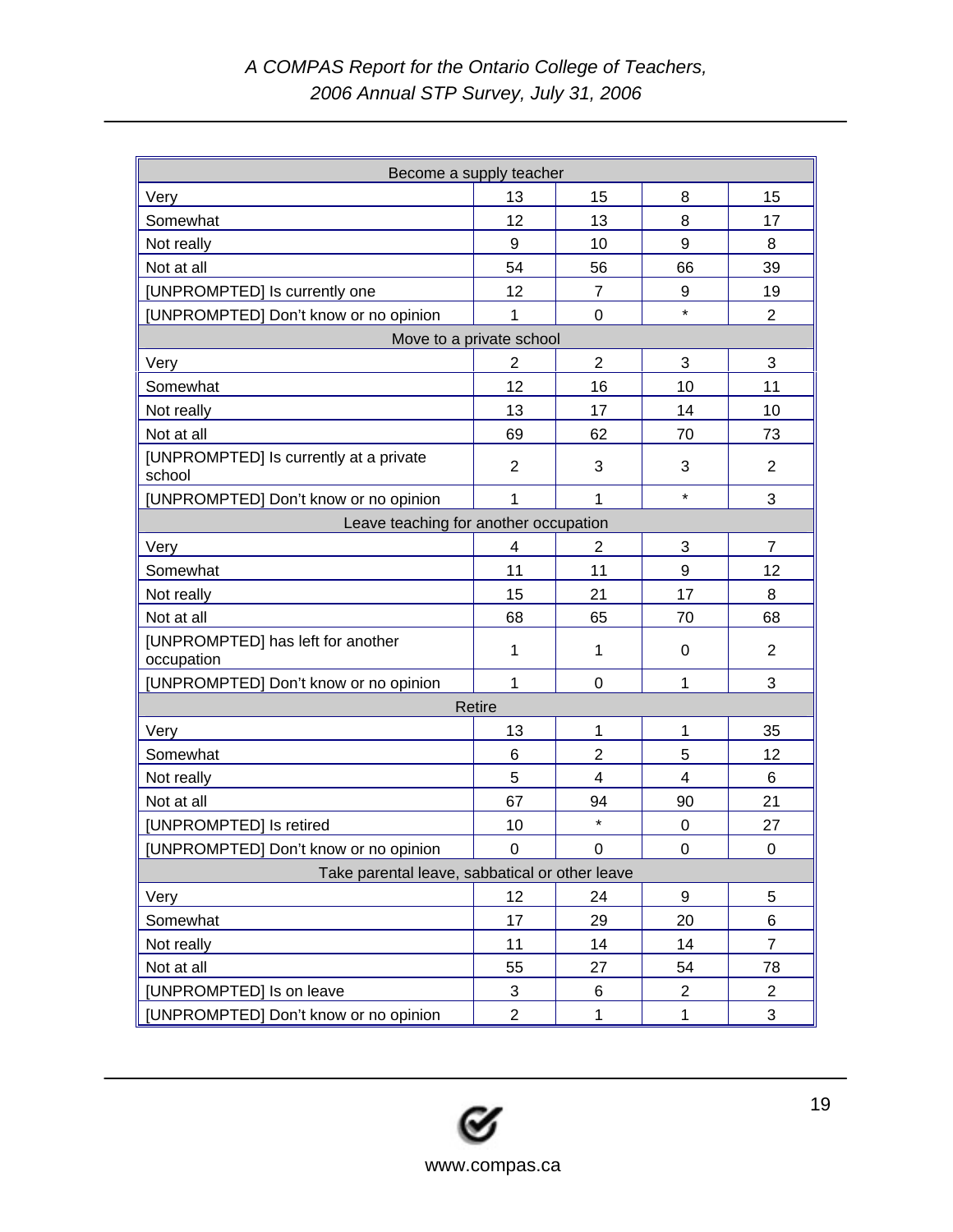<span id="page-19-0"></span>One would expect some aspects of career development to be highly related to age. In practice, younger teachers are more likely to become department heads or principals and older teachers are more likely to retire. Indeed, the results in table 2.1 conform with this pattern. Other career options where likelihood decreases with age are becoming a board consultant/working for the Ministry of Education, and taking a parental, sabbatical, or other form of leave. Teachers aged 35-49, who are in the prime of their career, are less likely to say that they would become a supply teacher than those under <35 or 50 and over. There are no meaningful age-related differences related to moving to a private school or leaving teaching for another occupation except for a hint that the youngest cohort may be more prepared to make such a move.

# **4.0. How Education Has Changed**

#### **4.1. Education Today vs. In the Past—Teaching Profession Better Today, School Environment Better in the Past, Academic Skills Unchanged**

Teachers were asked to compare various aspects of education today with education back when they attended the grades that they currently teach. Overall, teachers feel that the biggest positive change is the quality of textbooks and other resources (mean 2.3), followed closely by the quality of teaching (mean 2.4) and the quality of the facility (mean 2.5). Kindly note that in table 4.1A, the mean scores of less than 3 indicate that the aspect is considered to be better today.

The biggest negative change is a perceived decline in students' and parents' respect for teachers (mean 3.9). Teachers also report declines in student behaviour and social skills and quality of family life for students (both means 3.7). Teachers also feel that spelling skills were better in the past (mean 3.5). Note that in table 4.1B, the mean scores of greater than 3 indicate that the aspect is considered to have been better in the past.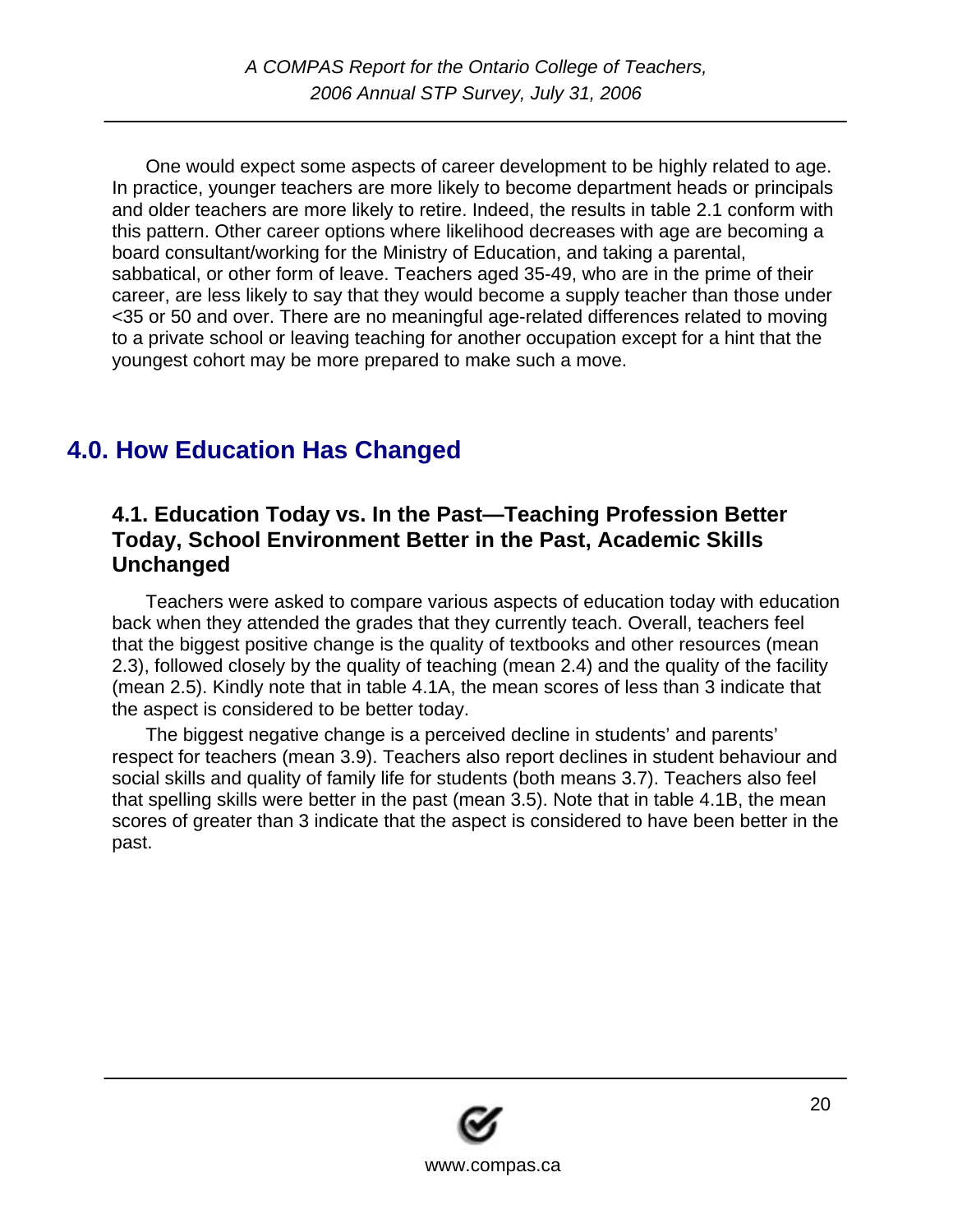|                                                  | <b>MEAN</b>                                  | 5  | 4  | 3  | $\overline{2}$ | 1  | <b>DNK</b>     |
|--------------------------------------------------|----------------------------------------------|----|----|----|----------------|----|----------------|
|                                                  | The quality of textbooks and other resources |    |    |    |                |    |                |
| All respondents                                  | 2.3                                          | 7  | 9  | 21 | 26             | 35 | $\overline{2}$ |
| $35$                                             | 2.4                                          | 6  | 11 | 24 | 31             | 28 | 1              |
| 35-49                                            | 2.3                                          | 9  | 8  | 22 | 25             | 33 | 3              |
| $50+$                                            | 2.2                                          | 7  | 9  | 18 | 22             | 42 | $\overline{2}$ |
|                                                  | The quality of teaching in your school       |    |    |    |                |    |                |
| All respondents                                  | 2.4                                          | 4  | 11 | 30 | 29             | 22 | 5              |
| $35$                                             | 2.4                                          | 3  | 12 | 31 | 32             | 19 | 3              |
| 35-49                                            | 2.4                                          | 3  | 10 | 30 | 30             | 22 | 5              |
| $50+$                                            | 2.5                                          | 7  | 11 | 28 | 25             | 24 | 5              |
|                                                  | The quality of the facility you work in      |    |    |    |                |    |                |
| All respondents                                  | 2.5                                          | 8  | 13 | 29 | 22             | 26 | 2              |
| $35$                                             | 2.7                                          | 10 | 14 | 28 | 23             | 23 | 3              |
| 35-49                                            | 2.6                                          | 7  | 14 | 33 | 23             | 21 | $\overline{2}$ |
| $50+$                                            | 2.3                                          | 8  | 11 | 25 | 20             | 36 | $\overline{2}$ |
| Teachers' devotion to their craft and profession |                                              |    |    |    |                |    |                |
| All respondents                                  | 2.7                                          | 5  | 10 | 46 | 24             | 11 | 3              |
| $35$                                             | 2.7                                          | 4  | 9  | 47 | 28             | 11 | 1              |
| 35-49                                            | 2.7                                          | 5  | 9  | 47 | 26             | 11 | 4              |
| $50+$                                            | 2.8                                          | 7  | 13 | 45 | 20             | 12 | 4              |

*Table 4.1A: Positive Changes to Education, 5-Point Scales15 1=Better Today, 5=Better Back Then* 

| Table 4.1B: Negative Changes to Education, 5-Point Scales <sup>16</sup> |
|-------------------------------------------------------------------------|
| 1=Better Today, 5=Better Back Then                                      |

|                               | MEAN                           |    |    |    |   | dnk     |
|-------------------------------|--------------------------------|----|----|----|---|---------|
|                               | Students' respect for teachers |    |    |    |   |         |
| All respondents               | 3.9                            | 35 | 30 | 23 |   |         |
| $35$                          | 3.8                            | 31 | 34 | 26 |   | $\star$ |
| $35-49$                       | 3.9                            | 37 | 29 | 21 |   |         |
| $\overline{50+}$              | 3.9                            | 37 |    | 23 | 9 |         |
| Parents' respect for teachers |                                |    |    |    |   |         |

<sup>&</sup>lt;sup>15</sup> "Many people talk about how different things were when they went to school. I'd like to ask you to think back to when you were in school … specifically, the year when you were in the grade or grades you are teaching today. Now I want to ask you to compare things from that time with today in a number of areas: On a 5 point scale where 5 means it was much better back then and 1, it is much better today, how would you compare [RANDOMIZE]"

<span id="page-20-0"></span> $16$  The items in tables 4.1A to 4.1C were presented in the same battery of questions in the survey. They are presented here as separate tables for purposes of clarity.

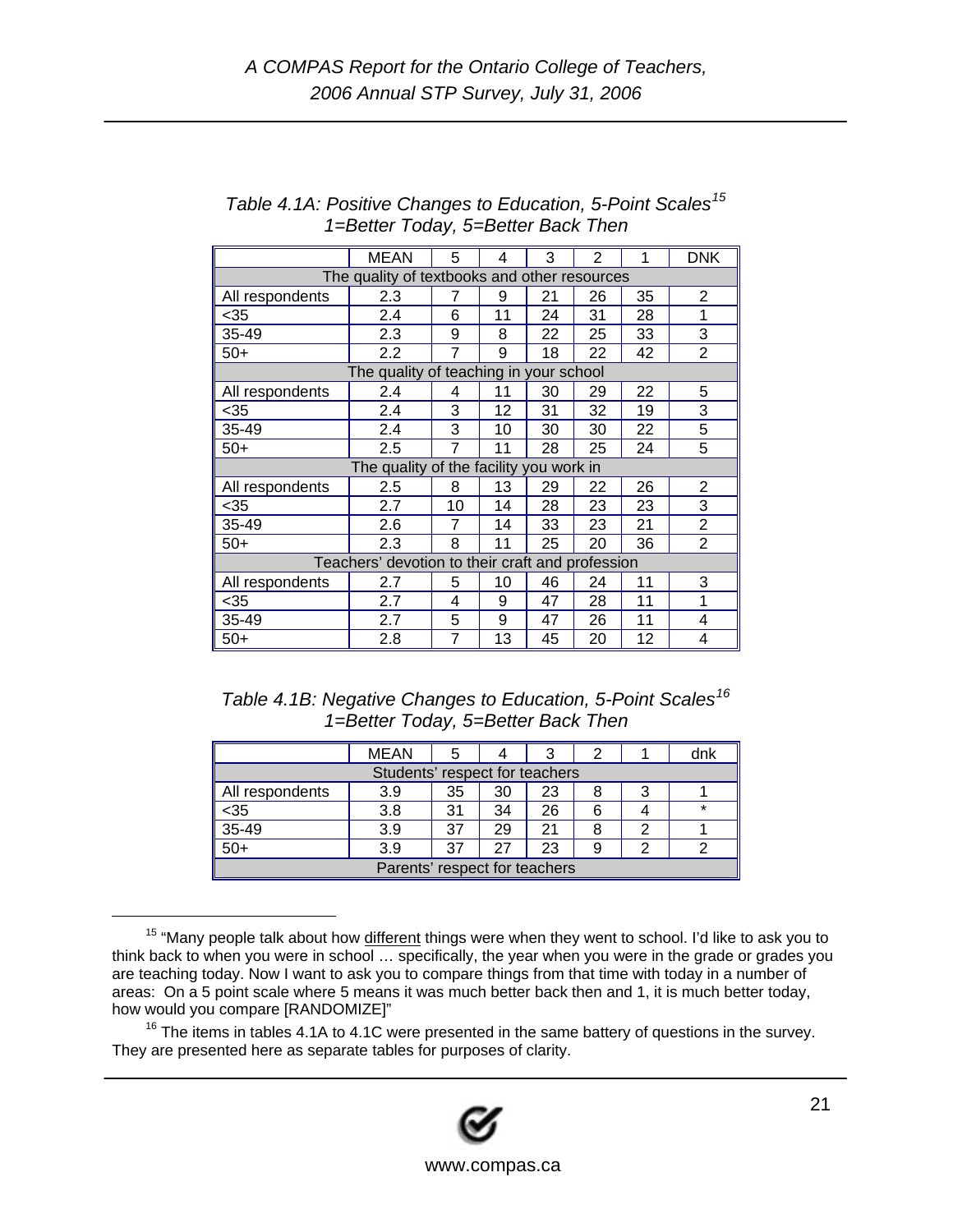|                       | <b>MEAN</b>                             | 5  | 4                       | 3               | 2              | 1                         | dnk                     |
|-----------------------|-----------------------------------------|----|-------------------------|-----------------|----------------|---------------------------|-------------------------|
| All respondents       | 3.8                                     | 32 | 30                      | 24              | 9              | 3                         | $\overline{2}$          |
| $35$                  | 3.8                                     | 28 | 35                      | 26              | 9              | $\overline{2}$            | $\overline{2}$          |
| 35-49                 | 3.8                                     | 31 | 32                      | 24              | 9              | $\overline{2}$            | $\overline{2}$          |
| $50+$                 | 3.8                                     | 37 | 24                      | 23              | 8              | 5                         | $\overline{2}$          |
|                       | Student behaviour and social skills     |    |                         |                 |                |                           |                         |
| All respondents       | 3.7                                     | 27 | 32                      | 27              | 9              | 4                         | $\overline{2}$          |
| $35$                  | 3.7                                     | 22 | 35                      | 32              | $\overline{7}$ | 3                         | 1                       |
| 35-49                 | 3.7                                     | 29 | 32                      | 25              | 10             | $\overline{\overline{3}}$ | $\overline{2}$          |
| $50+$                 | 3.7                                     | 28 | 30                      | 26              | 8              | 5                         | 3                       |
|                       | The quality of family life for students |    |                         |                 |                |                           |                         |
| All respondents       | 3.7                                     | 27 | 32                      | 26              | 8              | 4                         | 3                       |
| $35$                  | 3.7                                     | 23 | 34                      | 30              | 9              | 3                         | $\overline{2}$          |
| 35-49                 | 3.8                                     | 28 | 31                      | 26              | 8              | 3                         | 5                       |
| $50+$                 | 3.7                                     | 28 | 31                      | 23              | 9              | $\overline{5}$            | $\overline{3}$          |
|                       | Respect for education in society        |    |                         |                 |                |                           |                         |
| All respondents       | 3.6                                     | 25 | 26                      | 28              | 14             | 5                         | 2                       |
| $35$                  | $\overline{3.4}$                        | 18 | 27                      | 31              | 17             | 6                         | 1                       |
| 35-49                 | 3.6                                     | 25 | 27                      | 30              | 12             | 4                         | $\frac{2}{3}$           |
| $50+$                 | 3.7                                     | 31 | 26                      | 24              | 12             | $\overline{5}$            |                         |
|                       |                                         |    | Violence among students |                 |                |                           |                         |
| All respondents       | 3.5                                     | 26 | 26                      | 27              | 12             | $\overline{7}$            | $\overline{2}$          |
| $<$ 35                | 3.5                                     | 23 | 27                      | 30              | 14             | 6                         | $\overline{1}$          |
| 35-49                 | 3.5                                     | 24 | 25                      | 28              | 13             | $\overline{7}$            | 3                       |
| $50+$                 | 3.6                                     | 31 | 26                      | 24              | 9              | 9                         | 1                       |
| Basic spelling skills |                                         |    |                         |                 |                |                           |                         |
| All respondents       | 3.4                                     | 19 | 25                      | 35              | 11             | 6                         | 3                       |
| $35$                  | 3.3                                     | 11 | 16                      | 36              | 23             | 10                        | 4                       |
| 35-49                 | $\overline{3.5}$                        | 21 | 27                      | $\overline{33}$ | 9              | $\overline{7}$            | 4                       |
| $50+$                 | 3.5                                     | 22 | 25                      | 34              | 9              | 6                         | $\overline{\mathbf{4}}$ |

Various academic skills such as mathematics, reading, and writing remain unchanged. Despite a perceived decline parents' respect for teachers (table 4.1B), the quality of parent-teacher relations appears to remain unchanged (table 4.1C). Meanwhile, there is more student violence (table 4.1B) but the level of ethnic or racial conflict has not changed (table 4.1C).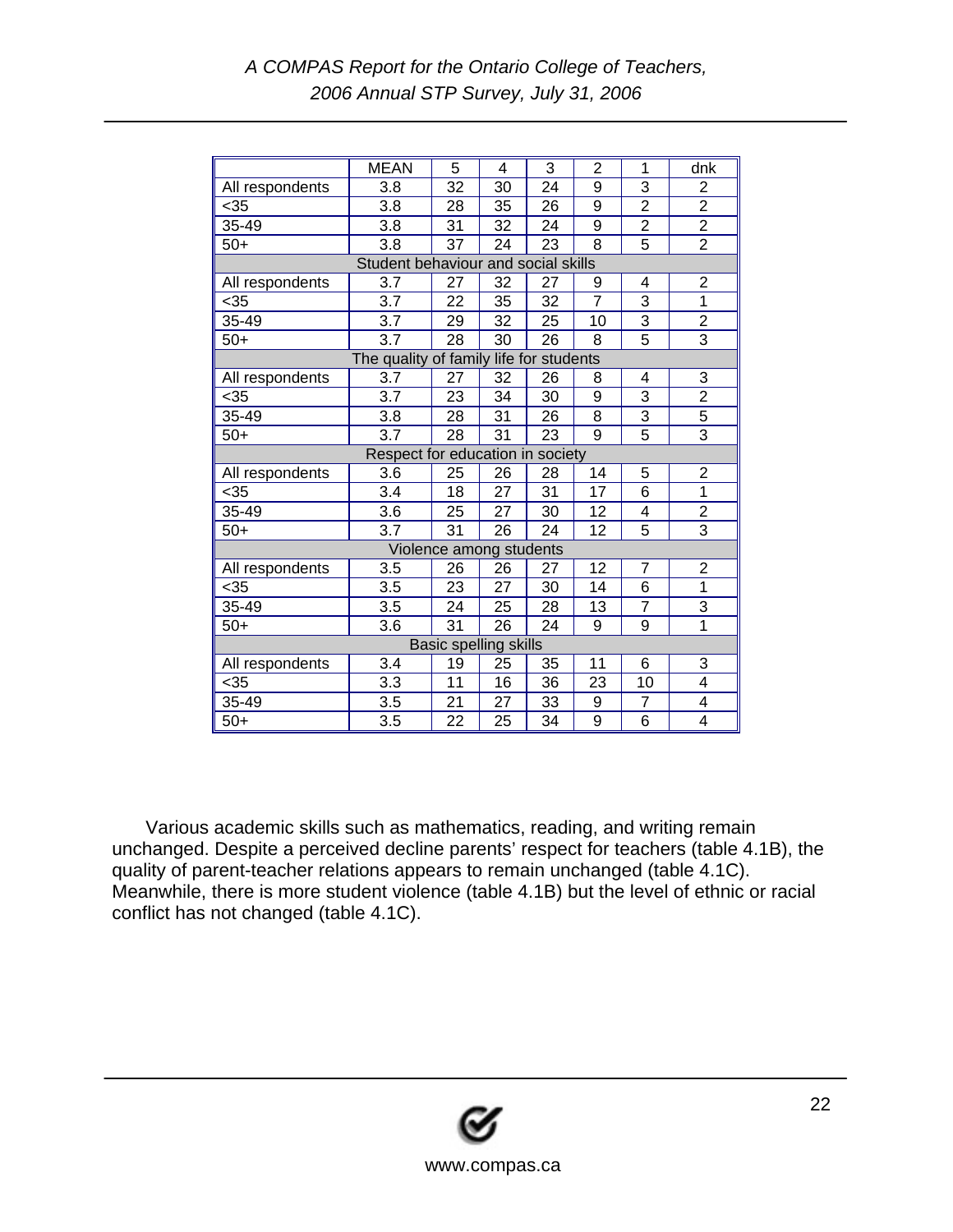|                          |                                                  |    | <b>BASIC WRITING SKILLS</b> |    |                |    |                |
|--------------------------|--------------------------------------------------|----|-----------------------------|----|----------------|----|----------------|
|                          | Mean                                             | 5  | 4                           | 3  | $\overline{2}$ | 1  | <b>DNK</b>     |
| All respondents          | 3.1                                              | 13 | 23                          | 33 | 19             | 10 | 3              |
| $<$ 35                   | 3.1                                              | 11 | 23                          | 35 | 23             | 8  | 1              |
| 35-49                    | 3.2                                              | 14 | 25                          | 33 | 16             | 8  | 4              |
| $50+$                    | 3.0                                              | 13 | 21                          | 31 | 17             | 15 | 4              |
|                          |                                                  |    | <b>Basic math skills</b>    |    |                |    |                |
| All respondents          | 3.0                                              | 12 | 18                          | 35 | 19             | 11 | 5              |
| $35$                     | 3.0                                              | 11 | 16                          | 36 | 23             | 10 | 4              |
| 35-49                    | 3.1                                              | 11 | 21                          | 34 | 18             | 10 | 6              |
| $50+$                    | 3.0                                              | 13 | 15                          | 37 | 17             | 14 | 4              |
| Teacher-parent relations |                                                  |    |                             |    |                |    |                |
| All respondents          | 3.0                                              | 11 | 22                          | 35 | 19             | 10 | 3              |
| $35$                     | 3.1                                              | 9  | 24                          | 40 | 16             | 9  | 3              |
| 35-49                    | 3.0                                              | 9  | 22                          | 34 | 21             | 11 | $\overline{3}$ |
| $50+$                    | $\overline{3.1}$                                 | 14 | 20                          | 33 | 19             | 11 | 4              |
|                          |                                                  |    | Basic reading skills        |    |                |    |                |
| All respondents          | 3.0                                              | 10 | 19                          | 38 | 18             | 12 | 3              |
| $35$                     | 3.0                                              | 8  | 22                          | 38 | 22             | 9  | $\overline{2}$ |
| 35-49                    | 3.0                                              | 10 | 17                          | 39 | 18             | 11 | 5              |
| $50+$                    | 2.9                                              | 10 | 20                          | 35 | 16             | 16 | $\overline{3}$ |
|                          | Conflict among ethnic or racial groups at school |    |                             |    |                |    |                |
| All respondents          | 3.0                                              | 10 | 16                          | 32 | 16             | 12 | 14             |
| $35$                     | 2.8                                              | 7  | 13                          | 37 | 21             | 13 | 10             |
| 35-49                    | 3.0                                              | 11 | 16                          | 33 | 15             | 12 | 13             |
| $50+$                    | 3.0                                              | 11 | 17                          | 28 | 13             | 11 | 20             |

#### *Table 4.1C: Aspects of Education That Remain Unchanged, 5-Point Scales; 1=Better Today, 5=Better Back Then [17](#page-22-0)*

The pattern of responses is generally consistent across age groups, with two exceptions: teachers aged 50+ are more likely to say that: (a) the quality of the facility they work in is better than where they attended school; and (b) respect for education in society was better in the past.

The factor analysis of the scores in table 4.1A shows that teachers view the school experience along the lines of the *school environment*, *academic skills*, and the *teaching profession*, as shown in table 4.1D. A careful reading of tables 4.1A to 4.1D shows that teachers generally think that the teaching profession is better today, the school environment was better in the past, and academic skills remain unchanged.

<span id="page-22-0"></span> $17$  The items in tables 4.1A to 4.1C were presented in the same battery of questions in the survey. They are presented here as separate tables for purposes of clarity.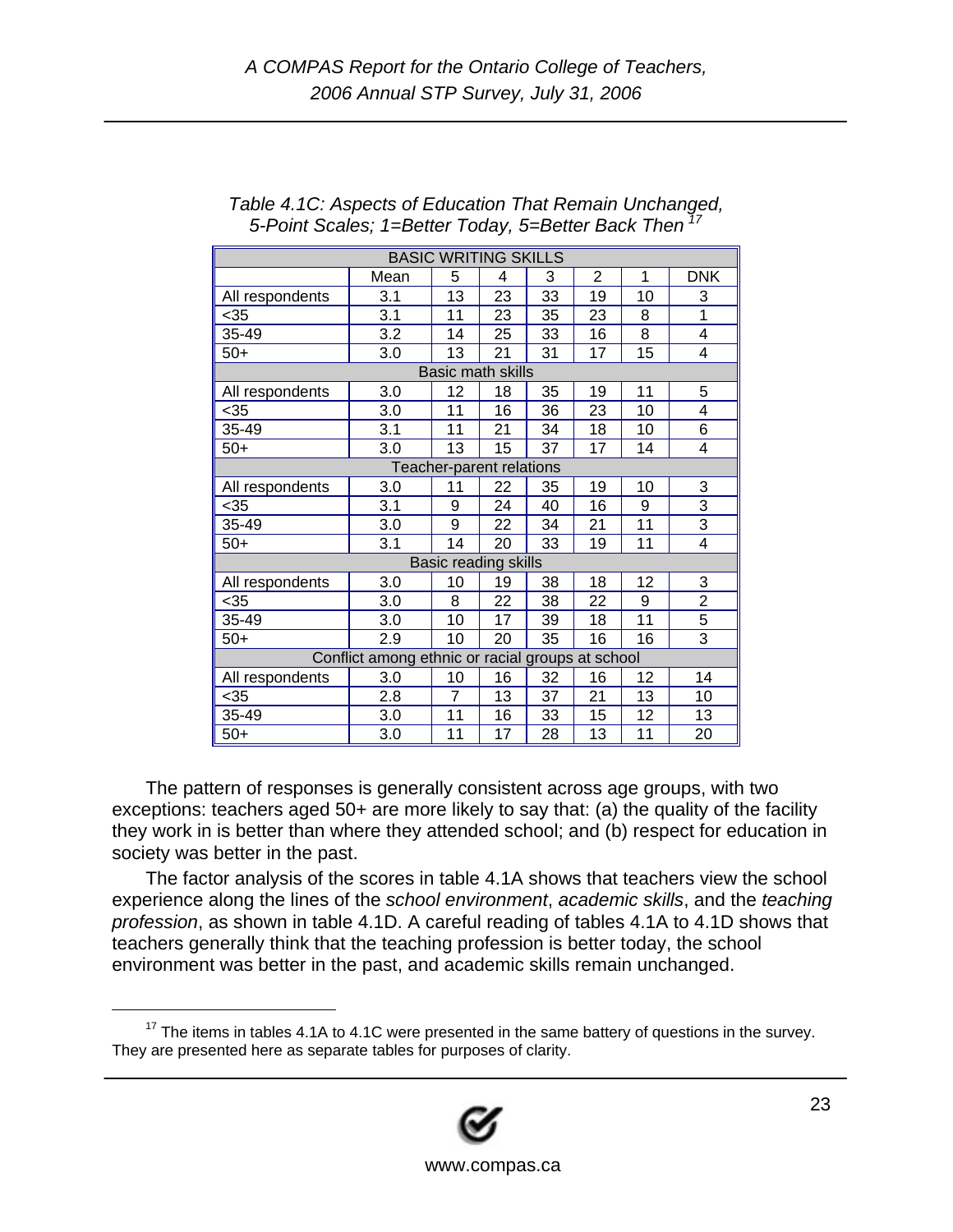#### <span id="page-23-0"></span>*Table 4.1D: Three Ways of Thinking about the School Experience From Factor Analysis of Tables 4.1A to 4.1C—School Environment, Academic Skills, Teaching Profession*

|                                                                                 | School      | Academic | Teaching   |
|---------------------------------------------------------------------------------|-------------|----------|------------|
|                                                                                 | Environment | Skills   | Profession |
| Q3.13 How would you compare students' respect for teachers                      | .744        |          |            |
| Q3.12 How would you compare parents' respect for teachers                       | .720        |          |            |
| Q3.9 How would you compare respect for education in society                     | .680        |          |            |
| Q3.3 How would you compare student behaviour and social<br>skills               | .671        |          |            |
| Q3.10 How would you compare the quality of family life for<br>students          | .571        |          |            |
| Q3.15 How would you compare violence among students                             | .543        |          |            |
| Q3.11 How would you compare teacher-parent relations                            | .428        |          | .347       |
| Q3.16 How would you compare conflict among ethnic or racial<br>groups at school | .337        |          |            |
| Q3.7 How would you compare basic writing skills                                 |             | .770     |            |
| Q3.4 How would you compare basic reading skills                                 |             | .760     |            |
| Q3.6 How would you compare basic spelling skills                                |             | .758     |            |
| Q3.5 How would you compare basic math skills                                    |             | .725     | .304       |
| Q3.2 How would you compare the quality of the facility you<br>work in           |             |          | .736       |
| Q3.1 How would you compare the quality of teaching in your<br>school            |             |          | .703       |
| Q3.8 How would you compare the quality of textbooks and<br>other resources      |             |          | .639       |
| Q3.14 How would you compare teachers' devotion to their craft<br>and profession |             |          | .573       |

### **4.2. Parents' Understanding of Their Child's Classroom Experience is Guided by Memories of Their Own School Experience**

Most teachers feel that parents' understanding of their child's classroom experience is guided by memories of their own classroom experience (61% score 4 or 5; mean 3.8; see table 4.2.). This view is consistent across all age groups, and may go part-way to explaining teachers' enthusiasm for communicating to the public about the nature of teachers' work, as reported in section 2.7.

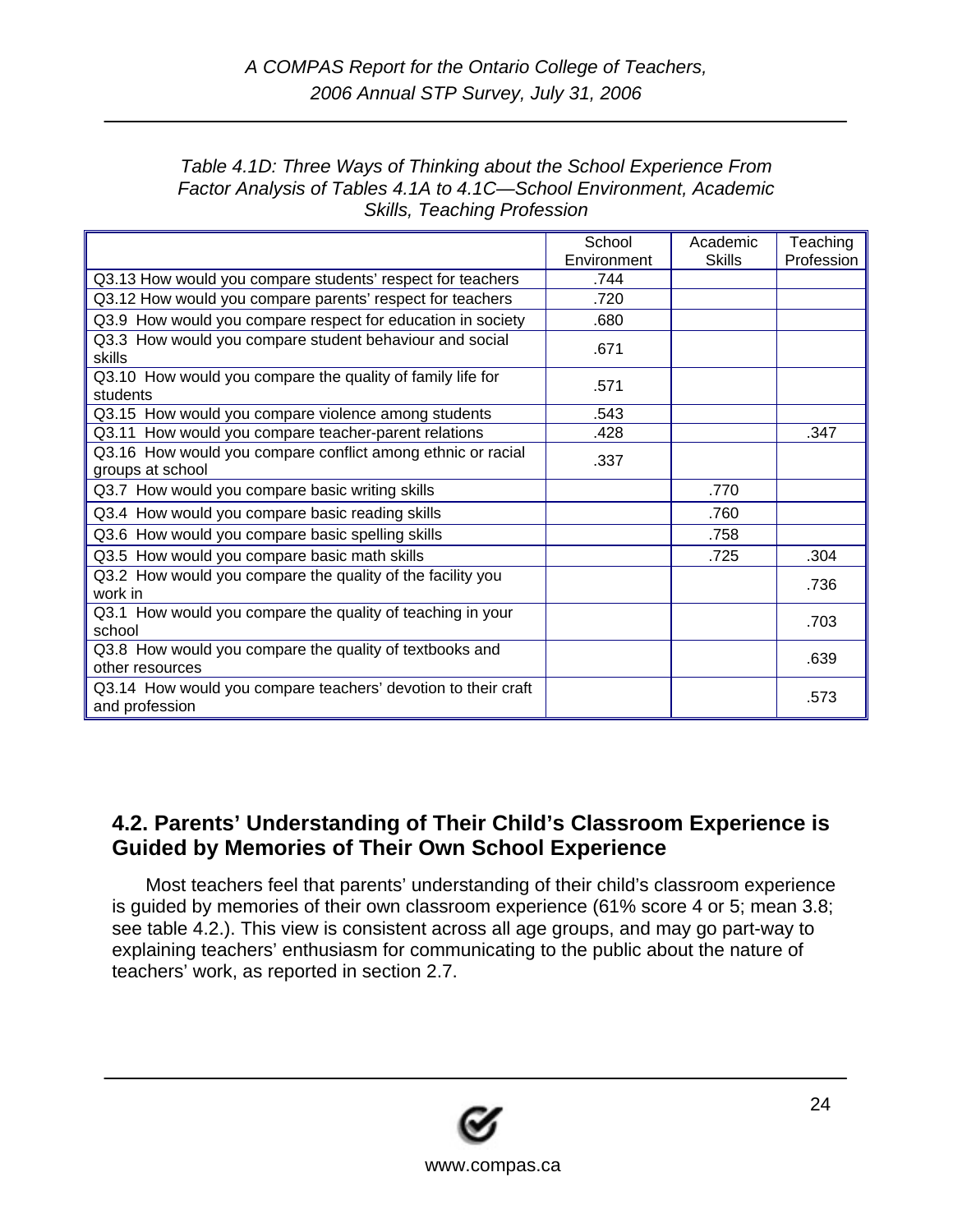|                 | <b>MEAN</b>           |    |         | ັ  |    | dnk     |
|-----------------|-----------------------|----|---------|----|----|---------|
| All respondents | 3.8                   | 28 | 33      | 27 |    |         |
| $35$            | $\Omega$ $\sim$<br>ິ. | 26 | 34      | 25 | 12 | $\star$ |
| $35 - 49$       | 3.8                   | 29 | 35      | 26 |    |         |
| $50+$           | 3.8<br>ົ              | 30 | 21<br>ີ | 28 |    |         |

<span id="page-24-0"></span>*Table 4.2: Parents' Understanding of their Child's Classroom Experience, 5-Point Scale[18](#page-24-1)*

#### **4.3. Work Outside Classroom is the Most Important Change that Parents Should Be Aware Of**

The most important change to education that teachers feel parents should be aware of is all the work that teachers perform outside the classroom, as shown in table 4.3. Work outside the classroom includes preparation time, marking, extracurricular activities, as well as teachers' workshops and professional development. Curriculum changes, current teaching and assessment strategies, and social work or parenting roles were less frequently mentioned. Teachers aged <35 were less likely to say that social work or parenting roles were an important change that parents should be aware of, perhaps due to their limited exposure performing such roles.

|                                         | <b>ALL</b> | $35$ | $35 - 49$ | $50+$ |
|-----------------------------------------|------------|------|-----------|-------|
| Work outside the classroom              | 39         | 41   | 41        | 36    |
| Social work/Parenting                   | 18         | 11   | 20        | 21    |
| Curriculum                              | 14         | 18   | 12        | 14    |
| Teaching/assessment strategies          | 13         |      | 13        | 15    |
| Dealing with students' individual needs | 8          | 9    | g         | 5     |
| Other                                   | 3          | 3    |           |       |
| Don't know                              | 5          |      |           |       |

*Table 4.3. Most Important Change to Education[19](#page-24-2)*

<span id="page-24-2"></span> $19$  [EVERY SECOND RESPONDENT] What are the most important changes in what teachers do that you feel parents should be aware of but are not? [RECORD OPEN-END]". Responses to this open-ended question were content-analyzed so as to be amenable to quantitative reporting, as shown in this table.



<span id="page-24-1"></span><sup>&</sup>lt;sup>18</sup> "Using a 5 point scale where 5 means definitely and 1, definitely not, to what extent do you feel parents' understanding of their child's classroom experience is guided by memories of their own classroom and school experience?"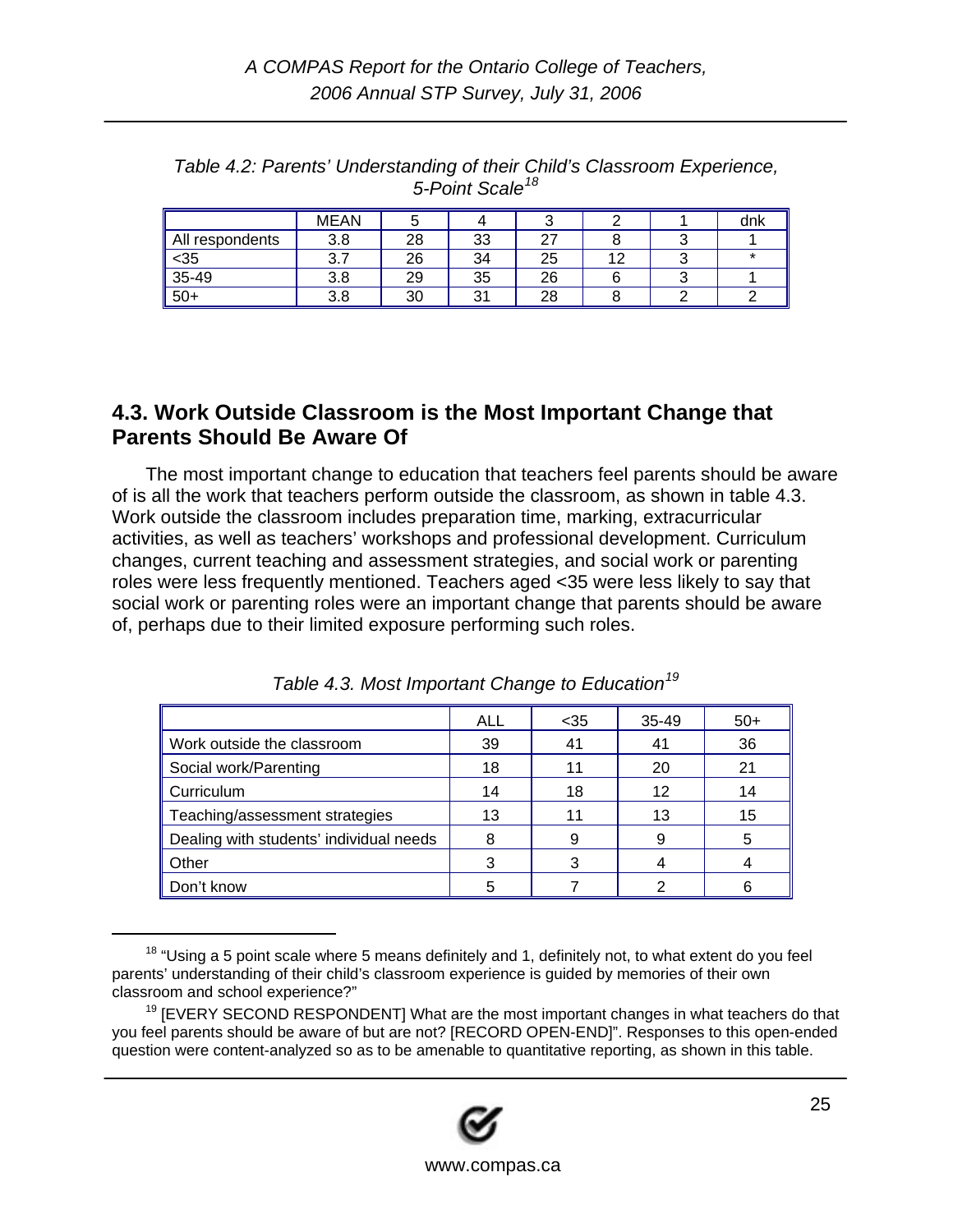### <span id="page-25-0"></span>**4.4. Ethno-Cultural Relations—Overwhelmingly Positive But Increased Tensions in High School**

Given that we live in a multicultural society during a multicultural era, teachers were asked about mingling and integration across ethno-cultural divides. The good news is that almost three-quarters report at least some mingling and integration, as shown in table 4.4. The bad news is that 5% of elementary school teachers report at least some suspicion and conflict, and this proportion jumps to 12% among high school teachers.

Students are more integrated in elementary schools than high schools. Half of elementary school teachers report a lot of mingling and integration, compared with just 27% of secondary school teachers. Cultural separation and suspicion increase as the students get older but the level of hostility remains low regardless of age group.

|                                                                           | <b>ALL</b> | <b>ELEMENTA</b><br>RY SCHOOL<br><b>TEACHER</b> | <b>SECONDA</b><br><b>RY</b><br><b>SCHOOL</b><br><b>TEACHER</b> | OTHER <sup>21</sup> |
|---------------------------------------------------------------------------|------------|------------------------------------------------|----------------------------------------------------------------|---------------------|
| A lot of mingling and integration                                         | 42         | 50                                             | 27                                                             | 38                  |
| A mixture of mingling and also<br>standing apart                          | 30         | 28                                             | 36                                                             | 28                  |
| A lot of ethnic or cultural separation<br>but no real conflict            | 12         | 8                                              | 19                                                             | 13                  |
| A lot of ethnic or cultural separation<br>and some suspicion and conflict | 5          | 3                                              | 9                                                              | 6                   |
| A lot of suspicion and some hostility                                     | 3          | 2                                              | 3                                                              | 4                   |
| A lot of hostility                                                        |            |                                                |                                                                |                     |
| Don't know or no opinion                                                  |            |                                                |                                                                | 10                  |

| Table 4.4: Multicultural Integration by Respondent's Occupation <sup>20</sup> |  |  |
|-------------------------------------------------------------------------------|--|--|
|                                                                               |  |  |
|                                                                               |  |  |

<span id="page-25-2"></span><sup>&</sup>lt;sup>21</sup> "Other" includes Principal/vice-principal, Supervisory officer, Director of Education, Faculty of Education professor or seconded staff member, and occasional teacher.



<span id="page-25-1"></span><sup>&</sup>lt;sup>20</sup> "Thinking of students in your school from different ethnic or multicultural backgrounds, which of the following terms, if any, best describes the relationships among them (%) [ALTERNATE POLES WHILE MAINTAINING ORDER OF RESPONSE OPTIONS]"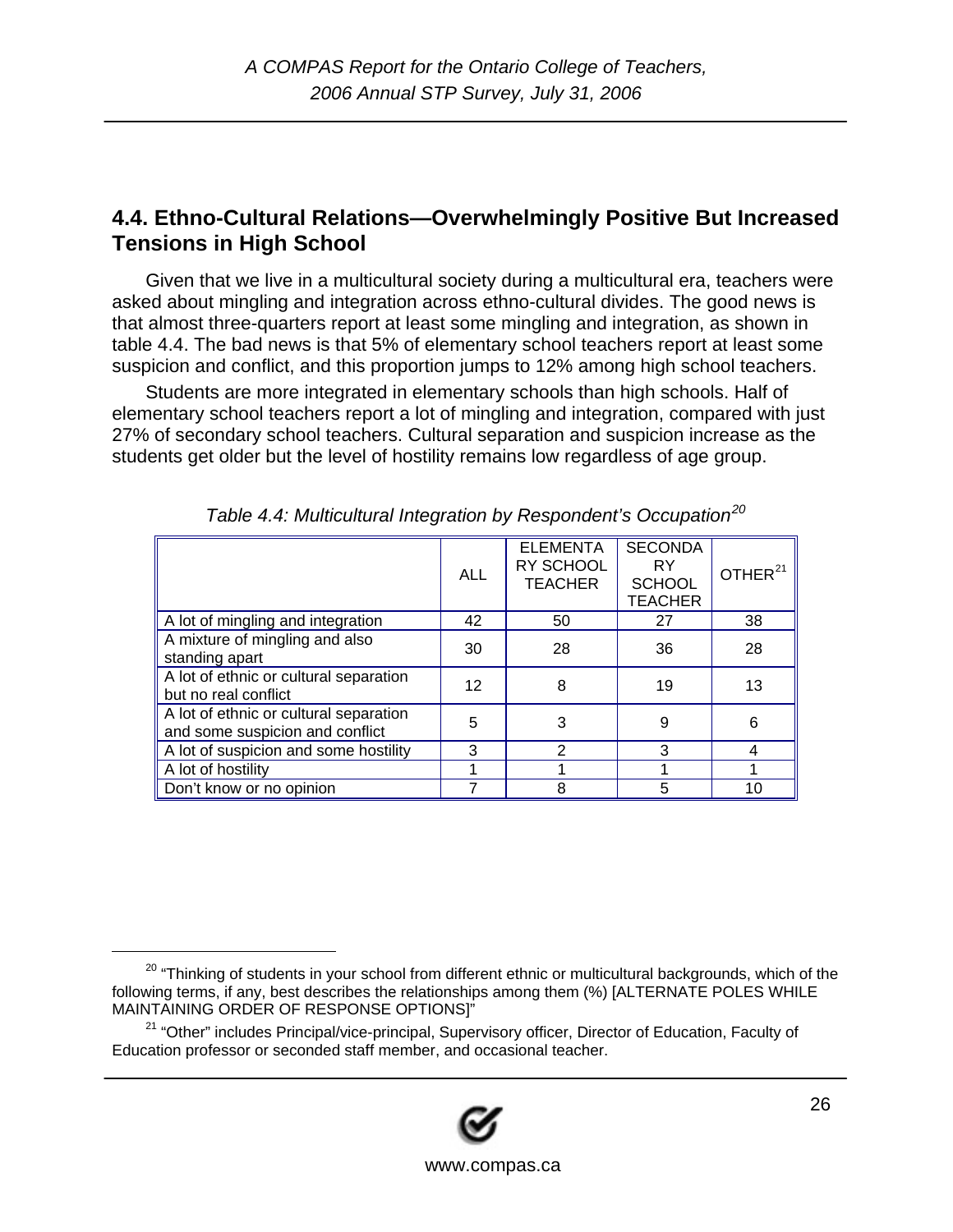# <span id="page-26-0"></span>**5.0. Student Success Factors**

#### **5.1. School Sports Helpful, Outside Pressures and Distractions Harmful to Student Learning**

Teachers were presented with a series of items (see table 5.1A below) and asked to rate each in terms of whether they felt it was helpful or harmful to student learning. Of the 9 items presented, only school sports and clubs are seen as clearly being helpful to student learning (mean 4.3). The Internet is generally considered to be neither helpful nor hurtful (mean 3.0), while pressure to take drugs or have sex are clearly considered to be hurtful (means 2.0 and 1.7, respectively), along with family stress or breakdown (mean 1.6).

|                         | <b>MEAN</b>                            | 5              | 4              | 3  | $\overline{2}$ | 1              | dnk            |
|-------------------------|----------------------------------------|----------------|----------------|----|----------------|----------------|----------------|
| School sports and clubs |                                        |                |                |    |                |                |                |
| All respondents         | 4.3                                    | 54             | 31             | 11 | 3              | $\overline{2}$ | $\star$        |
| Male                    | 4.2                                    | 47             | 31             | 18 | 3              | $\overline{2}$ | $\star$        |
| Female                  | 4.4                                    | 56             | 31             | 9  | $\overline{2}$ | 1              | $\star$        |
|                         |                                        | The Internet   |                |    |                |                |                |
| All respondents         | 3.1                                    | 11             | 25             | 39 | 17             | 8              | 1              |
| Male                    | 3.1                                    | 12             | 25             | 35 | 20             | 8              | 0              |
| Female                  | 3.1                                    | 11             | 25             | 40 | 16             | 8              | 1              |
|                         |                                        | Part-time jobs |                |    |                |                |                |
| All respondents         | 2.9                                    | 6              | 16             | 45 | 22             | 8              | 3              |
| Male                    | 2.7                                    | 6              | 13             | 38 | 30             | 13             | 1              |
| Female                  | 3.0                                    | 6              | 17             | 47 | 20             | 6              | 4              |
|                         | Student travel time to and from school |                |                |    |                |                |                |
| All respondents         | 2.8                                    | 6              | 10             | 49 | 25             | 8              | $\overline{2}$ |
| Male                    | 2.8                                    | 6              | 10             | 48 | 26             | 8              | $\overline{2}$ |
| Female                  | 2.8                                    | 6              | 10             | 50 | 24             | 9              | $\overline{2}$ |
|                         |                                        | TV             |                |    |                |                |                |
| All respondents         | 2.5                                    | 2              | 7              | 42 | 34             | 14             | $\star$        |
| Male                    | 2.5                                    | 1              | 5              | 44 | 37             | 13             | 0              |
| Female                  | 2.5                                    | $\overline{2}$ | 8              | 42 | 33             | 15             | $\star$        |
|                         |                                        |                | Computer games |    |                |                |                |
| All respondents         | 2.4                                    | 4              | 9              | 30 | 36             | 21             | $\star$        |
| Male                    | 2.4                                    | 5              | 8              | 27 | 40             | 21             | $\star$        |

| Table 5.1A: Factors Helpful and Harmful to Student Learning, |
|--------------------------------------------------------------|
| 5-Point Scales <sup>22</sup>                                 |

<span id="page-26-1"></span><sup>&</sup>lt;sup>22</sup> "Please score to what extent each of the following is helpful or harmful to student learning and education, using a 5 point scale where 5 means very helpful and 1, very harmful. [RANDOMIZE]"



www.compas.ca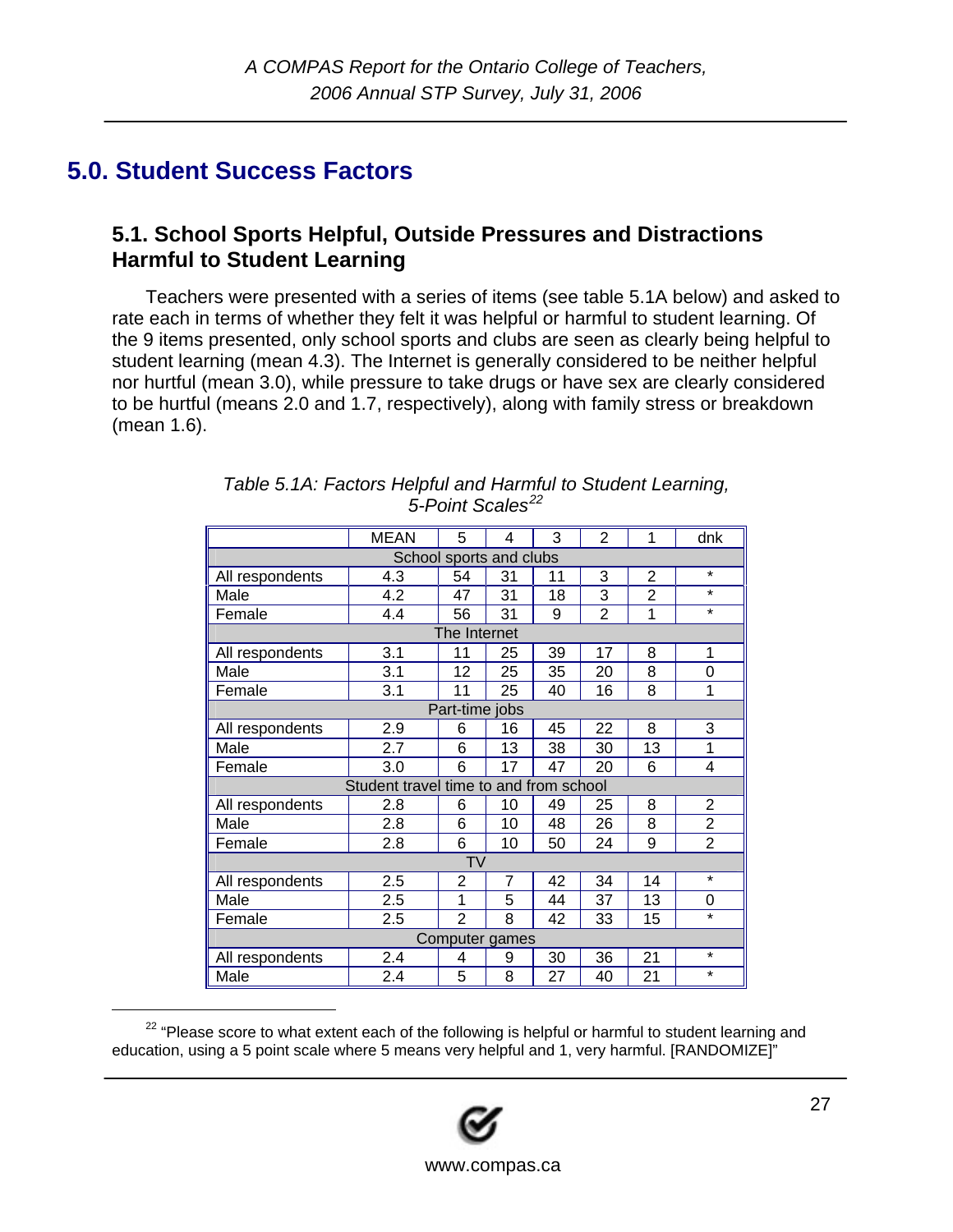|                            | <b>MEAN</b> | 5              | 4                    | 3  | 2  |    | dnk            |
|----------------------------|-------------|----------------|----------------------|----|----|----|----------------|
| Female                     | 2.4         | 4              | 9                    | 31 | 35 | 21 | $\star$        |
|                            |             |                | Pressure to have sex |    |    |    |                |
| All respondents            | 2.0         | 2              | 4                    | 24 | 27 | 38 | 5              |
| Male                       | 2.2         | $\overline{2}$ | 4                    | 33 | 28 | 28 | 5              |
| Female                     | 2.0         | 2              | 5                    | 21 | 27 | 40 | 5              |
| Pressure to take drugs     |             |                |                      |    |    |    |                |
| All respondents            | 1.7         | 2              | 3                    | 16 | 23 | 54 | 3              |
| Male                       | 1.8         | 1              | $\mathcal{P}$        | 20 | 30 | 45 | $\overline{2}$ |
| Female                     | 1.7         | 2              | 4                    | 15 | 21 | 56 | 3              |
| Family stress or breakdown |             |                |                      |    |    |    |                |
| All respondents            | 1.6         | 3              | 4                    | 7  | 23 | 63 | 1              |
| Male                       | 1.6         | 3              | 6                    | 5  | 21 | 64 | $\star$        |
| Female                     | 1.6         | 3              | 3                    |    | 24 | 63 |                |

#### *Table 5.1B: Factor Analysis of Items in Table 5.1A — Pressure, Technology, Interaction*

|                                                                                                               | <b>PRESSURE</b> | <b>TECHNOLOGY</b> | <b>INTERACTION</b> |
|---------------------------------------------------------------------------------------------------------------|-----------------|-------------------|--------------------|
| Q8.3 To what extent is pressure to take drugs helpful or<br>harmful to student education and learning         | .820            |                   |                    |
| Q8.4 To what extent is pressure to have sex helpful or<br>harmful to student education and learning           | .804            |                   |                    |
| Q8.1 To what extent are part-time jobs helpful or harmful<br>to student education and learning                | .627            |                   | .222               |
| Q8.9 To what extent is travel time to and from school<br>helpful or harmful to student learning and education | .271            |                   |                    |
| Q8.6 To what extent is TV helpful or harmful to student<br>learning and education                             |                 | .755              |                    |
| Q8.7 To what extent are computer games helpful or<br>harmful to student learning and education                |                 | .743              |                    |
| Q8.5 To what extent is the Internet helpful or harmful to<br>student learning and education                   |                 | .647              | .205               |
| Q8.2 To what extent are school sports and clubs helpful<br>or harmful to student learning and education       |                 |                   | .832               |
| Q8.8 To what extent is family stress or breakdown helpful<br>or harmful to student learning and education     | .291            | .373              | $-.581$            |

Factor analysis of the scores in table 5.1A shows that teachers view this list of items as forming three distinct groups: items involving *pressure*, either peer pressure (e.g., pressure to take drugs) or time pressure (e.g., part-time jobs, traveling to and from

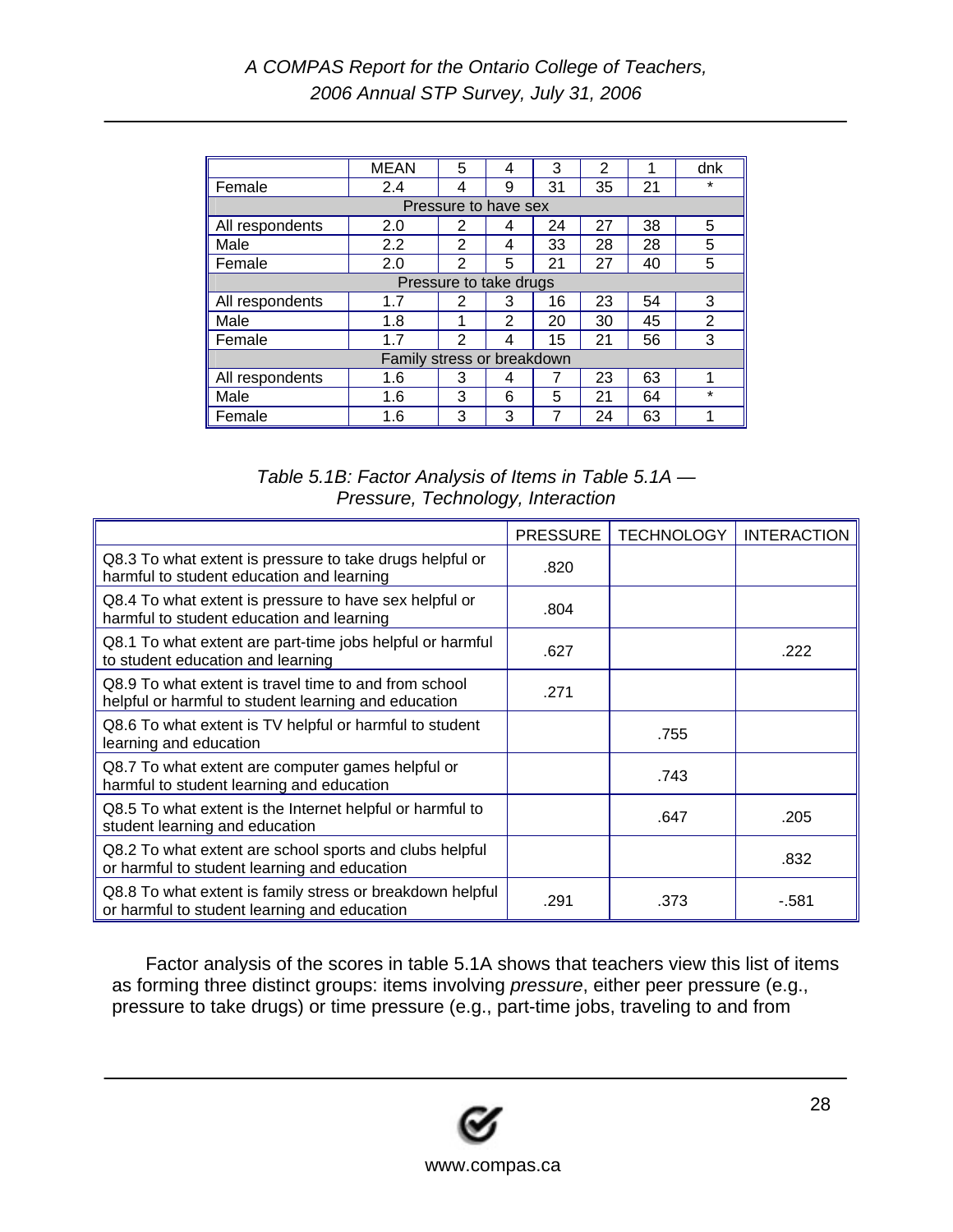school); items involving *technology*, such as the Internet, TV, and computer games; and items involving *interaction*, such as school sports and family stress.

|                 | <b>MEAN</b>                                            | 5               | $\overline{\mathbf{4}}$ | 3               | $\overline{2}$ | 1                         | dnk               |
|-----------------|--------------------------------------------------------|-----------------|-------------------------|-----------------|----------------|---------------------------|-------------------|
|                 |                                                        |                 | Better study habits     |                 |                |                           |                   |
| All respondents | 4.6                                                    | 67              | 26                      | 5               | 1              | $\star$                   | $\star$           |
| Male            | $\overline{4.6}$                                       | 64              | $\overline{30}$         | $\overline{5}$  | $\overline{1}$ | $\overline{\ast}$         | $\overline{\ast}$ |
| Female          | 4.6                                                    | 68              | 25                      | $\overline{5}$  | $\overline{1}$ | $\star$                   | $\star$           |
|                 |                                                        |                 | Better sleeping habits  |                 |                |                           |                   |
| All respondents | 4.6                                                    | 66              | 26                      | 5               | 1              | 1                         | $\star$           |
| Male            | 4.4                                                    | 57              | $\overline{31}$         | 9               | $\overline{2}$ | $\overline{1}$            | 1                 |
| Female          | $\overline{4.6}$                                       | 69              | $\overline{25}$         | $\overline{5}$  | $\overline{1}$ | $\overline{\ast}$         | $\overline{\ast}$ |
|                 |                                                        |                 | Better eating habits    |                 |                |                           |                   |
| All respondents | 4.5                                                    | 57              | 32                      | 10              | $\mathbf{1}$   | $\star$                   | $\star$           |
| Male            | $\overline{4.3}$                                       | 48              | $\overline{31}$         | 19              | $\overline{2}$ | $\overline{0}$            | $\overline{\ast}$ |
| Female          | 4.5                                                    | $\overline{60}$ | $\overline{32}$         | $\overline{7}$  | $\overline{1}$ | ∓                         | $\overline{0}$    |
|                 |                                                        | More exercise   |                         |                 |                |                           |                   |
| All respondents | $4.\overline{4}$                                       | 56              | 32                      | 10              | $\overline{2}$ | 1                         | $\star$           |
| Male            | $\overline{4.3}$                                       | 51              | 35                      | 11              | $\overline{2}$ | 1                         | $\star$           |
| Female          | $\overline{4.4}$                                       | $\overline{58}$ | $\overline{31}$         | $\overline{10}$ | $\overline{1}$ | $\overline{\ast}$         | 0                 |
|                 | More parental involvement with the student's education |                 |                         |                 |                |                           |                   |
| All respondents | 4.4                                                    | 56              | 30                      | 12              | 1              | 1                         | $\overline{\ast}$ |
| Male            | 4.4                                                    | 53              | 32                      | 14              | $\mathbf{1}$   | $\star$                   | $\star$           |
| Female          | $\overline{4.4}$                                       | $\overline{57}$ | $\overline{29}$         | $\overline{11}$ | $\overline{1}$ | $\mathbf{1}$              | $\star$           |
|                 |                                                        |                 | More time with family   |                 |                |                           |                   |
| All respondents | 4.4                                                    | 50              | 36                      | 12              | $\mathbf{1}$   | $\star$                   | $\star$           |
| Male            | 4.2                                                    | 44              | 38                      | 14              | 3              | $\star$                   | $\star$           |
| Female          | $\overline{4.4}$                                       | $\overline{52}$ | $\overline{35}$         | $\overline{12}$ | $\overline{1}$ | $\overline{\ast}$         | $\overline{\ast}$ |
|                 |                                                        |                 | More time with teacher  |                 |                |                           |                   |
| All respondents | 4.1                                                    | 41              | 34                      | 20              | 3              | $\overline{2}$            | $\star$           |
| Male            | 4.0                                                    | 33              | 37                      | 24              | $\overline{5}$ | $\mathbf{1}$              | $\star$           |
| Female          | $\overline{4.1}$                                       | $\overline{44}$ | $\overline{32}$         | $\overline{19}$ | $\overline{2}$ | $\overline{2}$            | $\overline{\ast}$ |
|                 | More parent/teacher communication                      |                 |                         |                 |                |                           |                   |
| All respondents | 4.1                                                    | 40              | 34                      | 22              | 3              | 1                         | $\star$           |
| Male            | 4.0                                                    | 35              | 34                      | 24              | 6              | $\overline{1}$            | $\star$           |
| Female          | 4.1                                                    | $\overline{41}$ | $\overline{33}$         | $\overline{22}$ | $\overline{2}$ | $\overline{1}$            | $\star$           |
|                 | More choice in course selection                        |                 |                         |                 |                |                           |                   |
| All respondents | 3.7                                                    | 24              | 32                      | 29              | 8              | 3                         | 4                 |
| Male            | 3.6                                                    | 25              | 23                      | 35              | 13             | $\overline{2}$            | $\overline{c}$    |
| Female          | 3.7                                                    | 24              | 34                      | 27              | 7              | $\overline{\overline{3}}$ | $\overline{5}$    |

*Table 5.2A: Activities Contributing to to Student Success[23](#page-28-0)*

<span id="page-28-0"></span><sup>&</sup>lt;sup>23</sup> "Using a 5 point scale where 5 means very helpful and 1, not especially helpful, which of the following do you believe would most help your students to be more successful in school? [RANDOMIZE]"

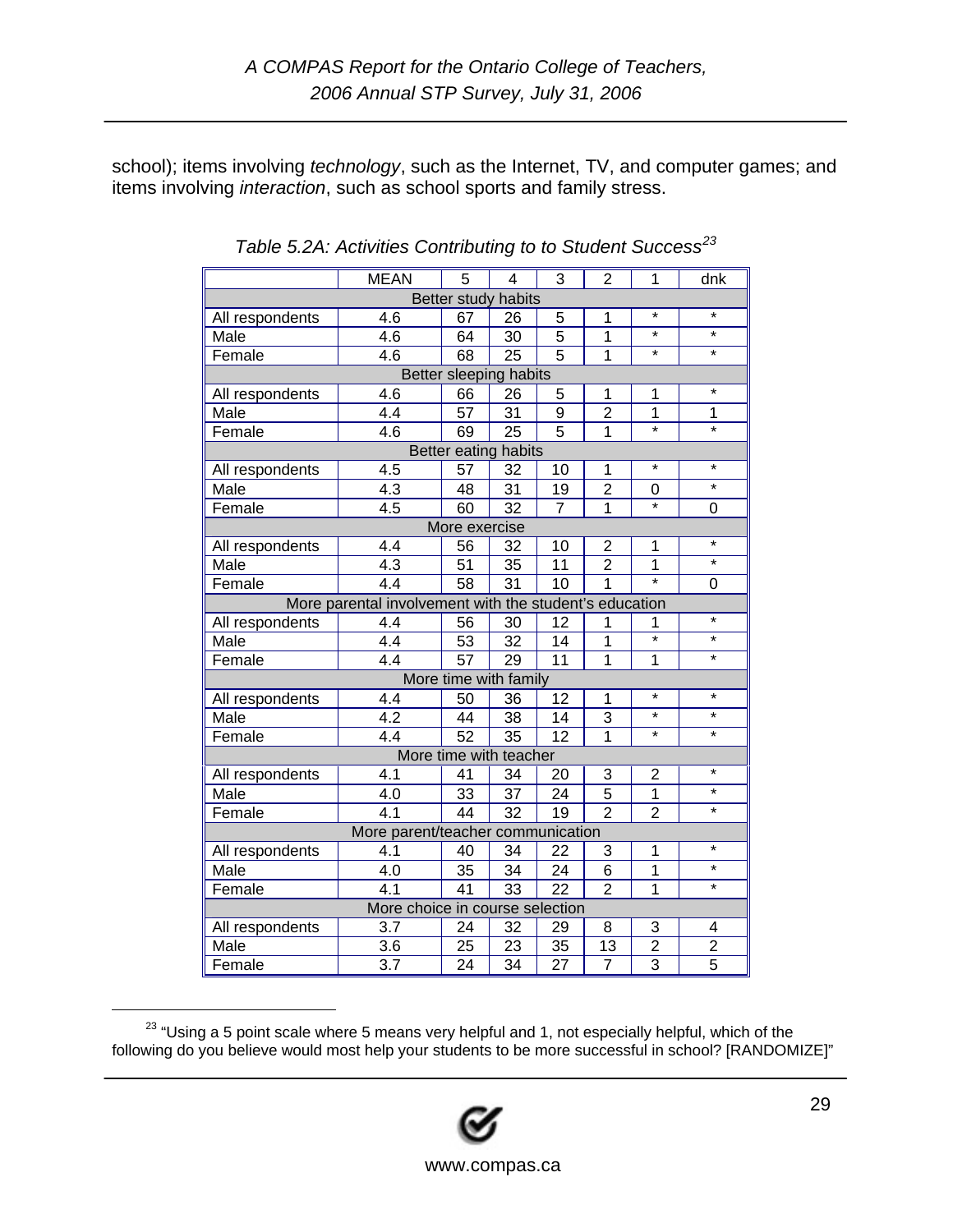#### <span id="page-29-0"></span>**5.2. Better Study, Sleeping Habits Most Helpful in Contributing to Student Success**

In a similar manner, teachers were asked to rate a list of activities on their potential for helping students be more successful in school. Teachers generally feel that all items listed in table 5.2A, above, can help students become more successful. At the top of the list are better study and sleeping habits (means 4.6), followed closely by better eating and more exercise (means 4.5 and 4.4, respectively). At the bottom of the list is more choice in course selection (mean 3.7). These views are shared by male and female teachers alike.

A factor analysis of the items in table 5.2A above found that teachers think of the list of activities as forming two distinct groups: a *lifestyle* factor, including better eating, sleeping, and study habits; and an *interaction* factor, including more parental involvement and more time spent with teachers.

|                                                                                                                       | <b>LIFESTYLE</b> | <b>INTERACTION</b> |
|-----------------------------------------------------------------------------------------------------------------------|------------------|--------------------|
| Q9.5 Would better eating habits help your students be more successful in<br>school?                                   | .799             |                    |
| Q9.6 Would better sleeping habits help your students be more successful<br>in school?                                 | .753             |                    |
| Q9.7 Would more exercise help your students be more successful in<br>school?                                          | .745             |                    |
| Q9.8 Would better study habits help your students be more successful in<br>school?                                    | .495             | .377               |
| Q9.2 Would more time with family help your students be more successful<br>in school?                                  | .482             | .459               |
| Q9.9 Would more choice in course selection help your students be more<br>successful in school?                        | .397             |                    |
| Q9.4 Would more parental involvement with the student's education help<br>your students be more successful in school? |                  | .789               |
| Q9.1 Would more parent/teacher communication help your students be<br>more successful in school?                      |                  | .754               |
| Q9.3 Would more time with teacher help your students be more<br>successful in school?                                 |                  | .599               |

*Table 5.2B: Factor Analysis of Items in Table 5.2A — Related to Lifestyle and Interaction* 

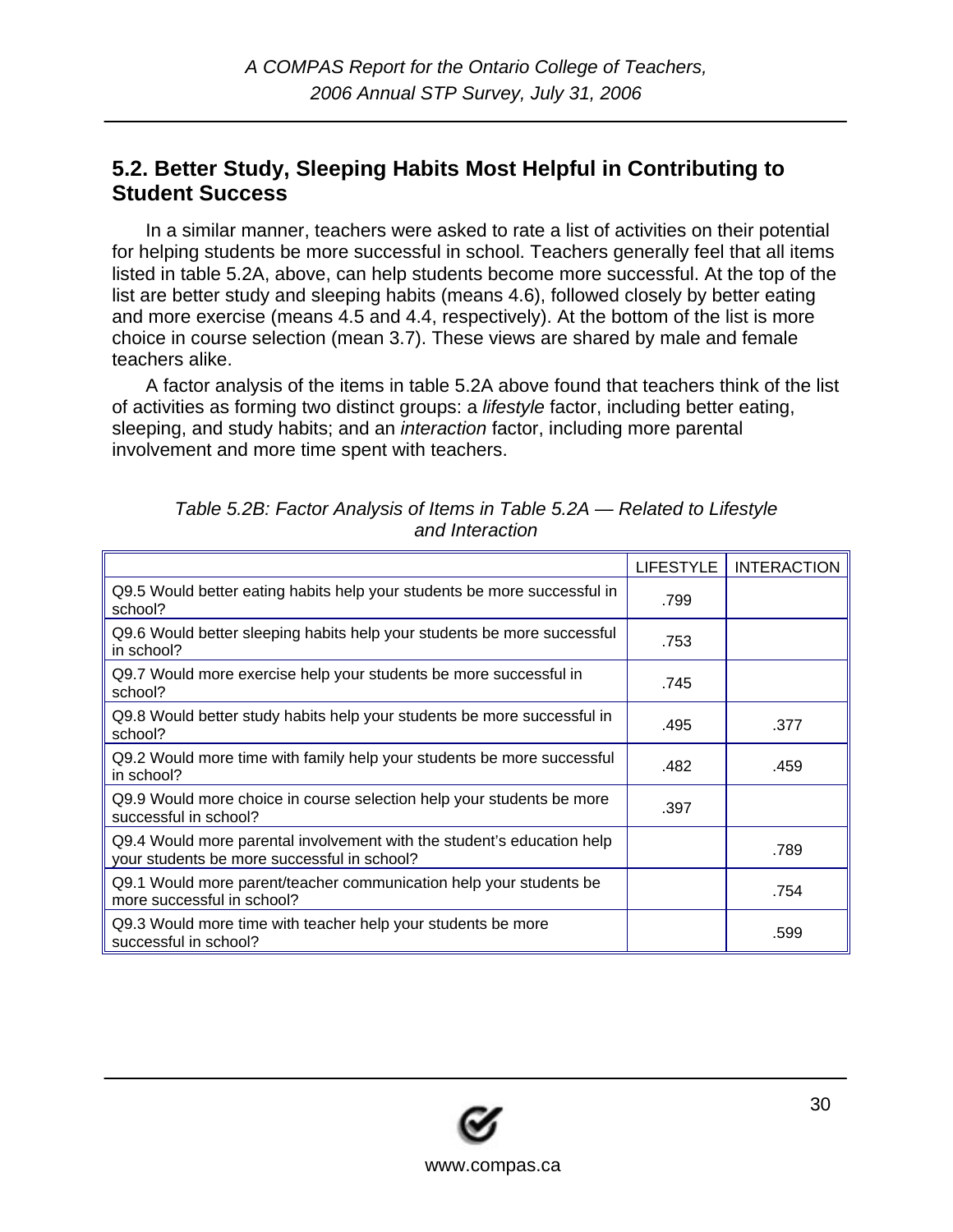### <span id="page-30-0"></span>**5.3. Teachers Say They Can Spot Potential Drop-Outs by Age 15**

On average, teachers say they are able to estimate whether a student will drop out of school by the time the student is 15 years old (please see table 5.3). No meaningful gender differences were observed in teachers' ability to forecast dropping out.

| Table 5.3: Mean Age at Which Potential Drop-Outs |
|--------------------------------------------------|
| Can Be Identified                                |

| <b>A A I</b><br><b>B</b> <i>B</i><br>W. | . .       | 1V) | <b>DNIV</b> |
|-----------------------------------------|-----------|-----|-------------|
| 11<br>ں،                                | בי<br>ں ، |     |             |

#### **5.4. One-Quarter of 2005-2006 Students Have Some Type of Special Need**

Teachers report that roughly one-quarter of the students whom they taught in 2005- 2006 either had special needs or were below grade level in reading. As well, one-fifth of students either had limited language proficiency or were identified as special education students. Male and female teachers are largely in agreement on these matters.

|                                                      | ALL | <b>MALE</b> | <b>FEMAL</b> | dnk |
|------------------------------------------------------|-----|-------------|--------------|-----|
|                                                      |     |             | F            |     |
| Were below grade level in reading                    | 27  | 26          | 27           |     |
| Had special needs or required extra                  | 26  | 24          | 27           |     |
| accommodation or compensating strategies             |     |             |              |     |
| Were identified as special education students        | 20  | 20          | 20           |     |
| Had limited language proficiency                     | 19  | 19          | 19           |     |
| Enrolled in your class after the start of the school | 9   | 10          | 9            |     |
| Were in your class at the start of the school year   |     |             |              |     |
| but were no longer in your class by the end of the   |     | 8           |              | 0   |
| year                                                 |     |             |              |     |

*Table 5.4: Percentage of Students with Various Special Needs[24](#page-30-1)*

<span id="page-30-1"></span> $24$  "Considering the students that you taught in 2005-2006, approximately what percent of your students... (%) [RANDOMIZE]"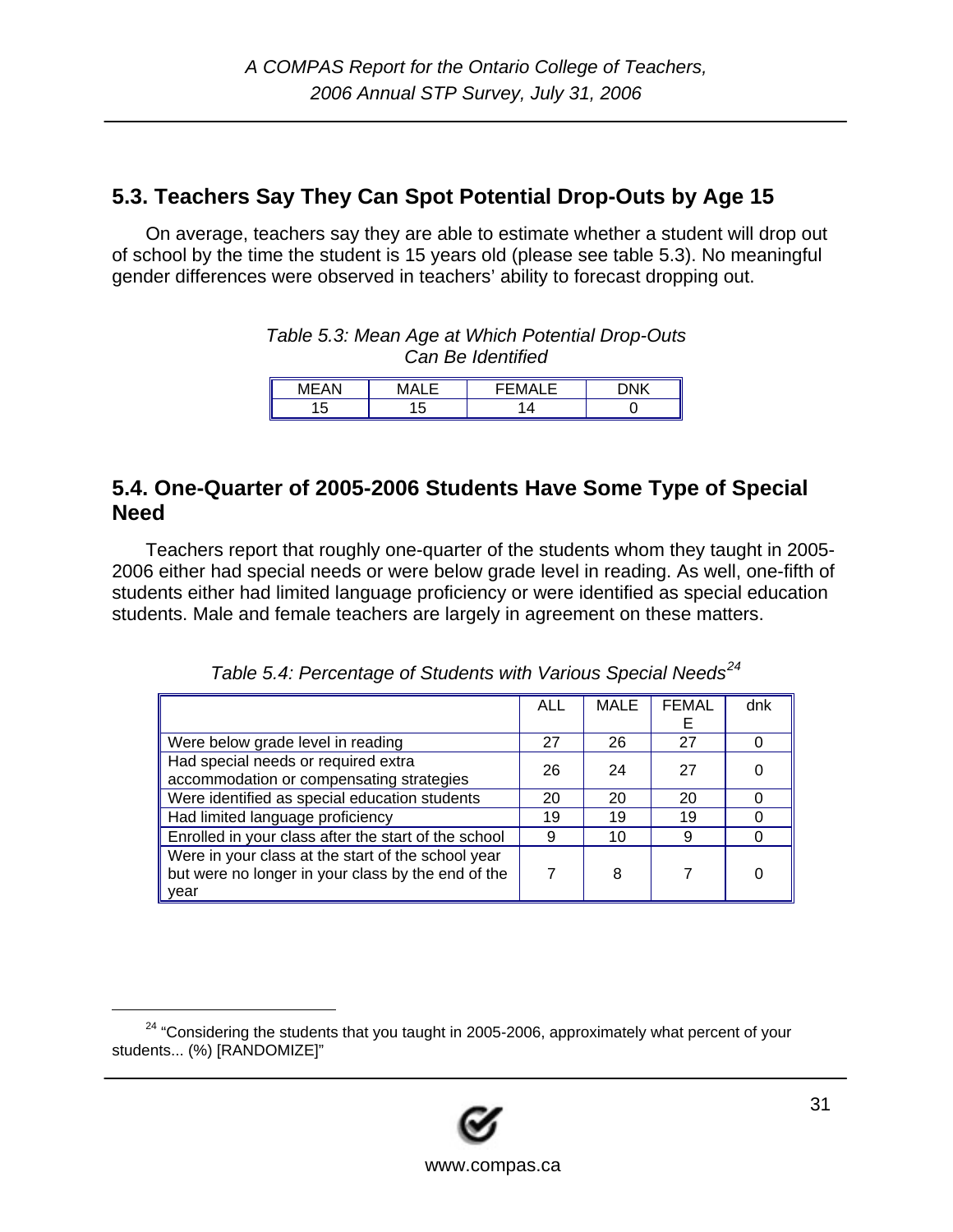|                                                                                        | <b>MEAN</b> | 5              | 4  | 3  | $\overline{2}$ |                | dnk            |
|----------------------------------------------------------------------------------------|-------------|----------------|----|----|----------------|----------------|----------------|
| Your school does a good job of encouraging parent involvement                          |             |                |    |    |                |                |                |
| All respondents                                                                        | 4.1         | 41             | 35 | 15 | 6              | 2              | 2              |
| $35$                                                                                   | 4.0         | 38             | 34 | 19 | 6              | 3              | 1              |
| 35-49                                                                                  | 4.1         | 41             | 34 | 14 | 8              | 2              | 2              |
| $50+$                                                                                  | 4.2         | 43             | 37 | 14 | 3              | 1              | $\overline{2}$ |
| The physical condition of your school building is welcoming to parents                 |             |                |    |    |                |                |                |
| All respondents                                                                        | 3.9         | 37             | 31 | 17 | 8              | 6              | $\overline{2}$ |
| $35$                                                                                   | 3.8         | 35             | 29 | 18 | 10             | 7              | 1              |
| 35-49                                                                                  | 3.8         | 33             | 33 | 19 | 9              | 5              | $\overline{2}$ |
| $50+$                                                                                  | 4.0         | 43             | 29 | 15 | 5              | 6              | $\overline{2}$ |
| Your school involves parents in decisions at the school that affect their own children |             |                |    |    |                |                |                |
| All respondents                                                                        | 3.9         | 32             | 33 | 23 | $\overline{7}$ | $\overline{2}$ | 2              |
| $35$                                                                                   | 3.9         | 30             | 36 | 24 | $\overline{7}$ | $\overline{2}$ | $\overline{2}$ |
| 35-49                                                                                  | 3.8         | 29             | 30 | 26 | 10             | $\overline{2}$ | $\overline{2}$ |
| $50+$                                                                                  | 4.0         | 38             | 34 | 21 | 3              | $\overline{2}$ | $\overline{2}$ |
| Parents feel that your school does a good job of encouraging parent involvement        |             |                |    |    |                |                |                |
| All respondents                                                                        | 3.9         | 27             | 39 | 22 | 7              | $\overline{2}$ | 4              |
| $35$                                                                                   | 3.9         | 29             | 37 | 24 | $\overline{7}$ | $\overline{2}$ | $\overline{2}$ |
| 35-49                                                                                  | 3.7         | 24             | 34 | 25 | 10             | $\overline{2}$ | 5              |
| $50+$                                                                                  | 4.0         | 28             | 46 | 17 | $\overline{4}$ | 1              | 4              |
| Your school only contacts parents when there is a problem with their child             |             |                |    |    |                |                |                |
| All respondents                                                                        | 2.6         | 9              | 17 | 21 | 23             | 28             | 3              |
| $35$                                                                                   | 2.7         | 11             | 18 | 22 | 23             | 25             | $\overline{2}$ |
| 35-49                                                                                  | 2.5         | $\overline{7}$ | 20 | 21 | 23             | 28             | $\overline{2}$ |
| $50+$                                                                                  | 2.5         | 10             | 13 | 20 | 24             | 30             | 3              |

#### <span id="page-31-0"></span>*Table 6.1A: Ratings of Selected Aspects of Parent-Teacher Relations, by Age Group on 5-Point Scales[25](#page-31-1)*

# **6.0. Parent-Teacher Relations**

### **6.1. Schools Encourage Parental Involvement**

The vast majority of teachers say that their schools encourage parents to become involved, as shown in table 6.1A, above. Three-quarters of teachers strongly agree or agree with this statement (scoring 4-5) whereas 8% do not. A solid majority of teachers

<span id="page-31-1"></span> $25$  "Turning to parent-teacher relations, using a 5-point scale where 1 means strongly disagree and 5 means strongly agree, please rate the following statements [RANDOMIZE]"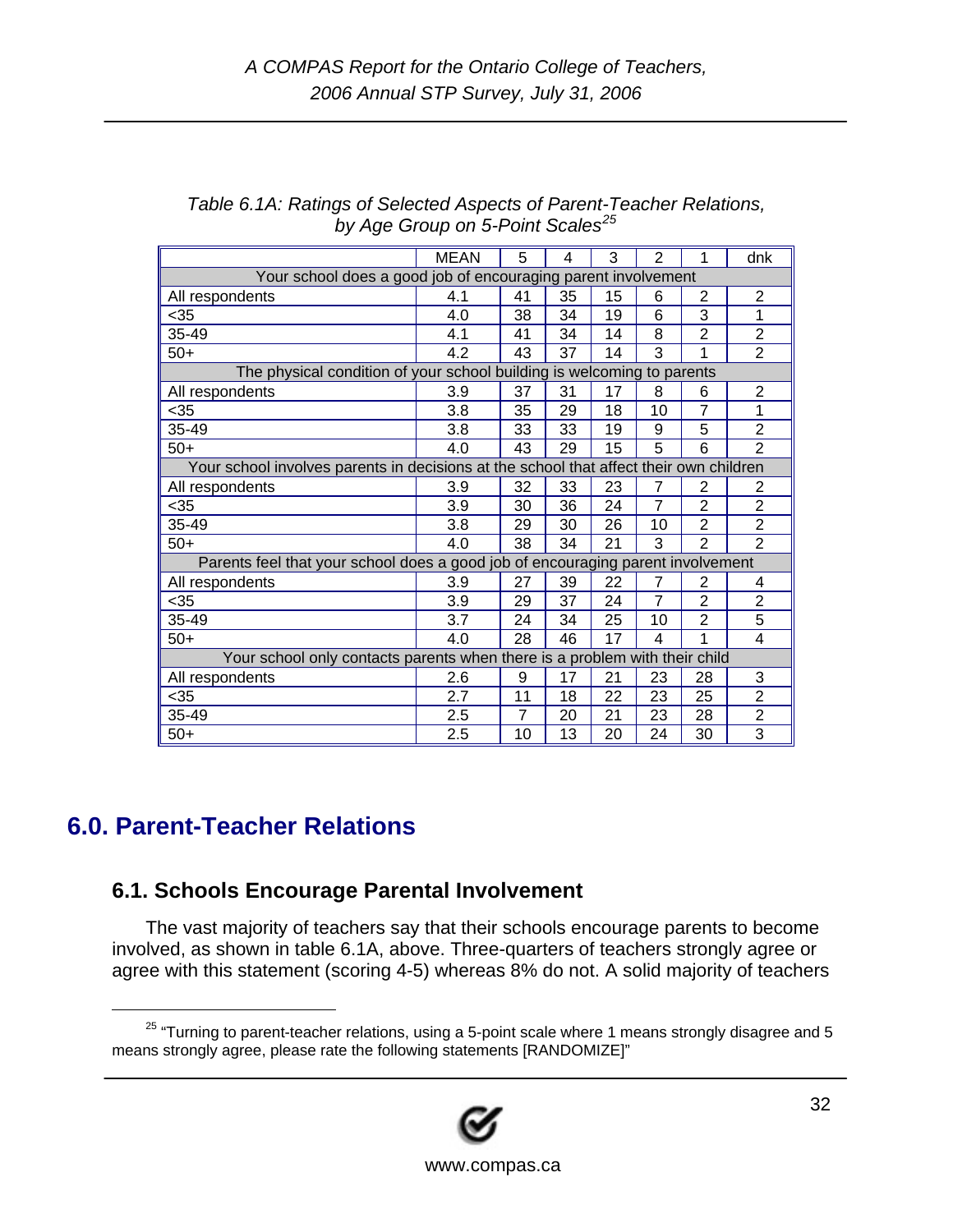agree that parents feel the school does a good job encouraging parental involvement (66%), and that the school involves parents in decisions affecting their children (65%). A majority disagree or strongly disagree with the statement that their school only contacts parents when problems with their children arise. Teachers of all ages generally feel the same way when it comes to parent-teacher relations.

Likewise, there are no substantial differences between the opinions of male and female teachers. As well, a factor analysis of the items in table 6.1A yielded a singlefactor solution, which suggests that teachers consider these items to share a common underlying theme.

|                                                                                        | <b>MEAN</b> | 5  | 4  | 3  | 2  |                | dnk            |
|----------------------------------------------------------------------------------------|-------------|----|----|----|----|----------------|----------------|
| Your school does a good job of encouraging parent involvement                          |             |    |    |    |    |                |                |
| All respondents                                                                        | 4.1         | 41 | 35 | 15 | 6  | $\overline{2}$ | 2              |
| Male                                                                                   | 4.0         | 33 | 41 | 17 | 8  | $\star$        | 1              |
| Female                                                                                 | 4.1         | 43 | 33 | 15 | 5  | $\overline{2}$ | $\overline{2}$ |
| The physical condition of your school building is welcoming to parents                 |             |    |    |    |    |                |                |
| All respondents                                                                        | 3.9         | 37 | 31 | 17 | 8  | 6              | $\overline{2}$ |
| Male                                                                                   | 3.9         | 36 | 33 | 18 | 7  | 5              | 1              |
| Female                                                                                 | 3.9         | 38 | 30 | 17 | 8  | 6              | $\overline{2}$ |
| Your school involves parents in decisions at the school that affect their own children |             |    |    |    |    |                |                |
| All respondents                                                                        | 3.9         | 32 | 33 | 23 | 7  | 2              | 2              |
| Male                                                                                   | 3.7         | 22 | 36 | 28 | 11 | $\overline{2}$ |                |
| Female                                                                                 | 4.0         | 35 | 32 | 22 | 6  | 2              | 3              |
| Parents feel that your school does a good job of encouraging parent involvement        |             |    |    |    |    |                |                |
| All respondents                                                                        | 3.9         | 27 | 39 | 22 | 7  | 2              | 4              |
| Male                                                                                   | 3.8         | 24 | 38 | 27 | 7  | 1              | 4              |
| Female                                                                                 | 3.9         | 28 | 39 | 21 | 7  | $\overline{2}$ | 4              |
| Your school only contacts parents when there is a problem with their child             |             |    |    |    |    |                |                |
| All respondents                                                                        | 2.6         | 9  | 17 | 21 | 23 | 28             | 3              |
| Male                                                                                   | 2.6         | 9  | 19 | 23 | 24 | 24             |                |
| Female                                                                                 | 2.5         | 10 | 16 | 20 | 23 | 29             | 3              |

*Table 6.1B: Ratings of Selected Aspects of Parent-Teacher Relations, by Gender on 5-Point Scales[26](#page-32-0)*

<span id="page-32-0"></span> $26$  "Turning to parent-teacher relations, using a 5-point scale where 1 means strongly disagree and 5 means strongly agree, please rate the following statements [RANDOMIZE]"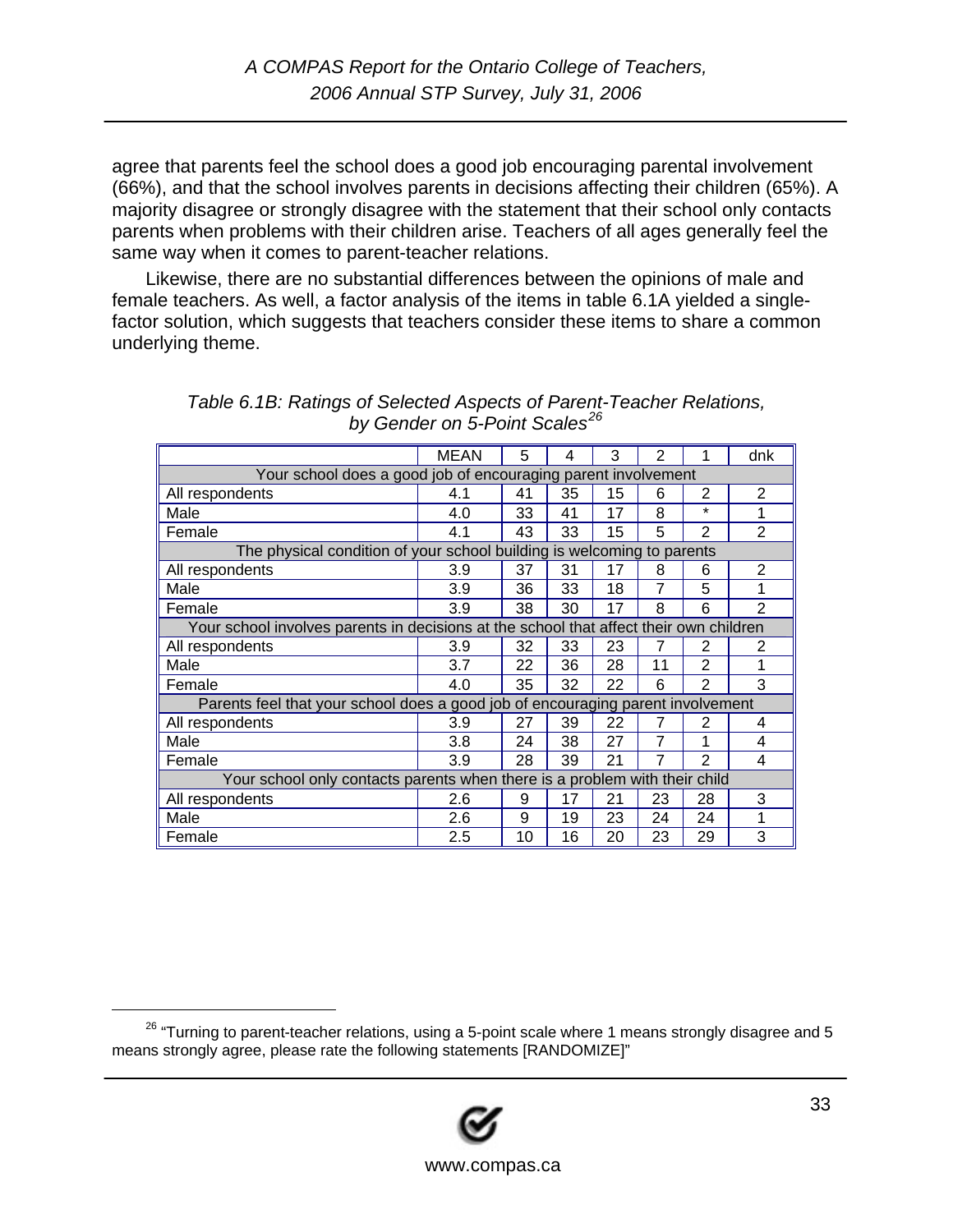### <span id="page-33-0"></span>**6.2. Low to Moderate Parental Involvement in their Children's Education**

While most teachers say that schools are working hard to encourage parental involvement, they add that a minority of parents participate in such essential tasks as ensuring that homework is done (45%) or involve children in educational activities like reading with them (37%), as shown in table 6.2. Parental involvement in school operations is perceived as modest: 35% of parents reportedly fundraise, 22% go on field trips, and just 14% are reportedly involved in school councils. A bare majority (54%) are willing to help out when their children are struggling in school, while less than a two-thirds majority (58%) attend parent-teacher conferences. Teachers of all ages report similar observations. Partly because of slightly different roles in the school system, male teachers generally report observing less parental involvement than female teachers.

|                                                                                                             | <b>ALL</b> | $35$ | $35 - 49$ | $50+$ | <b>MALE</b> | <b>FEMALE</b> |
|-------------------------------------------------------------------------------------------------------------|------------|------|-----------|-------|-------------|---------------|
| Attend parent-teacher conferences                                                                           | 58         | 57   | 57        | 59    | 49          | 60            |
| Collaborate when told their children are<br>struggling in school                                            | 54         | 52   | 56        | 54    | 54          | 54            |
| Make sure homework is done                                                                                  | 45         | 46   | 45        | 44    | 37          | 47            |
| Involve their children in educational<br>activities like reading with them, taking<br>them to museums, etc. | 37         | 36   | 37        | 38    | 26          | 39            |
| Participate in school fundraising projects                                                                  | 35         | 32   | 33        | 38    | 28          | 37            |
| Go on school field trips                                                                                    | 22         | 22   | 21        | 23    | 14          | 24            |
| Participate in school councils                                                                              | 14         | 15   | 13        | 14    | 12          | 15            |

*Table 6.2: Level of Parental Involvement in their Children's Education [27](#page-33-1)*

#### **6.3 Education Training Leaves Teachers Unprepared for Dealing with Parents**

Overall, teachers give their education training a failing grade when it comes to preparing them for dealing with parents. This poor rating was consistent across gender and age groups. On a 100 point scale, teachers gave their Faculties of Education an average score of 45, as shown in table 6.3.

<span id="page-33-1"></span> $27$  "From what you have seen, approximately what percentage of parents...(%) [RANDOMIZE]"

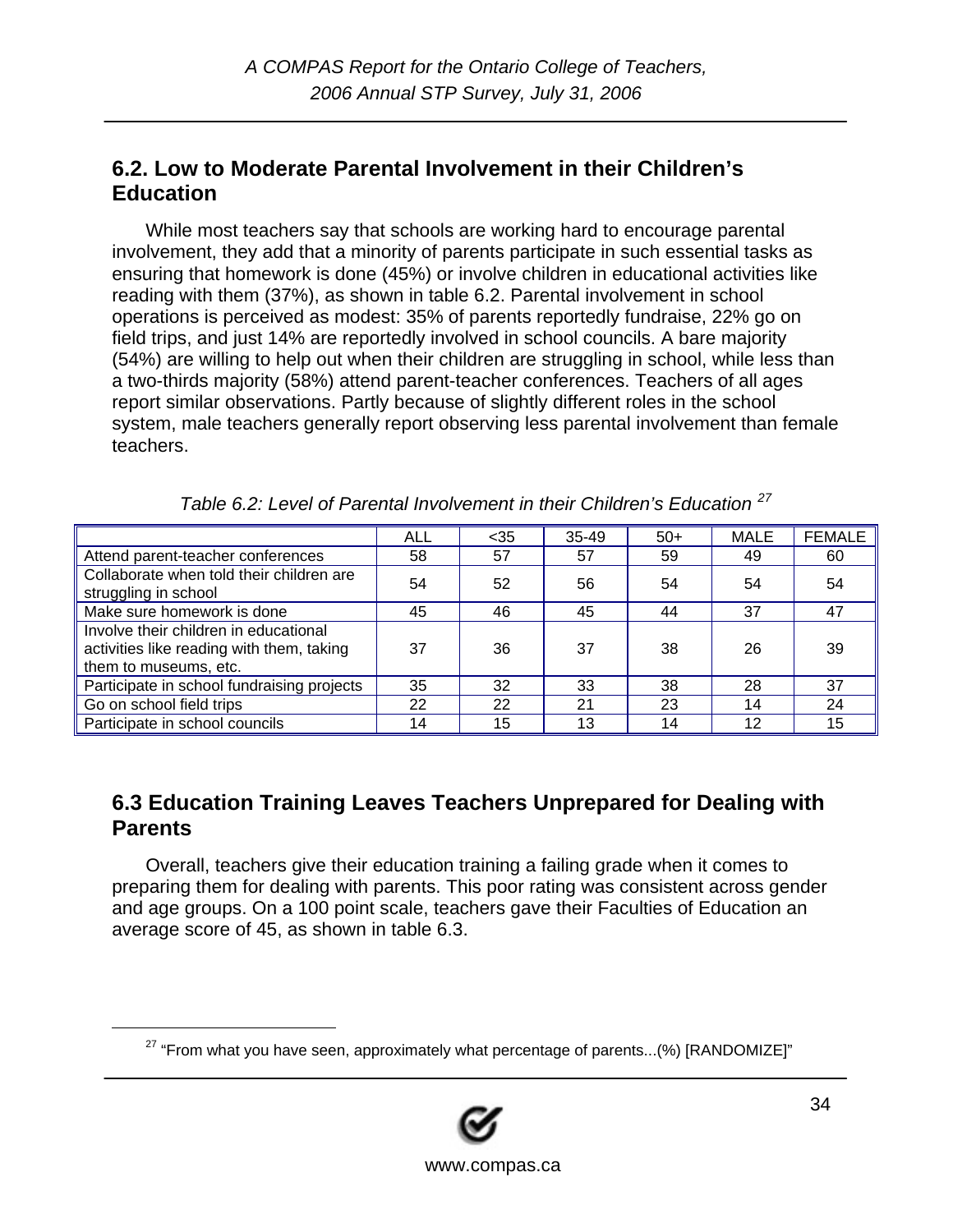|                 | <b>MEAN</b> | <b>DNK</b> |
|-----------------|-------------|------------|
| All respondents | 45          |            |
| $35$            | 53          |            |
| 35-49           | 43          |            |
| $50+$           | 45          |            |
| Male            | 42          |            |
| Female          | 45          |            |

#### <span id="page-34-0"></span>*Table 6.3: Mean Rating of Education Training on Working with Parents[28](#page-34-1)*

## **7.0. Legislation on Sex and Age of Consent—Teachers Back Federal Initiative**

The federal initiative to raise the age of consent strikes a chord with Ontario teachers. Five out of six teachers support the initiative to raise the age of consent to 16 from 14. As shown in table 7.1, 75% of teachers strongly agree with the initiative, scoring it 5 on the 5 point scale, while another 9% agree with it, scoring it 4. Female teachers are more supportive than their male counterparts. Eighty-five per cent of female teachers agree with raising the age, while 77% of male teachers do.

| Table 7.1: Support for Federal Legislation on Sex and Age of Consent, |
|-----------------------------------------------------------------------|
| 5-Point Scale <sup>29</sup>                                           |

|                 | MEAN |    |    |  | dnk |
|-----------------|------|----|----|--|-----|
| All respondents | 4.5  | 76 |    |  |     |
| Male            | -4.ఎ | 63 | 14 |  |     |
| Female          | 4.5  | 70 |    |  |     |

<span id="page-34-2"></span><sup>&</sup>lt;sup>29</sup> "Turning to a different subject, as you may know, the Federal Government has introduced legislation that would increase the age of consent from 14 to 16, making it a criminal offense for an adult to engage in sexual activity with a person under 16 years of age. Using a 5 point scale where 5 means agree strongly and 1, disagree strongly, to what extent do you agree with this legislation?"



<span id="page-34-1"></span> $28$  "On a 100 point scale, what score would you give your education training for preparing you to work well with parents?"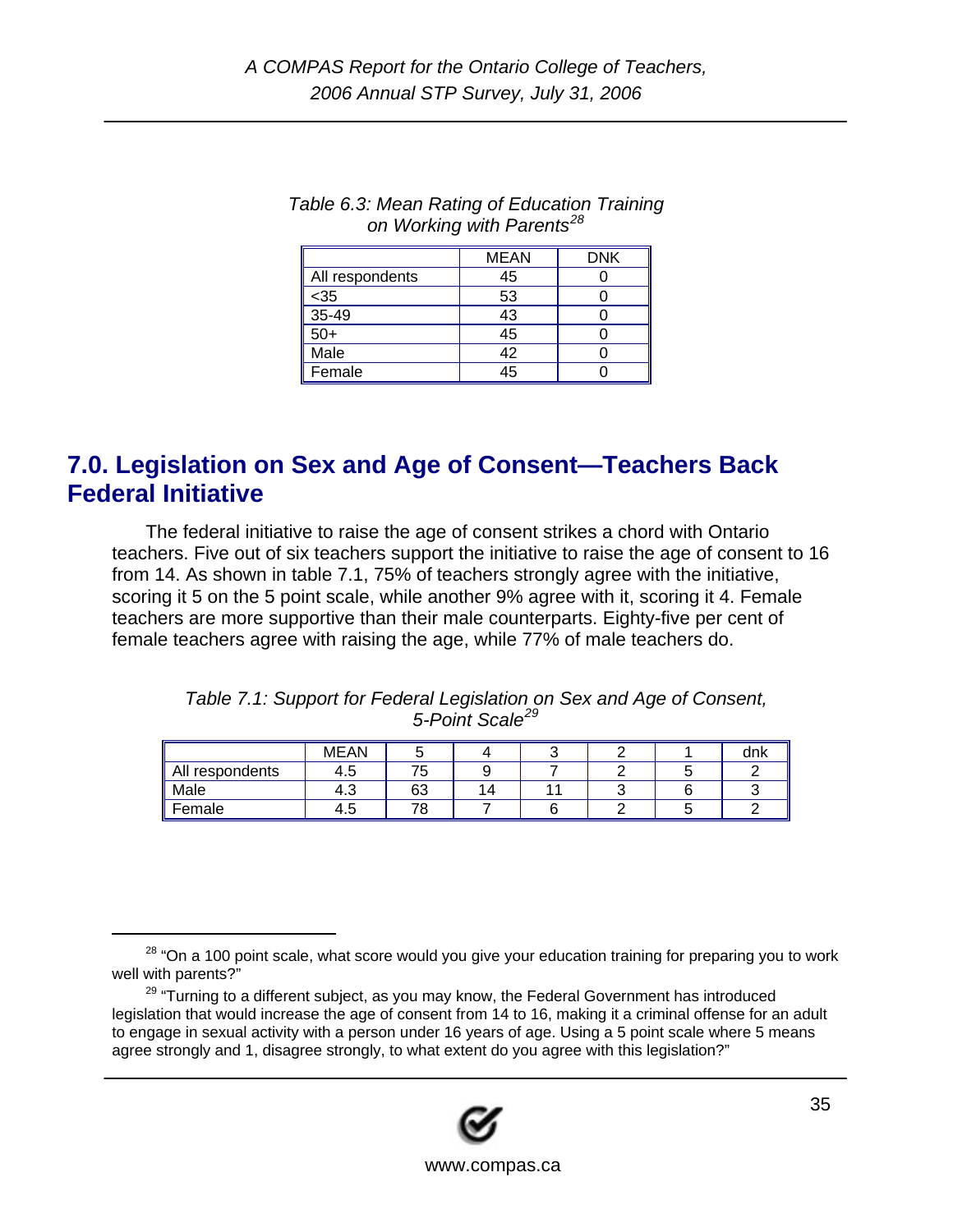# <span id="page-35-0"></span>**8.0. The 2006 Council Election**

### **8.1. Most Teachers' Voting Intention Still Undecided; 1 in 10 Say They Will Definitely Vote**

Most teachers have not made a definite decision about voting in the 2006 Council election, with a nominal majority leaning towards not voting. The proportion of teachers who say that they definitely plan to vote is 10%. This pattern is generally consistent across age groups except insofar as the proportion of definite voters may be smaller among the youngest cohort.

|                                          | ALL | $35$ | 35-49 | $50+$ |
|------------------------------------------|-----|------|-------|-------|
| Definitely vote                          |     |      | 12    |       |
| Likely vote                              | 36  | 41   | 36    | 32    |
| Likely not vote                          | 39  | 43   | 40    | 36    |
| Definitely not vote                      |     |      |       | 19    |
| [UNPROMPTED] Don't know<br>or no opinion |     |      | っ     |       |

|  | Table 8.1: 2006 Council Election Voting Intentions <sup>30</sup> |
|--|------------------------------------------------------------------|
|  |                                                                  |
|  |                                                                  |



<span id="page-35-1"></span><sup>&</sup>lt;sup>30</sup> "As you may know, the Ontario College of Teachers will be having Council elections this fall. As you know many teachers don't vote in Council elections because they are very busy with professional activities or are undecided about how to vote. For statistical purposes, Will you..."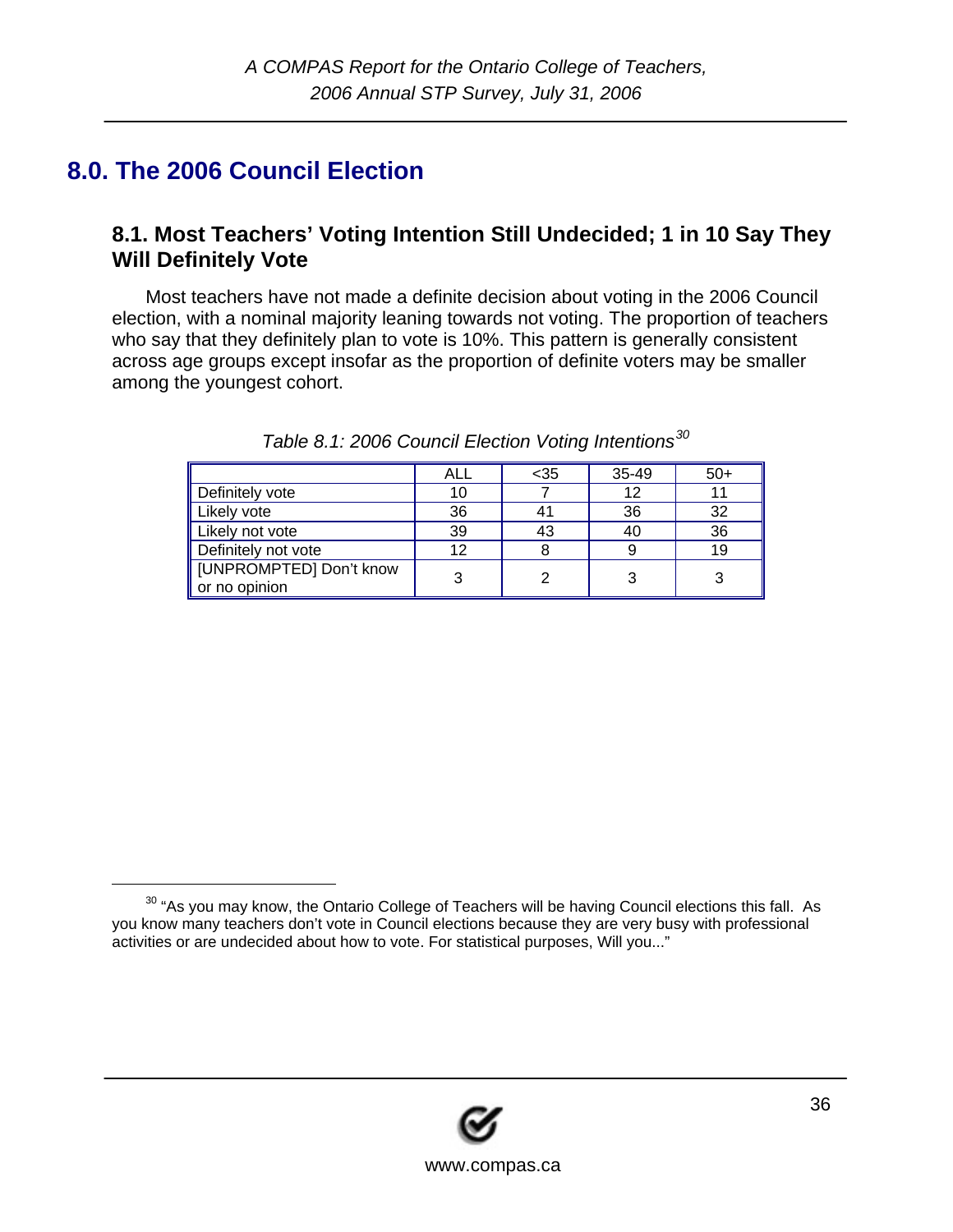# <span id="page-36-0"></span>**Appendix A – Verbatims on How Education Has Changed**

*Table A1: "EVERY FIFTH RESPONDENT Can you share an event or story that best expresses how education has changed over the years? NOTE TO INTERVIEWER. IF RESPONDENT PROVIDES VERY LITTLE DETAIL, PLEASE ASK "Could you give me an example of what you have in mind?"* 

A student actually pointed a gun at me so things really have changed these days. Assessment and evaluation has changed. It is not only knowledge based testing anymore. Changes in regards to assessment and students' competencies. Changes in regards to programs; parents are a lot more involved. It is not necessarily good because they thing they know everything related to teaching. In the past, the teacher was the one with the knowledge. He was teaching. Today, he is a guide. I find we are not asked to make sure students fully understand. Basically teaching has changed today. Teachers are more aware of reaching students with special needs. Basically we have more supplies now, as well as more access. Certain lessons were prepared on mimeograph, and the now the word mimeograph does not exist anymore. It is more dynamic nowadays. There are more video games. Everyone tries to find the answers. Everything is done with the students' interests and they can choose. Children are now researching at home with their parents. If we say something in the classroom they will go home and search it on the internet. The have to go home and find three sites that verify something I say and they will always find them. We do not need encyclopedias anymore because we have much more technology. Commitment of new teachers is not a lifetime commitment anymore. It's not a life calling anymore, it is just a job. Currently, research is being done to figure out what works best when teaching. In past years, trends were followed. For example, phonics was taught. Also, in the past one did not see the extremes in behavior that one sees now. Teachers are sworn at, kicked, and there is considerable damage done to school property by students. Another example of how things have changed is report cards. The report cards contain a lot more information and there is also included a list of expectations. Today constructive comments are made which are specific for each child. Education is better now because there are more resources available. Education is much more explorative these days, instead of just being told back in the days. Education now deals with the individual as opposed to the whole group. Education now is less focused on the individual, and more emphasis is placed on testing and scores. In the past, students developed into better human beings more able to live in society. Education now lacks Christian values.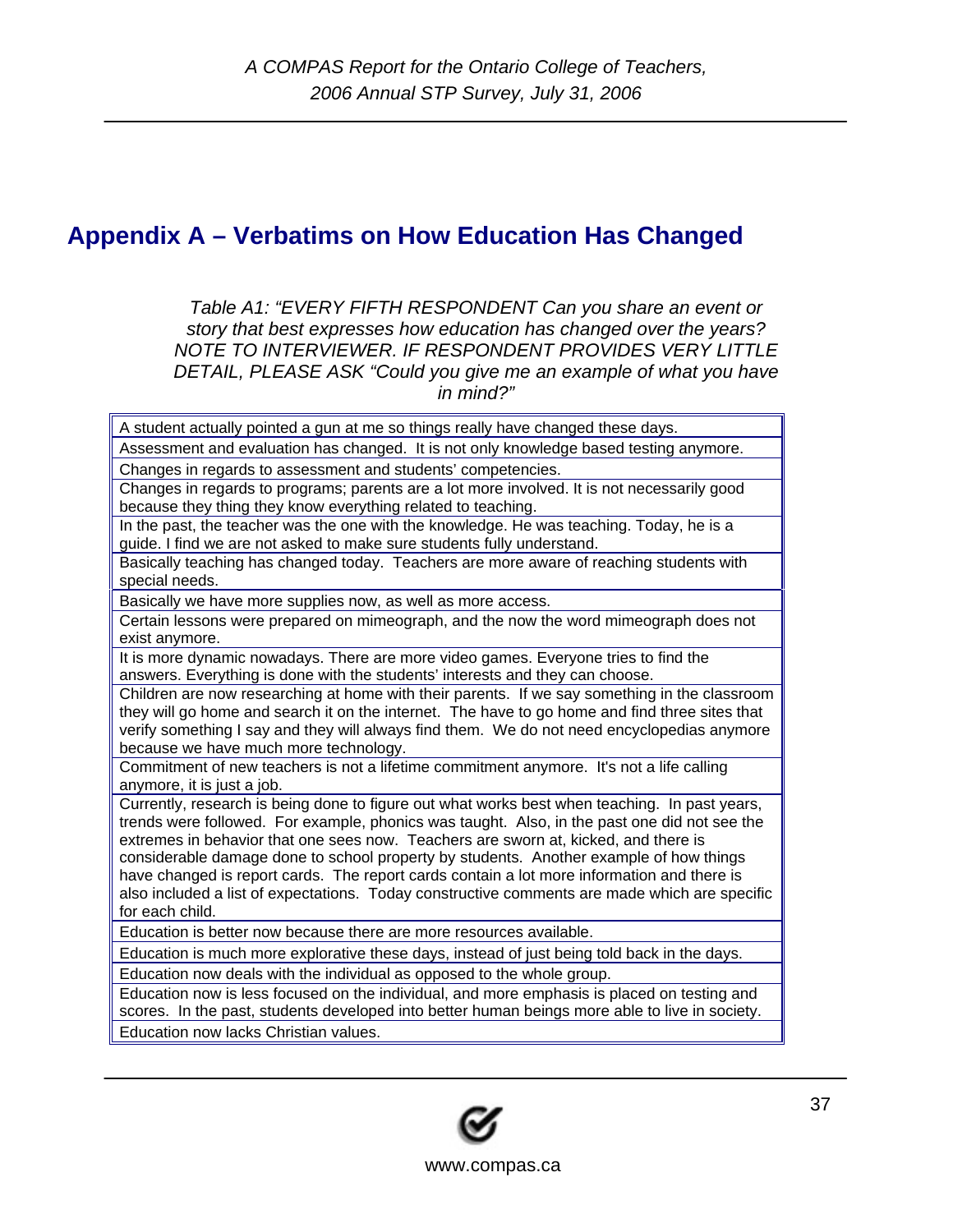Expectations are too high in the earlier grades, which means students are unable to have a strong foundation for the basics. Therefore, students entering junior and intermediate divisions do not know basic math facts like addition and subtraction, and especially multiplication and division.

From a kindergarten perspective, there is much more of an academic demand than before on them. I think it's a good thing.

Funding for separate schools has increased. The students in Delhi and other high schools have left to do schooling in separate schools. The high schools are now becoming empty. Music in schools is dwindling in popularity.

Funding would be the most specific one. We used to have more resources for the students. More opportunities were available to students when I was in school. Now because of funding a lot of things like athletics have been dropped. It could also be a lack of priority.

Harris government. Just changing the math curriculum, now teachers are scared that it is too difficult for the kids there is too much pressure on them.

I am teaching fast forward students and a lot of the parents are single parents. Parents are working more than one job, which means students are getting less attention at home.

I believe with the pressure for standardized testing we seem to be moving away from developing the whole student in every area. Too much pressure is put on students in reading, writing and math, with little emphasis in developing the student to function successfully in all areas of society. I have found that students have very little motivation to think for themselves. I believe this is a direct function of the changing curriculum and the emphasis on schools and school boards to focus solely on testing.

I can say that children interact with me as a teacher far different then when I was in school.

I cannot comment at this time.

I cannot think of anything.

I do not have a specific story to share but there is much more inclusiveness in that children have all different abilities.

I do not have a story but there is a lot more multicultural difference that teachers need to deal with.

I do not have a story to describe this but there is a lot more paper work as for a teacher as opposed to back then. All the paper work takes away most of your teacher time.

I do not have an example but there is more professional development. There is more in service information and a lot more to do with CSF.

I do not have stories because my school has a lot of old school teachers. One difference I see is that teachers allow more student expression. Also students are more involve in their own education.

I do not know of anything at this time.

I do not know.

I do not know.

I do not wish to comment.

I enjoy that the students understand process, the process to articulate clearly how they have learned and how they can connect that to what they have learned. The young people are able to master those skills, even in grade two. I look at them and ask how did that great answer come out of that small body. And once they establish that knowledge it is really lovely. I feel like it has been sort of a pendulum. When I was in Teacher's College, they focused on creativity, but then realized not all children learn that way, so they switched back to phonics. I feel that they need to bring more tech. education and not as broad based. Do it more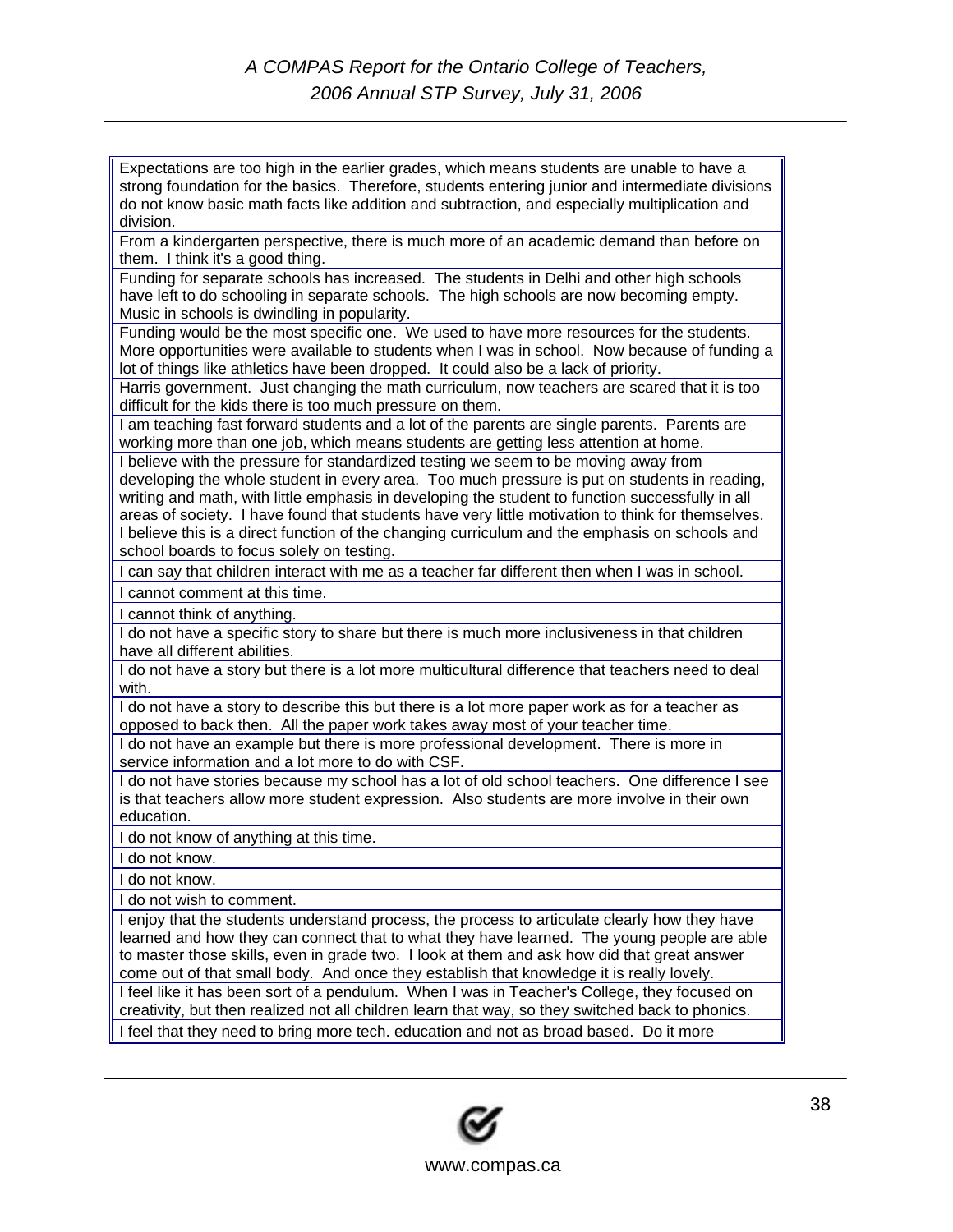| specialized. They need tradesmen that they're not getting in the school system.                   |  |  |  |
|---------------------------------------------------------------------------------------------------|--|--|--|
| I find that kids can learn a lot more from technology now then they did back then, and they can   |  |  |  |
| learn faster using computers.                                                                     |  |  |  |
| I grew up in the country where I attended a one room school so it was a much more collegiate      |  |  |  |
| atmosphere with the older kids helping out the younger kids. It is amazing to see how many        |  |  |  |
| bully's schools have nowadays. Almost one per classroom.                                          |  |  |  |
| I have a general feeling of lack respect for teachers and for the importance of education.        |  |  |  |
| I have no comment.                                                                                |  |  |  |
| I have no story to share but I find that parents, students, and society do not have the respect   |  |  |  |
| for teachers like they used to. Parents would stand behind the teachers no matter what. If a      |  |  |  |
| student were to get in trouble back then the teacher would know the student would get in          |  |  |  |
| trouble at home from their parents. Also a lot of teachers do not have the same devotion to       |  |  |  |
| their profession.                                                                                 |  |  |  |
| I informed one of my students that she had made a spelling mistake in the title of one of her     |  |  |  |
| papers. She very rudely responded, "that is the way I spell it."                                  |  |  |  |
| I just think that children are more respected. Their thoughts and learning styles are more        |  |  |  |
| incorporated in the classroom. I think the school tries to reach out to their parents now more    |  |  |  |
| than when I was in school.                                                                        |  |  |  |
| I just think there is less respect for the teaching profession. Parents are not as involved in    |  |  |  |
| schooling as they should be.                                                                      |  |  |  |
| I just think there's been a large erosion of the relationship between teachers and their          |  |  |  |
| employers since 1997. We're not in the same union anymore so there's more of an, us against       |  |  |  |
| them mentality.                                                                                   |  |  |  |
| I see that teachers share and communicate ideas and information more than I believe that has      |  |  |  |
| ever happened in the past. For example, when I was working in family studies, I was able to       |  |  |  |
| go down to the English department and acquire resources for a unit on parenting that              |  |  |  |
| strengthened my interaction with the students.                                                    |  |  |  |
| I taught in a school where we did a pilot project for using laptops, and the quality of work they |  |  |  |
| handed in was much better. The top students' work got better, as did the students with lower      |  |  |  |
| grades. So using the laptops is a huge change. And they could use the Internet for research.      |  |  |  |
| It was great for the kids.                                                                        |  |  |  |
| I teach an autism class. The integration in the system now is much better than it was in the      |  |  |  |
| past. There is more knowledge about the disorder, which makes students with this disorder         |  |  |  |
| more accepted. Teachers are also not allowed to discriminate against these students now in        |  |  |  |
| comparison to the past because of the advocacy and more knowledge out there.                      |  |  |  |
| I teach grade 12, and they can read words, but there is no substance.                             |  |  |  |
| I teach grade 7 and I have 25 students where 17 students were IEP students working at a           |  |  |  |
| lower level. This occurs a lot more nowadays than in the past.                                    |  |  |  |
| I teach to all students that are strong and weak. I do small group activities to give them as     |  |  |  |
| much support as possible. Also the lower students grow to learn better with support from home     |  |  |  |
| as well from the teacher.                                                                         |  |  |  |
| I think computers have had quite an effect on learning. I think we have gone right through to     |  |  |  |
| where they have become helpful to useless.                                                        |  |  |  |
| I think education has changed because we have vast majority of students these days. We have       |  |  |  |
| student who have English has a second language, and a wider variety of ethnic groups.             |  |  |  |
| I think education has evolved just like society has evolved such as computers. I do not work at   |  |  |  |
| the ideal place we do not have a lot of problems such as ethnic diversity and English as a        |  |  |  |
| second language. I just have to deal with what I have not what I want.                            |  |  |  |
|                                                                                                   |  |  |  |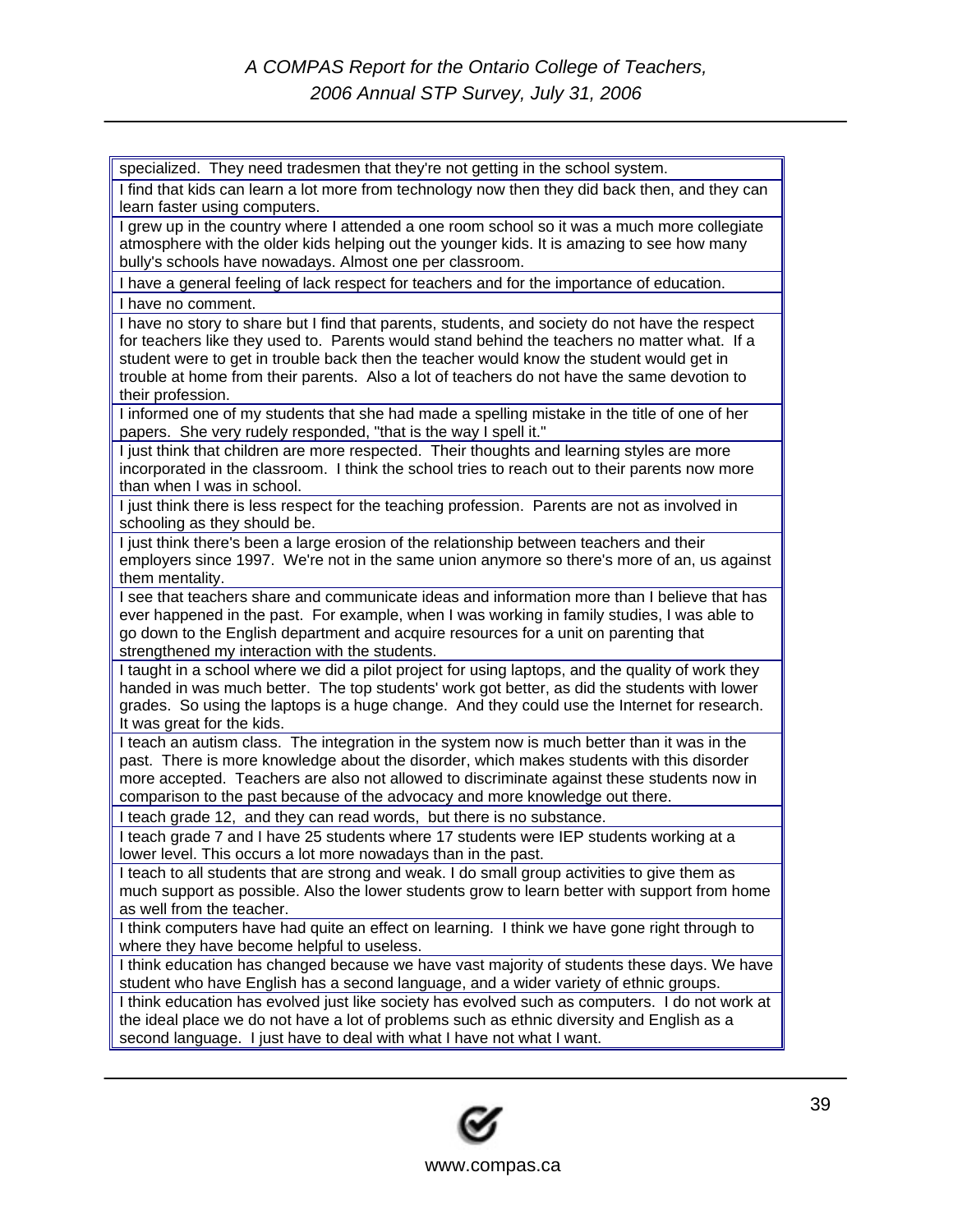I think education has improved greatly because at this time I see all levels of ability being included. An example is that the grade eight graduating class at the school I work at there were three hundred and eighty graduating students two of whom were autistic and one student with downs syndrome, at least thirty different languages were represented and that reflects tremendous strides in inclusion and reflects the diversity of today's world. The end. I think education today is not as disciplined and strict because of environmental influences. It puts teachers in very hard positions sometimes. Society and culture influence a teacher's decision in these times. I think it has to do with students involvement and their learning processes. I think it meets of the needs better today, but I think what we were taught then stayed with us. I remember things I was taught in school that my own sons do not remember, like math skills and other basic skills. Things that we were drilled on, we really learned, but that type of thing doesn't stay with kids today. I think now there's a lot more hands on activities where as before it was more text book learning. I think teachers are more aware of the needs of students and there are more resources available for teachers so that they are able to meet the needs of the students. I think that kids in relation to ethnicity and religion terms are staying in school longer and becoming more academic now than in the past. For example, I see more kids from Africa and the Middle East becoming more academic and staying in school now than in the past because the school is more involved in interacting with the different cultural groups and their families. They help them to adapt to their environments better by these interactions. I think that something that has influenced education is time and I think that over the last 5 years I have noticed parents are at breakneck speed, trying to do everything. These are people that are high in social status. They feel that their quality of life has suffered. 1/3 of my time is dedicated towards parents and relationships and that wasn't the case. I think that the curriculum is more stressful now. Back then, schools were just for education. I think that the whole curriculum has totally changed over the last 5 years. It has gotten a lot more difficult for students, but they are still learning it. I think that there is a lot more expected of students today but their getting by. I think that younger teachers are less prepared to give a lot of extra time to their students. I think the biggest change is the students and their attitudes towards school. Students today seem to think that all they need are a few skills. I think the curriculum now is much more precise, which is probably a good thing. I used to see where teachers would bring in their own interests, but now that the curriculum is so specific, there is just not any time for that. In the area of math as well, there used to be time for drilling number facts, and there just is not time anymore. There is also more expected from the teacher for extra curricular activities, such as collecting money and extra paperwork. These activities are excellent, it is just the extra things that take up too much time. I think there is also more expected of the teacher as far as meetings. I think the largest change is that the system tries not to fail anyone. If they make a minimal effort the student can obtain grade twelve which is essential in the workplace. They used to have departmental exams in the old days but now the system is such that the school is accredited to issue a school diploma. I think the relationship between teachers and government has not been great, it is getting better but in the 90s it was pretty ugly I think the work load has gotten much worse for teachers. All our support staff has been cut

back, and there is more on our plate. We are not only teachers, we are social workers,

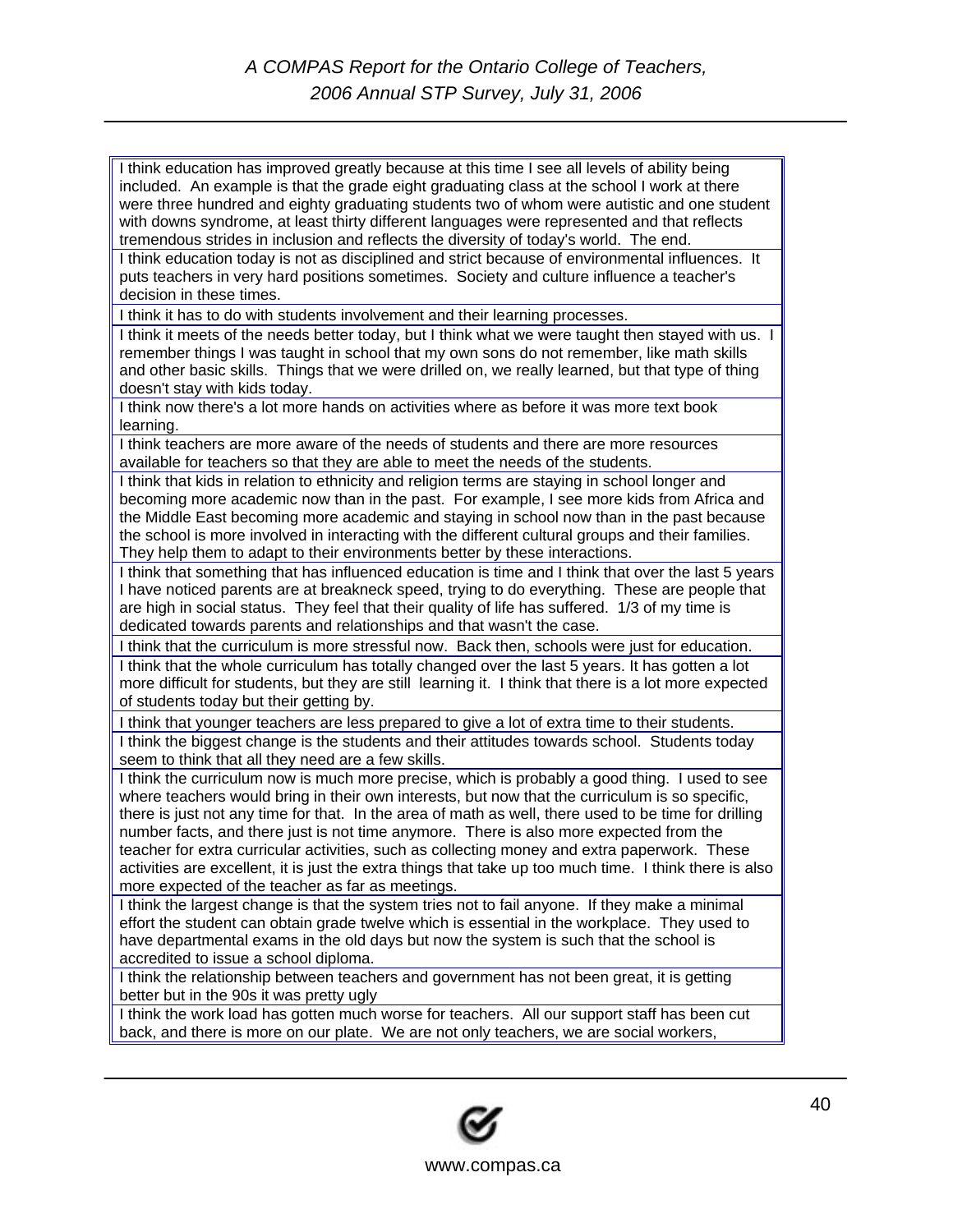nutritionists. The support is gone, but the needs are just as high. Curriculum has become unreasonable. It is huge, and impossible to cover the whole thing. Teachers are feeling overworked, stressed and pressured. I think there is not a lot of parental support now. A more positive change is that there is more diversity and more hands-on learning now. I think things are too relaxed nowadays and students and teachers are not taking education very seriously. I think with technology there is so many more resources available and many more opportunities. I used to be able to count on parental support. Now, I cannot count on parents to help me at all. I will reserve my comments on that subject. I work in a school where we have lockdowns because of people being shot in the area, and what is scary to me is that the teachers and the students, it doesn't bother me anymore, the kids are so used to it doesn't phase them anymore. It seems to be becoming a norm. That brings with it a lot of stress. There's much more of a focus on social issues then there is on academic issues. It is not about teaching academics anymore. The challenges are much greater now by virtue that you're dealing with much more diverse people. I would have to say that the different school acts that have passed, the rights for the students have changed a lot because of them. I would say it has not changed very much 95% of the kids are the same as they were then. I would say that the structure of the classroom, how students behave and how they respect teachers compared to years ago has changed. Students do not have the same respect. I would say the respect for teachers has changed. When I was in elementary school what teachers and principals said was taken as more of the truth. I think parents now are more likely to believe what the children say, to the point of saying several teachers are lying about their child. If a student back then were caught with drugs or alcohol, they would have been disciplined harshly and possible expelled. Principals were not afraid to expel. Today, students are just sent back to their classrooms. The fighting and bullying was taken more seriously in the past. Today, parents have more power over administrators than they used to. If I compare myself and my grandson in grade 1, I came out of grad 1 being able to read a standard text. My grandson is a lot more fluent than I was, has a lot more comprehension than me, he can read a greater variety of material and is writing three or four page stories. There are children coming out of primary much more advanced than they were 30 or 40 years ago. I had a student with behavior problems. He threatened the principal. He was only sent home for a few days. In the past, he would have been expelled and his behavior would not have been accepted. We have more means nowadays. Our resources are better but respect was better before. These days, the approach is more (sic). There can be better cooperation between students and teachers. In 1998, new curriculum was implemented with a specific focus for teachers on exactly what material they were supposed to cover. In general teaching has gone towards more motivating children. In grade four, I learned long division lying on a pillow in the middle of the room with the teacher and three or four other students. You would not see that now. In the past it would be only reading, writing, and math and now this has greatly increased. There is more variety taught to the students.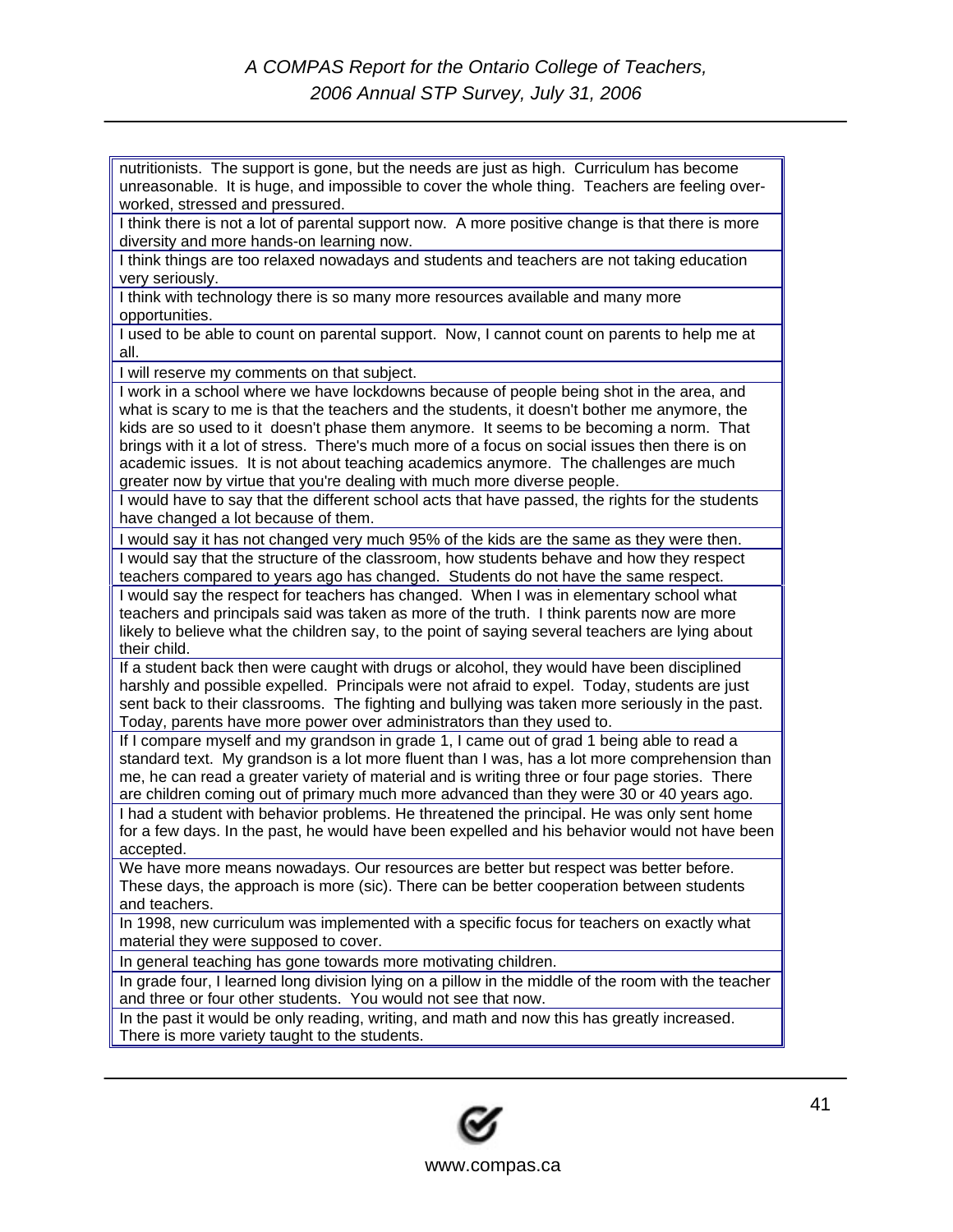In the past we would have a school life and then a separate home life. Now it seems as if we have to build a relationship with the students or a little community. In the past, I did not feel threatened by my students. Now, I feel more threatened by my students. For example, a student cursed and threatened to kill me for taking attendance. In the past, it was all about moral standards and values. Now it is all about the skills and knowledge you have. In the past, parents did not have stable jobs. This led to kids attending many different schools. Now, parents seem to have more stable jobs, which means that kids only attend one school instead of multiple schools. In the past, parents were not as involved in helping their kids with special needs in their subject areas. Presently, parents are more involved now by using their kid's IET's at home to help them with their courses. In the past, students feared their teachers and principles because they used the strap to discipline them. Now teachers and principles are more approachable because they do not have that form of discipline to install fear in the students. In the past, students were not so open with their teachers because they did not watch so much TV and were not worldly. Presently, students speak their minds more because they watch more TV and it teaches them to do so. In a way, TV teaches these kids today that they have more rights which causes kids to behave more disrespectful to their teachers. In the past, teachers were evaluated much more. In the past, teachers were the only people who directed student learning. Now students are more in control about their own learning. For example, students have more hands on experience rather than just having the teacher lecturing the lesson plans. In the past, the teachers had more discipline and authority over the kids. This was because parents had better parenting skills, which lead kids to be more respectful to their elders. Now, kids are less respectful to their teachers because parents do not discipline their children as much as before. In the past, we were much more tolerant and inclusive. Furthermore, kids now get extended time to finish their work. In the past, you had to attend secondary school for five years. Now you only have to attend secondary school for four years. In these days, students do not respect the teachers that much. However, the quality of education has improved. It goes to the family. A break down of family values. It is more student centered more evidence on the student and the learner and more opportunity for the student all in all it is a lot better now. But I don't think the basic It would be hard to compare because I am pleased with the curriculum now. In the past, teachers would change the system. Now, it is very comfortable to have a set of guidelines to follow. I don't have an example in mind. Kids do not want to look at books anymore, they want to look at the internet. Kids these days have a lot more say in what courses they take and they way they are taught. They speak up when they have a problem with the course or the teacher. Students are more exposed to television. The lack of respect for teachers is degrading. Learning is more individualized now. In the past, if the student did not understand a subject, they would most likely fail. Presently, if a student does not understand a subject, teachers will spend time with the student to make sure that they understand everything and pass the

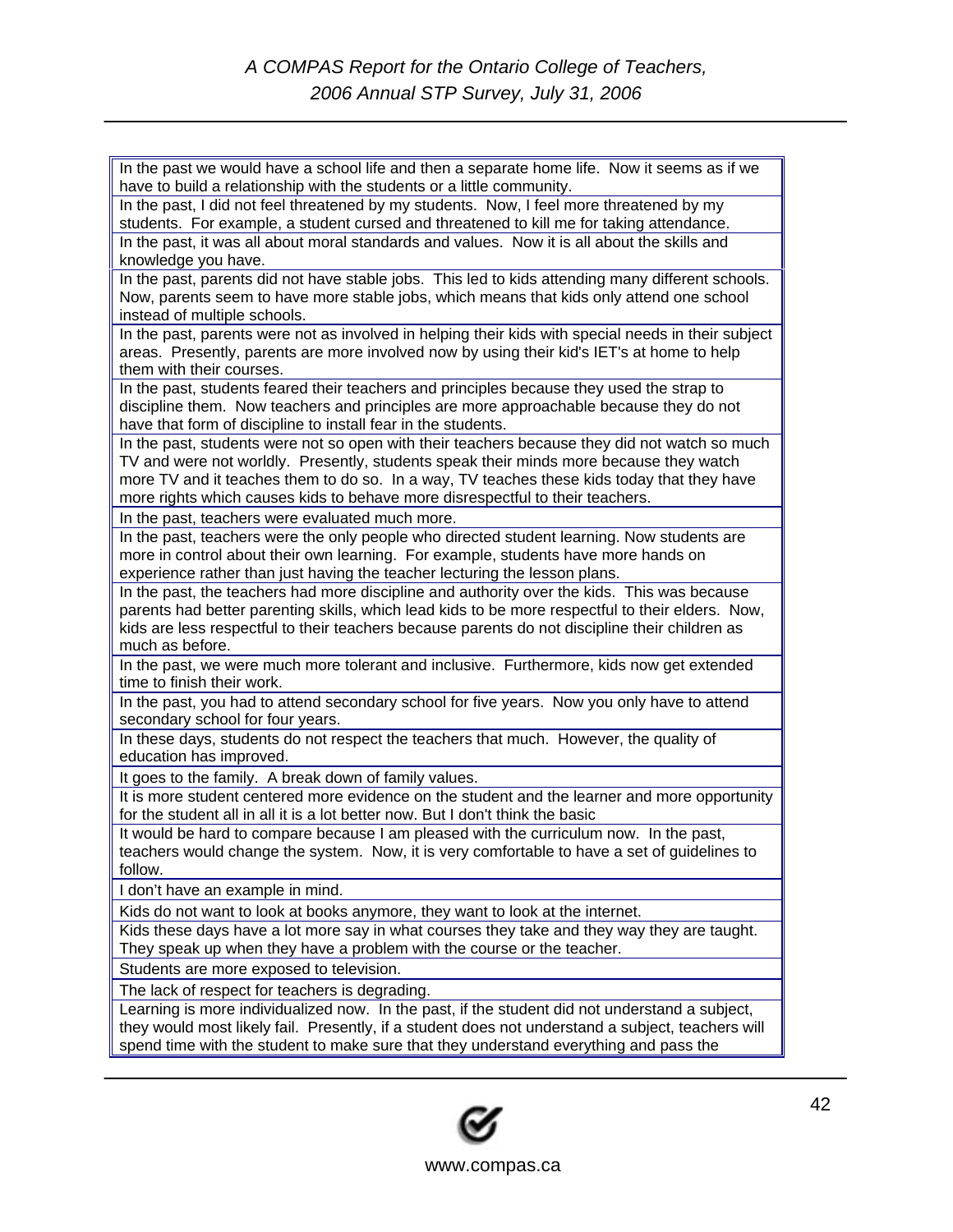#### subject. Parents can now assess teachers without having been in a classroom or the scool. More inclusion. One on one help. Today I find that the kids are more diverse with differences and disabilities. We had a girl in a wheelchair who was non-verbal and the other students always converged and included her. More opportunities for all students for various physical and intellectual abilities, also in terms of cultural and religious beliefs there is more of a tolerance. More technology since she was going to school. Curriculum seems more advanced. My friend had a very bad experience with a parent who accused her of something very serious. She had to go through endless meetings to resolve the issue. Teachers today are more like counselors than educators. My mother would never have questioned my teachers in respect to marks, homework assignments or detentions. Presently, this sort of thing happens very frequently. My own grade five teacher commanded respect from other teachers, students and parents. I do not find that parents today respect teachers. As a result, their children do not respect teachers either. Not at this moment. Nothing comes to mind right now. Nothing in particular comes to mind. Now it is more visualizing and hands on. There is no more passive learning. Now the quality of the resources and programs are better. Programs are more in depth with more variety. There is more available in terms of quality. Now, there is more one-on-one interaction between teachers and students. There are also more students with special needs, which means teachers need to spend more time accommodating them. Parents do not really care about student education. There seems to be no respect for teachers from parents or students. Parents today have less respect for the teaching profession. They blame teachers when their children fail. Teachers are also more defensive when it comes to their teaching skills. Phoning parents about the student's lack progress, the parent blames the school. Parents used to take more interest in their child's progress at school. Requiring ESL students to write the literacy test is dumb founding. Respect for teachers has gone downhill. There is a lack of parental support now so the children are not taking the teachers as seriously as they were before. The parents are willing to jump on the teachers, listening only to the children without getting the full story. Resources, for example, students' books and answer keys. Now many don't even have books. Right now, some kids are bombarded with a lot of work. They have a lot more to do now in terms of studying. In some schools, they require too much of student. It is not fair for students to get a heavy workload. Schools have been implementing more technology, it has allowed us to accommodate, more easily students with different needs. It assists the higher needs students to be on par with the rest of the students, in the sense of content. The overall variety of sources helps students with different learning styles. Technology allowed us to fill in the gaps and keep the students on par with each other. Students' and parents' sense of responsibility has diminished. Parents do not respect teachers and education as much as they used to. Students are more disrespectful now. This year, one of students told me that they would kill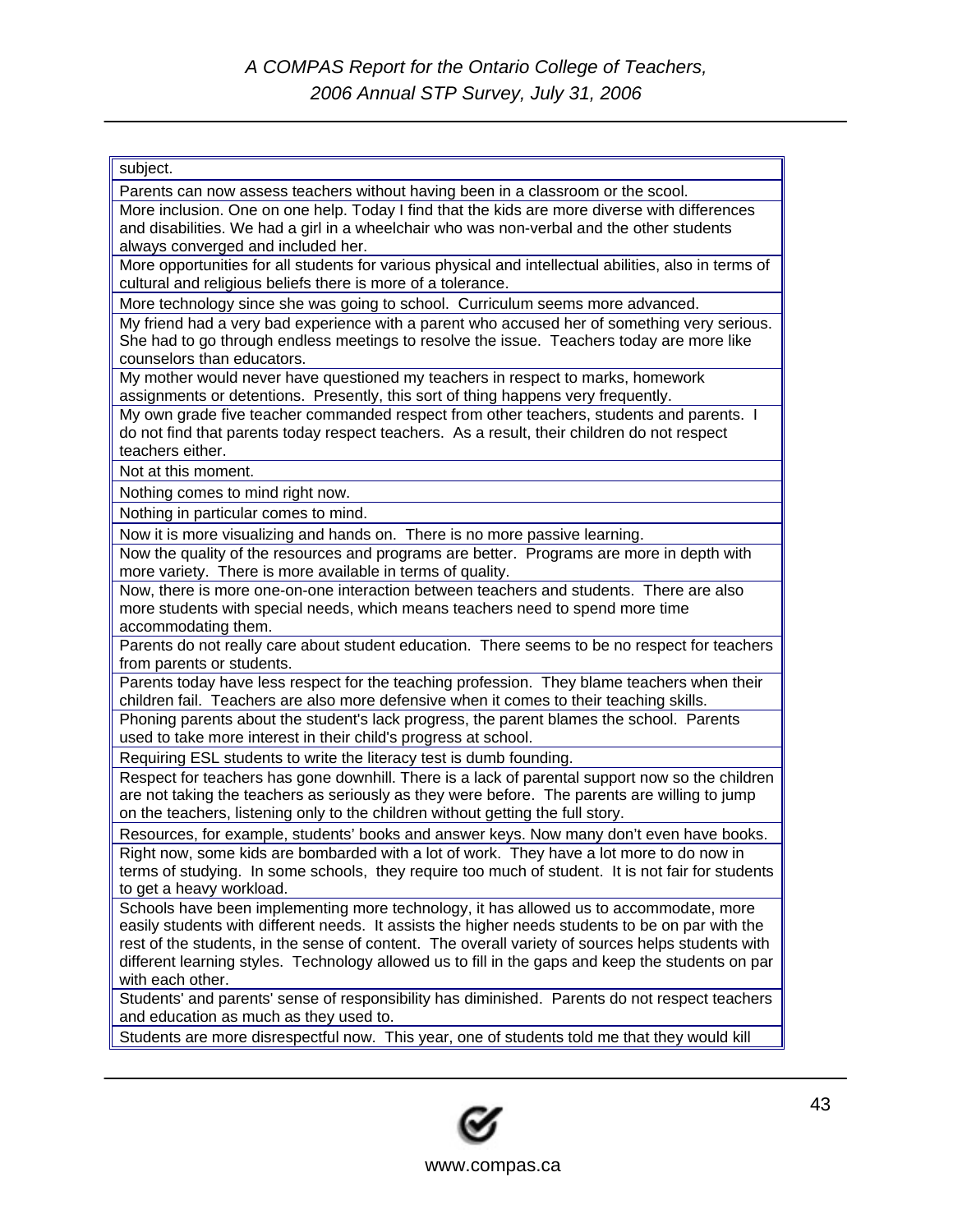| me. That student did not get punished.                                                            |
|---------------------------------------------------------------------------------------------------|
| Students are too dependent on technology right now. The perception is that technology is the      |
| substitute for education, but it's not.                                                           |
| Students now have so much access to technology. Education is moving away from basic               |
| skills, but teachers are now able to interact with their students through the use of technology.  |
| Students of today are coming into the classroom with a variety of experiences from home and       |
| their community that affect their learning. Students are now more aware of pressures from         |
| home and society.                                                                                 |
| Student's respect for teachers has declined. The students do not seem to care anymore and         |
| misbehave. They seem to be getting rude and have an attitude towards their teachers. I teach      |
| students with behavior problems and these kids have a lot of disrespect for themselves and        |
| teachers.                                                                                         |
| Teachers are more accountable for learning and progress. These days, we have to do more           |
| work in terms of monitoring student progress. Personally, I do not think this is going to resolve |
| any problems with student development.                                                            |
| Teachers are not paid well for what they do. The curriculum is too diverse and there is not       |
| enough time to consolidate what students need to learn.                                           |
| Teachers have a good understanding of how students learn better; they have a                      |
| understanding/education of how a student's brain functions. Having more insight into how we       |
| can help a child learn, makes it easier for what teachers have to teach them.                     |
|                                                                                                   |
| Teachers now have more training to help them deal with struggling students.                       |
| Teachers spend more time and effort making sure students are successful than they did in the      |
| past.                                                                                             |
| Teachers today do a lot more work. We do not forget about the students as soon as they walk       |
| out the door. Some teachers also help their students outside of the classroom for various         |
| reasons.                                                                                          |
| Technology now plays a larger role in education.                                                  |
| The advancement of technology has helped students greatly. I have seen my students use            |
| more computer programs now compared to years ago when they did not have the programs              |
| available.                                                                                        |
| The biggest change I see is differentiated instruction. We do not have a homogenous group         |
| any more, and effective teachers have to be very good at teaching a variety of levels using a     |
| variety of strategies. Also, teachers have to have a wide knowledge of the backgrounds of         |
| different cultures, and a sensitivity to it.                                                      |
| The education system for teachers has deteriorated. The curriculum in Ontario needs to be         |
| revised. The curriculum needs to be more specific especially the language arts curriculum.        |
| The education system today includes a lot of individualized programming. In the old days,         |
| everyone was taught the same program. Today, the individual is taught in a specifically           |
| developed fashion, depending on whether they are gifted or mentally challenged.                   |
| The emphasis on skills and not content and facts is very important now. I think the pressure on   |
| teachers on today is very unreasonable. The young kids coming in are overwhelmed by               |
| paperwork and the students are saying I do not need this, I can go into the business world and    |
| get similar salaries without the stress. I adored teaching, but many people are overwhelmed       |
| today. the Expectations today are very unrealistic. Some administrators judge on paper, not       |
| the product, that is a huge change since I was in school or when I started to teach in the 60's.  |
| Paperwork is everything these days.                                                               |
| The fact that in high schools, students will make a physical threat against the teachers. That    |
| was unheard of back when I was in school. I have seen them touch them in a violent and            |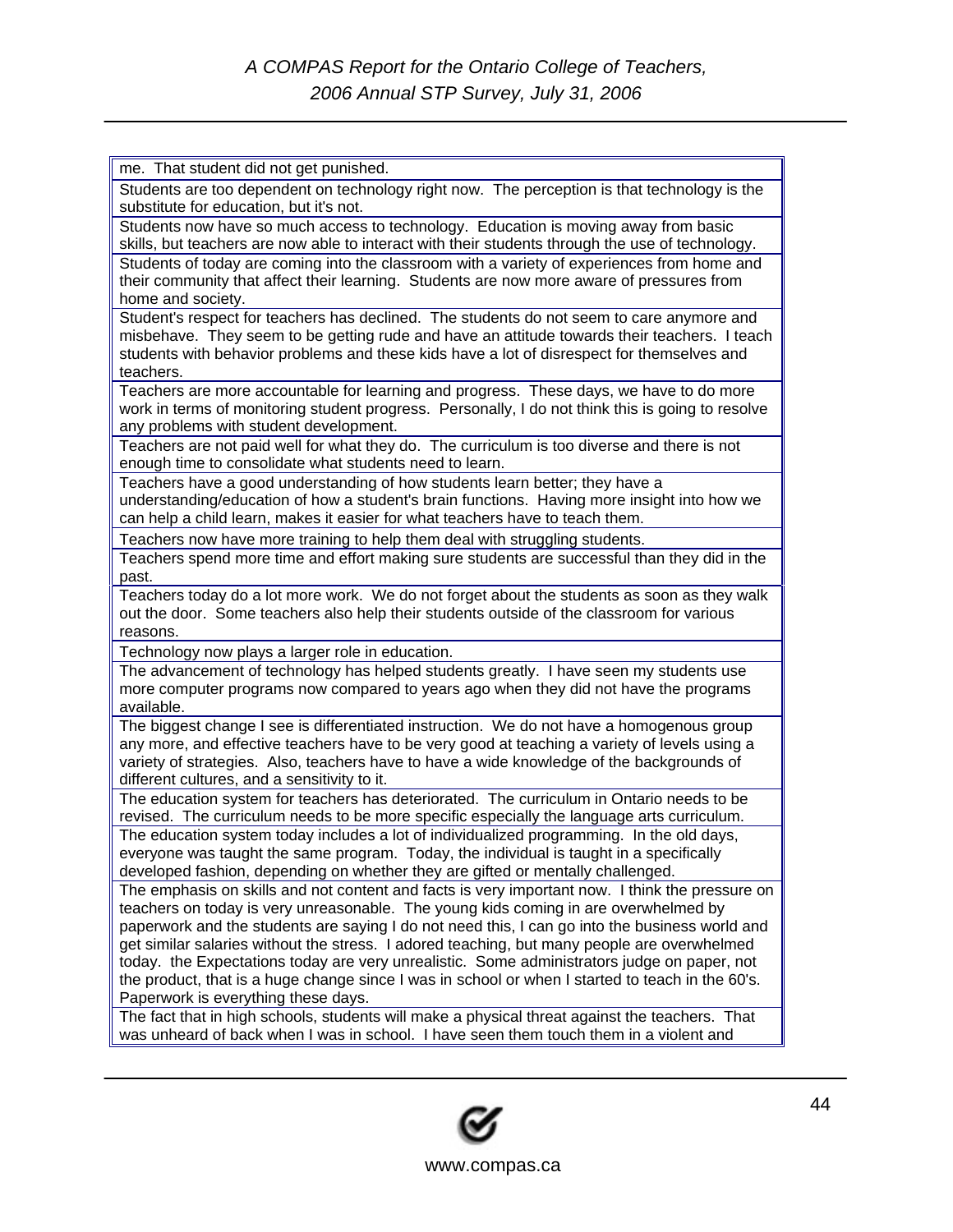| inappropriate way.                                                                                                                                                                     |
|----------------------------------------------------------------------------------------------------------------------------------------------------------------------------------------|
| The focus for optimal education for students is not optimal anymore because the government is                                                                                          |
| putting money in the wrong places for education. The government should put more money into                                                                                             |
| the classrooms themselves, so that students can have smaller class sizes. In the past,                                                                                                 |
| students did not have big class sizes compared to now.                                                                                                                                 |
| The general lack of respect for teachers by students and society.                                                                                                                      |
| The new curriculum makes it easier for new students from different provinces to adapt faster.                                                                                          |
| The new reform in math, was not in place when we were kids. It is more practical easy                                                                                                  |
| understand.                                                                                                                                                                            |
| The reading program has changed dramatically. Although it is going back to how it was. We<br>are now teaching students skills rather than memorization.                                |
| The resources are much better, technologically.                                                                                                                                        |
| The standardized testing and government curriculum means that teachers are told what to                                                                                                |
| teach. Before, teachers could teach their own curriculum, but now we must follow the                                                                                                   |
| government curriculum.                                                                                                                                                                 |
| The students do not respect assignment deadlines anymore. The ministry mentioned that                                                                                                  |
| teachers must accept student's work even though, they are past the deadlines. I feel that                                                                                              |
| these students are going to have difficulties in university, college and the work force. These                                                                                         |
| students do not respect these homework time lines so how are they able to respect others.                                                                                              |
| The students' reading and writing skills keeps deteriorating over the years. In the past,<br>teachers had more discipline over their students to make them learn, which helped them to |
| develop good reading and writing skills. Now, students have more rights and the teachers                                                                                               |
| cannot discipline them as much. This causes the students to pay attention to whatever it is                                                                                            |
| they want to and not to what the teacher wants them to learn.                                                                                                                          |
| The teachers are far better trained. There are more special education classes. There is more                                                                                           |
| variation of expectations in their skills.                                                                                                                                             |
| The teaching style has changed over the years. In the past, the teaching style was very                                                                                                |
| structured. Teachers just taught the courses and the students did not have any hands on                                                                                                |
| activates. Presently, the students are more involved in learning by doing more hands activities,                                                                                       |
| which challenges them to develop problem solving and decision making skills.                                                                                                           |
| The teaching style has changed. Today, teachers do more hands-on work.<br>The use of technology is a big change. The students use laptops now instead of writing on                    |
| paper. Their assignments and homework are on our website so that the students can access                                                                                               |
| them from home, instead of the teachers handing them out personally to the students.                                                                                                   |
| The use of technology within schools and at home has made an impact on student education.                                                                                              |
| The writing and preparation in EQAO tests is very stressful.                                                                                                                           |
| There are different theories these days. I don't think there is a huge failing in our education                                                                                        |
| these days. We have different views on what is important.                                                                                                                              |
| There have been changes in reading and language skills. The attitude of children has changed                                                                                           |
| a lot these days, they are violent and disrespectful. I like the changes in the subjects like math,                                                                                    |
| social studies and sciences. Also the libraries need full time librarians who are qualified for the                                                                                    |
| job.<br>There is an overall lack of respect for authority. It has become more culturally diverse. Non-                                                                                 |
| traditional literacy has overwhelmed traditional. The amount of mainstream issues kids deal                                                                                            |
| with.                                                                                                                                                                                  |
| There is less physical education and less money put into special needs programs.                                                                                                       |
| There is little respect for educators. Teachers are too unionized. They seem to be treated like                                                                                        |

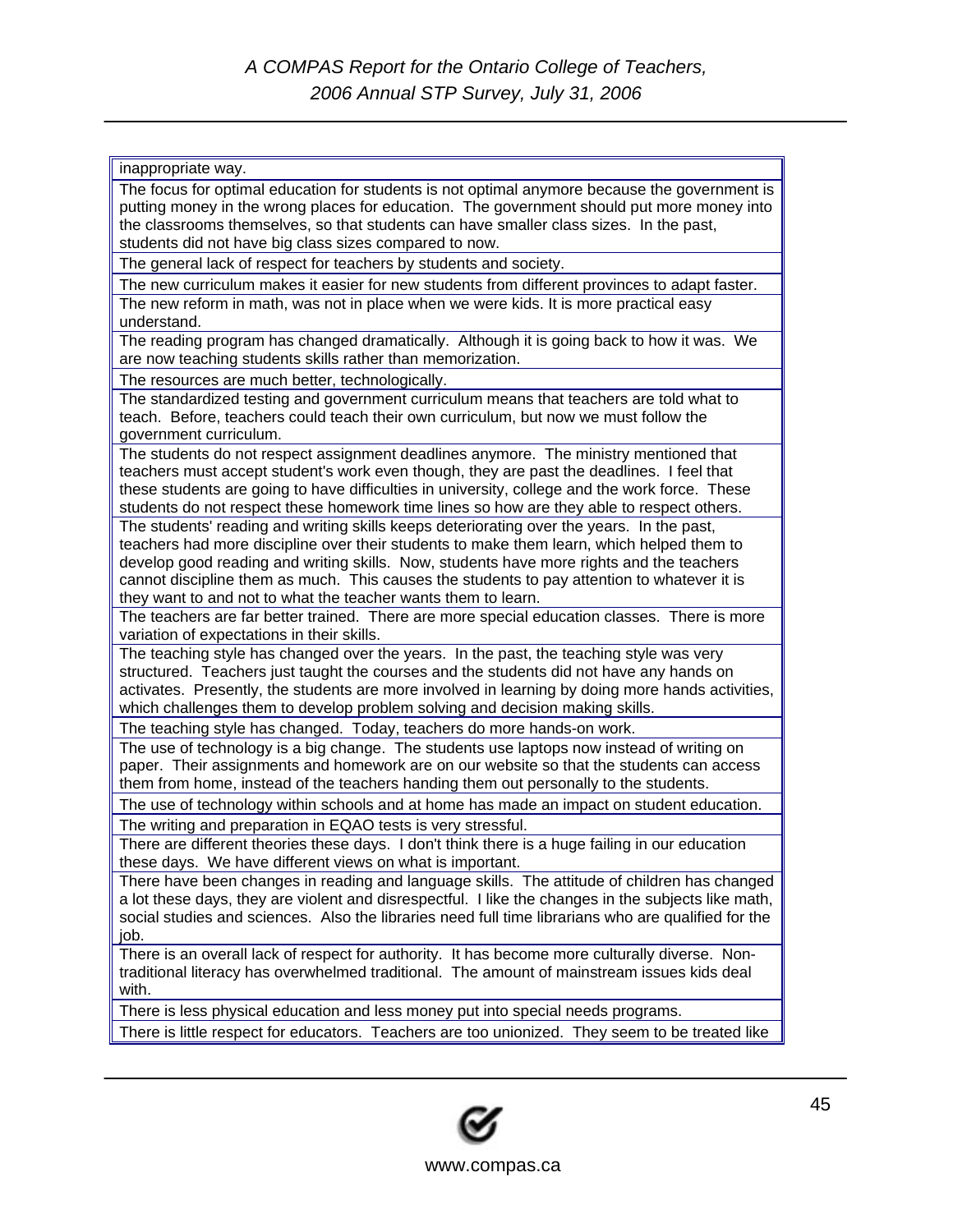| slaves by the public.                                                                                                     |
|---------------------------------------------------------------------------------------------------------------------------|
| There is more active learning now. Back then, it was lecture, read and test. Now there is                                 |
| group work and stress-free learning. Students do not seem to care now, and teachers have to                               |
| deal with their attitudes. When I taught a grade nine art class, one student always smelled of                            |
| marijuana. When he came to class, he would put his head down and refuse to do anything. I                                 |
| had to work with him one-on-one. Teachers today have to be more lively and entertaining.                                  |
| There is more comprehensive for the student progress these days.                                                          |
| There is more parental involvement and more use of manipulative tools to assist teachers.                                 |
| When I was in school, there was basically just paper and pencils. I find now there are more                               |
| tools in the elementary setting. I find that parents have more of a voice in the schools. They                            |
| play a bigger part in school decisions, in terms of special education and retention. I find                               |
| parents are better educated and informed of what is going on in the schools. They get                                     |
| information from the province, school board, school, and from the teachers as well.                                       |
| There is more pressure on students and teachers and less respect for teachers from the public.                            |
| Generally however, I think my experience has been positive with my students and my students'                              |
| parents. Support from my students' parents in regards to the high expectations set fro their                              |
| children, is positive for me but I believe this is not largely the case.                                                  |
| There is much more paperwork now, especially for special education. There are also much                                   |
| more meetings.                                                                                                            |
| There is no real story but the technology is much better now. Everything teachers do includes<br>some sort of technology. |
| There is now more diversity the student body. There is a higher population of different                                   |
| ethnicities and students who come from areas outside of the city.                                                         |
| They have downloaded so much work on teachers that we do not have time to consider                                        |
| upgrading, developing parental relationships. We do not have the time to do what we are                                   |
| supposed to do. They increased our school year by three weeks. We have so much more                                       |
| work to do now. Because of all these extra things we are doing, we have reduced time to                                   |
| develop our courses, develop our curriculum.                                                                              |
| Today the curriculum appears to be more difficult for students. More students seem to be                                  |
| failing and I feel this failure rate needs to be addressed. In past years students achieved well                          |
| in university level courses. Today the same is not true. More students are failing.                                       |
| We are creating stressed, hurried children. We put too much pressure on them to excel,                                    |
| putting their overall well-being in jeopardy.                                                                             |
| We know a lot more know about the learning process due to brain research so teaching is                                   |
| much better informed because we know how learning happens.                                                                |
| We never used to do gym when I was in school, so facilities are better. Also, teachers are                                |
| actually much better. I think also parents used to, as a community, take more responsibility for                          |
| the school building, and what the students needed.                                                                        |
| We now have better tools to access student learning abilities with. We can teach the student                              |
| individually.                                                                                                             |
| Well when I first started teaching, I had a classroom of 43 kids and 8 kids had to stand up                               |
| against the wall and take notes. And I never had any problems with that class. Kids today                                 |
| have to have a show to match these computers games they have.                                                             |
| We're a lot more aware of the process of learning, because of life experience. We were able to                            |
| get help for a child with Aspergers syndrome, which is a form of mild autism for a six year old                           |
| child. Usually it happens they are quite bright, but because of the autism, they have trouble                             |
| focusing and with social skills. If their needs are taken into account for scheduling, they can                           |
| experience quite a bit of success. I don't think anyone would have been able to notice or know                            |